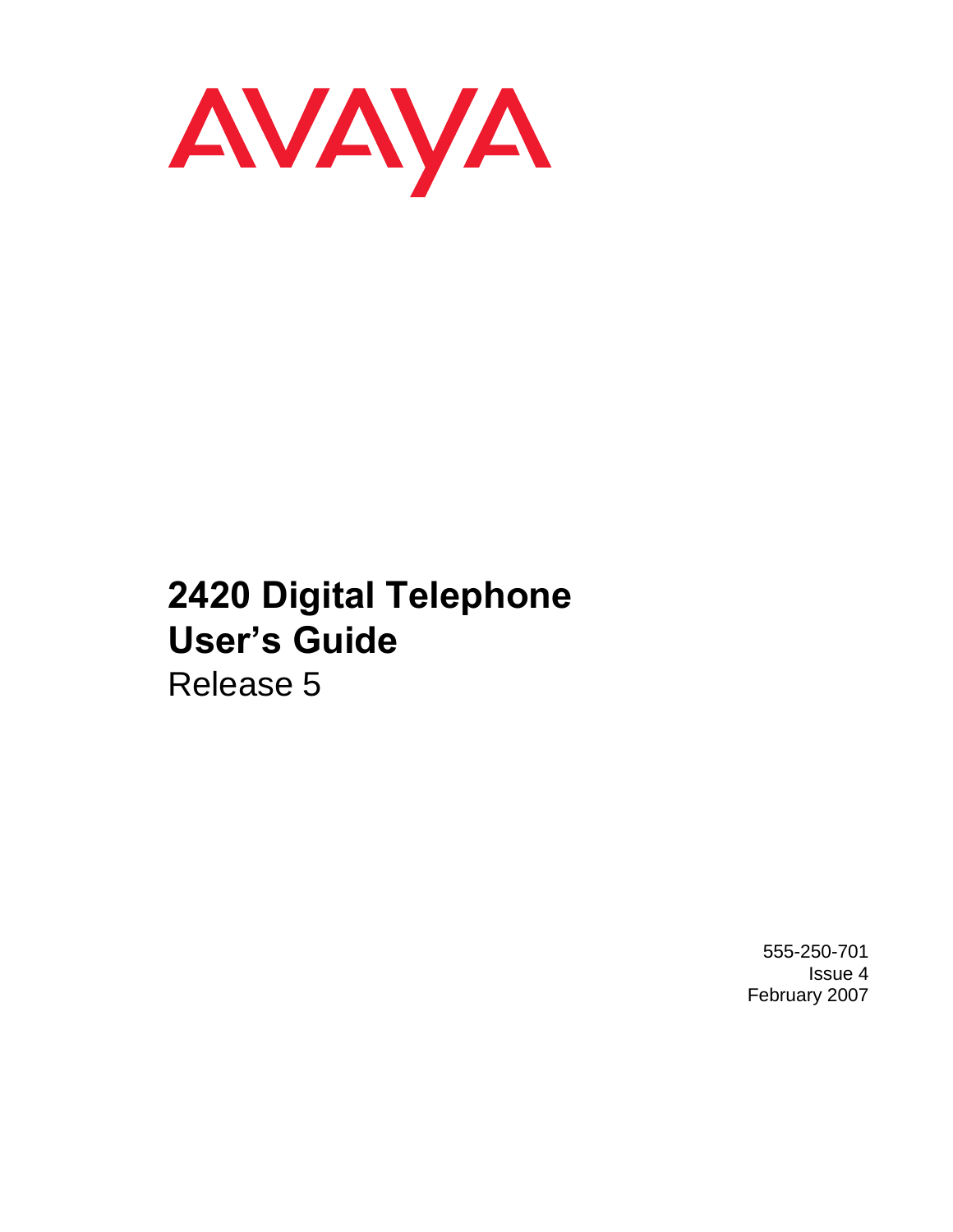#### **Copyright 2007, Avaya Inc. All Rights Reserved**

#### **Notice**

Every effort was made to ensure that the information in this document was complete and accurate at the time of printing. However, information is subject to change.

#### **Warranty**

Avaya Inc. provides a limited warranty on this product. Refer to your sales agreement to establish the terms of the limited warranty. In addition, Avaya's standard warranty language as well as information regarding support for this product, while under warranty, is available through the following Web site: [http://www.avaya.com/support.](http://www.avaya.com/support)

#### **Hearing Aid Compatibility**

The 2400-Series telephones are Hearing Aid Compatible (HAC) when the Automatic Gain Control is disabled, and thus all units have "HAC" printed on them.

#### **Preventing Toll Fraud**

"Toll fraud" is the unauthorized use of your telecommunications system by an unauthorized party (for example, a person who is not a corporate employee, agent, subcontractor, or is not working on your company's behalf). Be aware that there may be a risk of toll fraud associated with your system and that, if toll fraud occurs, it can result in substantial additional charges for your telecommunications services.

#### **Avaya Fraud Intervention**

If you suspect that you are being victimized by toll fraud and you need technical assistance or support, in the United States and Canada, call the Technical Service Center's Toll Fraud Intervention Hotline at 1-800-643-2353.

#### **Disclaimer**

Avaya is not responsible for any modifications, additions or deletions to the original published version of this documentation unless such modifications, additions or deletions were performed by Avaya. Customer and/or End User agree to indemnify and hold harmless Avaya, Avaya's agents, servants and employees against all claims, lawsuits, demands and judgments arising out of, or in connection with, subsequent modifications, additions or deletions to this documentation to the extent made by the Customer or End User.

#### **How to Get Help**

For additional support telephone numbers, go to the Avaya support Web site: [http://www.avaya.com/support.](http://www.avaya.com/support/) If you are:

- Within the United States, click the *Escalation Contacts* link. Then click the appropriate link for the type of support you need.
- Outside the United States, click the *Escalation Contacts* link. Then click the *International Services* link that includes telephone numbers for the international Centers of Excellence.

#### **Providing Telecommunications Security**

Telecommunications security (of voice, data, and/or video communications) is the prevention of any type of intrusion to (that is, either unauthorized or malicious access to or use of) your company's telecommunications equipment by some party.

Your company's "telecommunications equipment" includes both this Avaya product and any other voice/data/video equipment that could be accessed via this Avaya product (that is, "networked equipment").

An "outside party" is anyone who is not a corporate employee, agent, subcontractor, or is not working on your company's behalf. Whereas, a "malicious party" is anyone (including someone who may be otherwise authorized) who accesses your telecommunications equipment with either malicious or mischievous intent.

Such intrusions may be either to/through synchronous (time-multiplexed and/or circuit-based), or asynchronous (character-, message-, or packet-based) equipment, or interfaces for reasons of:

- Utilization (of capabilities special to the accessed equipment)
- Theft (such as, of intellectual property, financial assets, or toll facility access)
- Eavesdropping (privacy invasions to humans)
- Mischief (troubling, but apparently innocuous, tampering)
- Harm (such as harmful tampering, data loss or alteration, regardless of motive or intent)

Be aware that there may be a risk of unauthorized intrusions associated with your system and/or its networked equipment. Also realize that, if such an intrusion should occur, it could result in a variety of losses to your company (including but not limited to, human/data privacy, intellectual property, material assets, financial resources, labor costs, and/or legal costs).

#### **Responsibility for Your Company's Telecommunications Security**

The final responsibility for securing both this system and its networked equipment rests with you - Avaya's customer system administrator, your telecommunications peers, and your managers. Base the fulfillment of your responsibility on acquired knowledge and resources from a variety of sources including but not limited to:

- Installation documents
- System administration documents
- Security documents
- Hardware-/software-based security tools
- Shared information between you and your peers
- Telecommunications security experts

To prevent intrusions to your telecommunications equipment, you and your peers should carefully program and configure:

- Your Avaya-provided telecommunications systems and their interfaces
- Your Avaya-provided software applications, as well as their underlying hardware/software platforms and interfaces
- Any other equipment networked to your Avaya products

#### **Standards Compliance**

Avaya Inc. is not responsible for any radio or television interference caused by unauthorized modifications of this equipment or the substitution or attachment of connecting cables and equipment other than those specified by Avaya Inc. The correction of interference caused by such unauthorized modifications, substitution or attachment will be the responsibility of the user. Pursuant to Part 15 of the Federal Communications Commission (FCC) Rules, the user is cautioned that changes or modifications not expressly approved by Avaya Inc. could void the user's authority to operate this equipment.

#### **Product Safety Standards**

This product complies with and conforms to the following international Product Safety standards as applicable:

Safety of Information Technology Equipment, IEC 60950, 3rd Edition, or IEC 60950-1, 1st Edition, including all relevant national deviations as listed in Compliance with IEC for Electrical Equipment (IECEE) CB-96A.

Safety of Information Technology Equipment, CAN/CSA-C22.2 No. 60950-00 / UL 60950, 3rd Edition, or CAN/CSA-C22.2 No. 60950-1-03 / UL 60950-1.

Safety Requirements for Customer Equipment, ACA Technical Standard (TS) 001 - 1997.

One or more of the following Mexican national standards, as applicable: NOM 001 SCFI 1993, NOM SCFI 016 1993, NOM 019 SCFI 1998.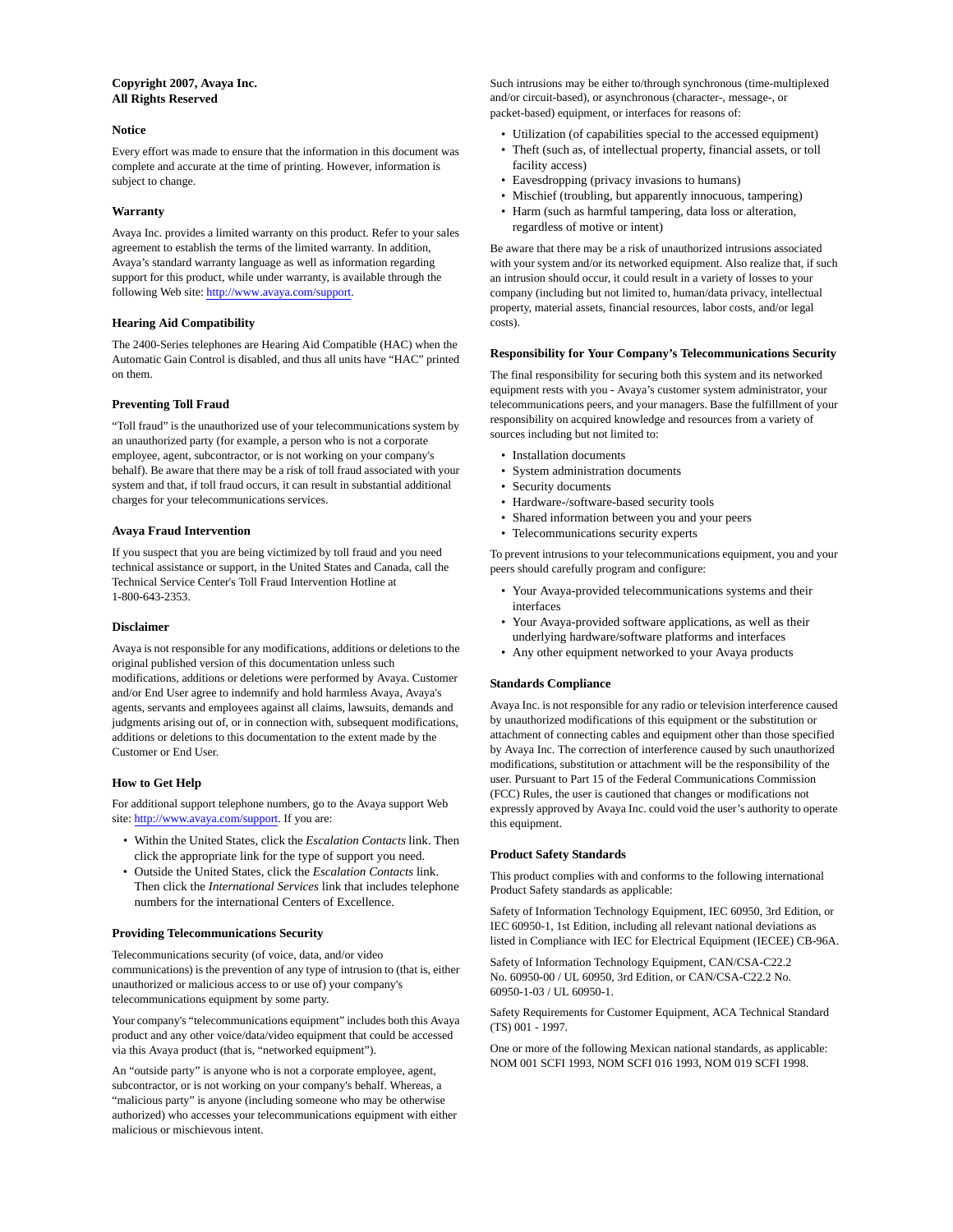#### **Electromagnetic Compatibility (EMC) Standards**

This product complies with and conforms to the following international EMC standards and all relevant national deviations:

Limits and Methods of Measurement of Radio Interference of Information Technology Equipment, CISPR 22:1997 and EN55022:1998.

Information Technology Equipment – Immunity Characteristics – Limits and Methods of Measurement, CISPR 24:1997 and EN55024:1998, including:

- Electrostatic Discharge (ESD) IEC 61000-4-2
- Radiated Immunity IEC 61000-4-3
- Electrical Fast Transient IEC 61000-4-4
- Lightning Effects IEC 61000-4-5
- Conducted Immunity IEC 61000-4-6
- Mains Frequency Magnetic Field IEC 61000-4-8
- Voltage Dips and Variations IEC 61000-4-11

Power Line Emissions, IEC 61000-3-2: Electromagnetic compatibility (EMC) – Part 3-2: Limits – Limits for harmonic current emissions.

Power Line Emissions, IEC 61000-3-3: Electromagnetic compatibility (EMC) – Part 3-3: Limits – Limitation of voltage changes, voltage fluctuations and flicker in public low-voltage supply systems.

#### **Federal Communications Commission Statement**

#### **Part 15:**

**Note: This equipment has been tested and found to comply with the limits for a Class B digital device, pursuant to Part 15 of the FCC Rules. These limits are designed to provide reasonable protection against harmful interference when the equipment is operated in a commercial environment. This equipment generates, uses, and can radiate radio frequency energy and, if not installed and used in accordance with the instruction manual, may cause harmful interference to radio communications. Operation of this equipment in a residential area is likely to cause harmful interference in which case the user will be required to correct the interference at his own expense.**

#### **Part 68: Answer-Supervision Signaling**

Allowing this equipment to be operated in a manner that does not provide proper answer-supervision signaling is in violation of Part 68 rules. This equipment returns answer-supervision signals to the public switched network when:

- answered by the called station,
- answered by the attendant, or
- routed to a recorded announcement that can be administered by the customer premises equipment (CPE) user.

This equipment returns answer-supervision signals on all direct inward dialed (DID) calls forwarded back to the public switched telephone network. Permissible exceptions are:

- A call is unanswered.
- A busy tone is received.
- A reorder tone is received.

Avaya attests that this registered equipment is capable of providing users access to interstate providers of operator services through the use of access codes. Modification of this equipment by call aggregators to block access dialing codes is a violation of the Telephone Operator Consumers Act of 1990.

#### **Canadian Department of Communications (DOC) Interference Information**

This Class B digital apparatus complies with Canadian ICES-003.

Cet appareil numérique de la classe B est conforme à la norme NMB-003 du Canada.

This equipment meets the applicable Industry Canada Terminal Equipment Technical Specifications. This is confirmed by the registration number. The abbreviation, IC, before the registration number signifies that registration was performed based on a Declaration of Conformity indicating that Industry Canada technical specifications were met. It does not imply that Industry Canada approved the equipment.

#### **Installation and Repairs**

Before installing this equipment, users should ensure that it is permissible to be connected to the facilities of the local telecommunications company. The equipment must also be installed using an acceptable method of connection. The customer should be aware that compliance with the above conditions may not prevent degradation of service in some situations.

Repairs to certified equipment should be coordinated by a representative designated by the supplier. Any repairs or alterations made by the user to this equipment, or equipment malfunctions, may give the telecommunications company cause to request the user to disconnect the equipment.

#### **Declarations of Conformity**

United States FCC Part 68 Supplier's Declaration of Conformity (SDoC)

Avaya Inc. in the United States of America hereby certifies that the equipment described in this document and bearing a TIA TSB-168 label identification number complies with the FCC's Rules and Regulations 47 CFR Part 68, and the Administrative Council on Terminal Attachments (ACTA) adopted technical criteria.

Avaya further asserts that Avaya handset-equipped terminal equipment described in this document complies with Paragraph 68.316 of the FCC Rules and Regulations defining Hearing Aid Compatibility and is deemed compatible with hearing aids.

Copies of SDoCs signed by the Responsible Party in the U. S. can be obtained by contacting your local sales representative and are available on the following Web site: [http://www.avaya.com/support](http://avaya.com/support).

All Avaya media servers and media gateways are compliant with FCC Part 68, but many have been registered with the FCC before the SDoC process was available. A list of all Avaya registered products may be found at: [http://www.part68.org](http://www.part68.org/) by conducting a search using "Avaya" as manufacturer.

#### **European Union Declarations of Conformity**



Avaya Inc. declares that the equipment specified in this document bearing the "CE" (*Conformité Europeénne*) mark conforms to the European Union Radio and Telecommunications Terminal Equipment Directive (1999/5/ EC), including the Electromagnetic Compatibility Directive (89/336/EEC) and Low Voltage Directive (73/23/EEC).

Copies of these Declarations of Conformity (DoCs) can be obtained by contacting your local sales representative and are available on the following Web site: [http://www.avaya.com/support](http://www.avaya.com/support/).

#### **Japan**

This is a Class B product based on the standard of the Voluntary Control Council for Interference by Information Technology Equipment (VCCI). If this equipment is used in a domestic environment, radio disturbance may occur, in which case, the user may be required to take corrective actions.

この装置は、情報処理装置等電波障害自主規制協議会 (VCCI) の基準 に基づくクラスA情報技術装置です。この装置を家庭環境で使用すると電波 妨害を引き起こすことがあります。この場合には使用者が適切な対策を講ず るよう要求されることがあります。

#### **To order copies of this and other documents:**

| Call:  | <b>Avaya Publications Center</b><br>Voice 1.800.457.1235 or 1.207.866.6701<br>FAX 1.800.457.1764 or 1.207.626.7269 |
|--------|--------------------------------------------------------------------------------------------------------------------|
| Write: | Globalware Solutions<br>200 Ward Hill Avenue<br>.                                                                  |

- Haverhill, MA 01835 USA Attention: Avaya Account Management
- E-mail: totalware@gwsmail.com

For the most current versions of documentation, go to the Avaya support Web site: [http://www.avaya.com/support](http://www.avaya.com/support/).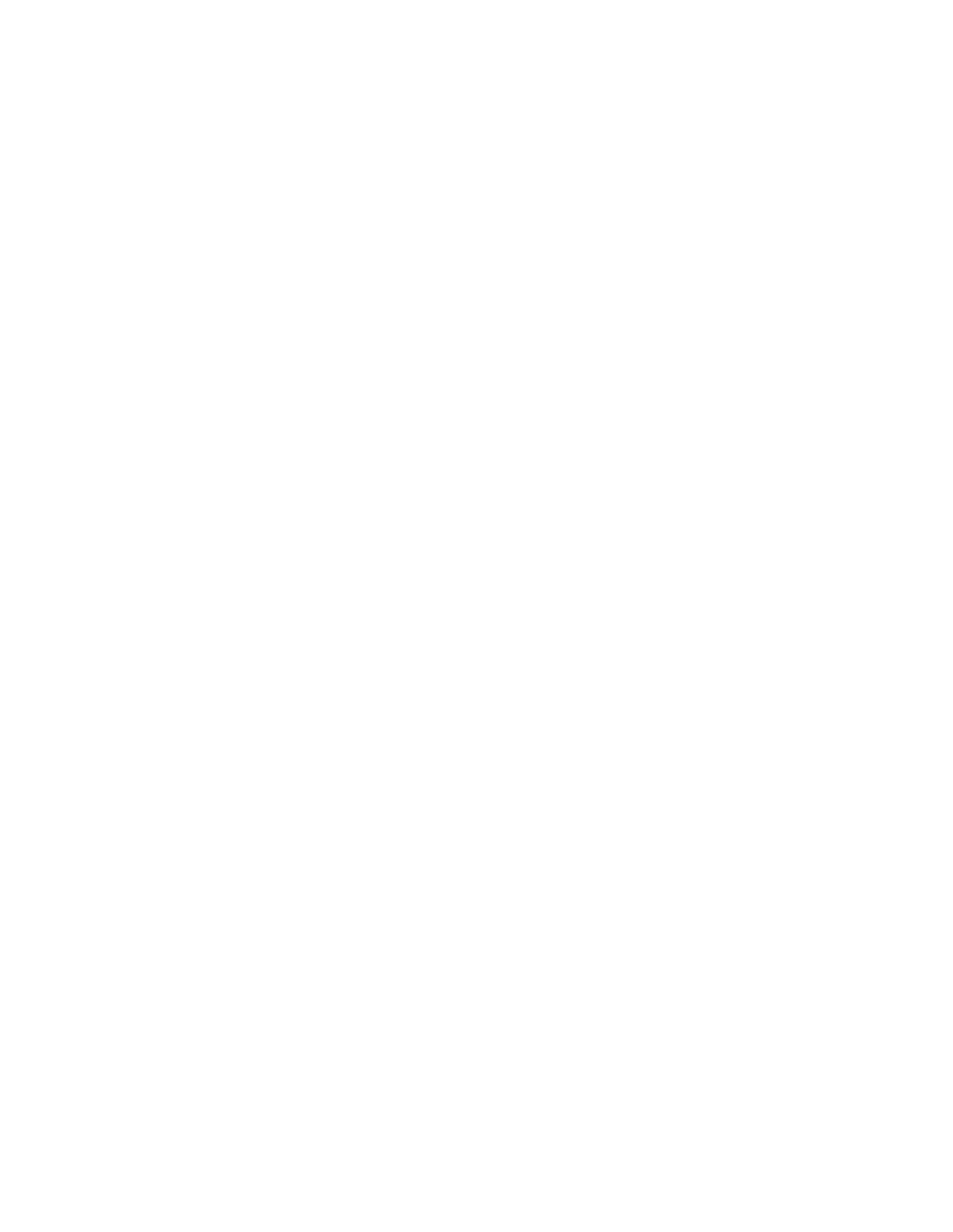### **Contents**

| 7        |
|----------|
| 8        |
| 9        |
| 10       |
| 10       |
| 12       |
| 13       |
| 14       |
| 15       |
| 16       |
| 17       |
| 17       |
| 18       |
| 18       |
| 19       |
| 19       |
| 19       |
| 20<br>21 |
|          |
| 22       |
| 22       |
| 22       |
| 24       |
| 25       |
| 25       |
| 25       |
| 26       |
| 26       |
| 27       |
| 28       |
| 29       |
| 30       |
| 30       |
| 32       |
| 33       |
| 34       |
| 35       |
| 35       |
| 35       |
| 36       |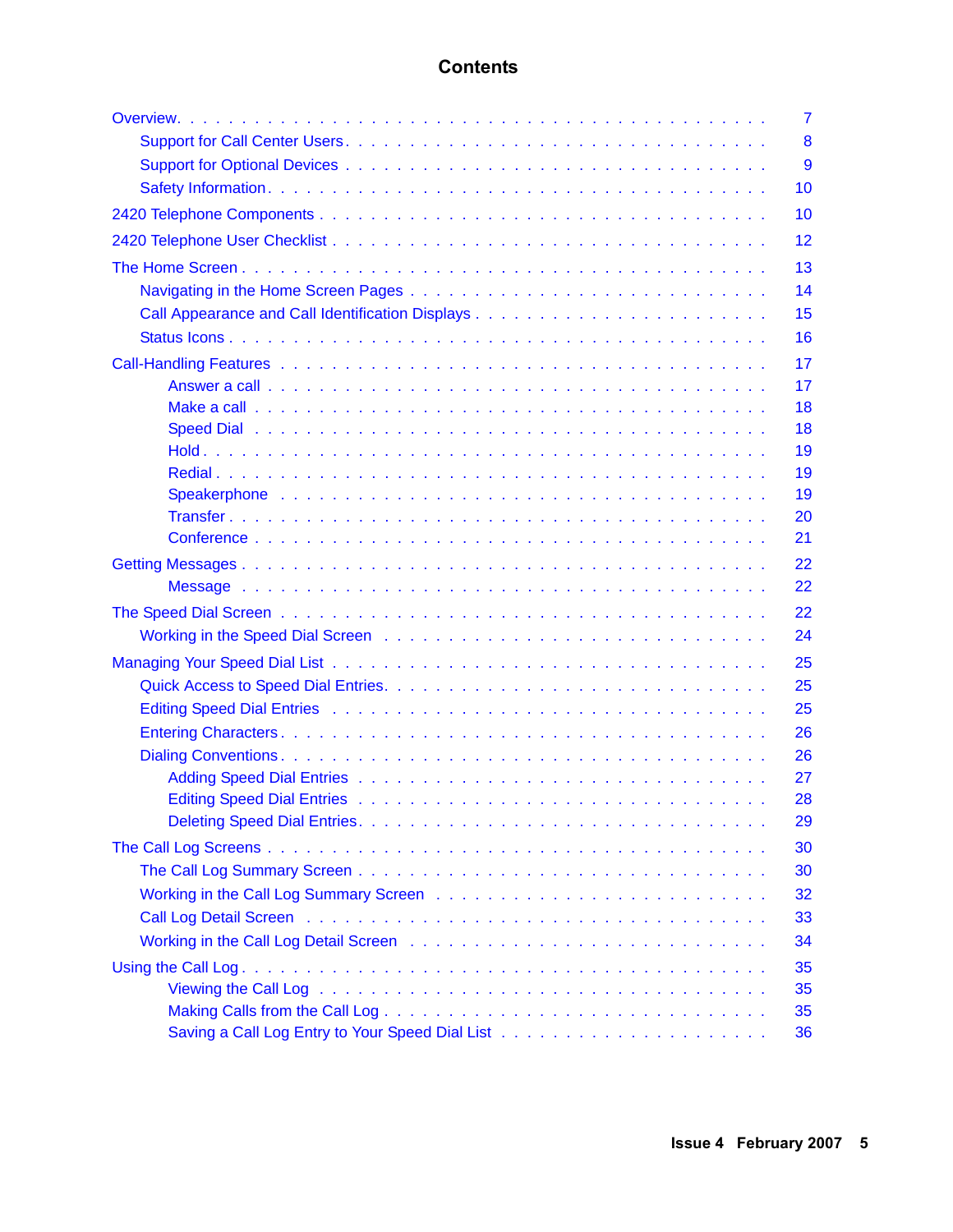#### **Contents**

|                                                                                                                                                                                                                                               |  | 37 |
|-----------------------------------------------------------------------------------------------------------------------------------------------------------------------------------------------------------------------------------------------|--|----|
| The Label Action Screen (Additional Additional Additional Additional Additional Additional Additional Additional Additional Additional Additional Additional Additional Additional Additional Additional Additional Additional                |  | 38 |
|                                                                                                                                                                                                                                               |  | 39 |
| <b>Managing Your Call Appearance/</b>                                                                                                                                                                                                         |  |    |
|                                                                                                                                                                                                                                               |  | 40 |
|                                                                                                                                                                                                                                               |  | 40 |
|                                                                                                                                                                                                                                               |  | 41 |
|                                                                                                                                                                                                                                               |  | 42 |
|                                                                                                                                                                                                                                               |  | 43 |
|                                                                                                                                                                                                                                               |  | 45 |
|                                                                                                                                                                                                                                               |  | 46 |
|                                                                                                                                                                                                                                               |  | 46 |
|                                                                                                                                                                                                                                               |  | 47 |
|                                                                                                                                                                                                                                               |  | 47 |
|                                                                                                                                                                                                                                               |  | 48 |
|                                                                                                                                                                                                                                               |  | 49 |
|                                                                                                                                                                                                                                               |  | 50 |
|                                                                                                                                                                                                                                               |  | 51 |
|                                                                                                                                                                                                                                               |  | 52 |
|                                                                                                                                                                                                                                               |  | 53 |
|                                                                                                                                                                                                                                               |  | 53 |
|                                                                                                                                                                                                                                               |  | 54 |
|                                                                                                                                                                                                                                               |  | 55 |
|                                                                                                                                                                                                                                               |  | 55 |
|                                                                                                                                                                                                                                               |  | 57 |
|                                                                                                                                                                                                                                               |  | 57 |
|                                                                                                                                                                                                                                               |  | 58 |
|                                                                                                                                                                                                                                               |  | 58 |
|                                                                                                                                                                                                                                               |  | 59 |
|                                                                                                                                                                                                                                               |  | 60 |
|                                                                                                                                                                                                                                               |  | 61 |
|                                                                                                                                                                                                                                               |  | 61 |
|                                                                                                                                                                                                                                               |  | 63 |
|                                                                                                                                                                                                                                               |  | 63 |
|                                                                                                                                                                                                                                               |  | 63 |
| Inspect to a construction of the construction of the construction of the construction of the construction of the construction of the construction of the construction of the construction of the construction of the construct                |  | 64 |
|                                                                                                                                                                                                                                               |  | 65 |
|                                                                                                                                                                                                                                               |  | 67 |
| <b>Index</b><br>a constitution of the constitution of the constitution of the constitution of the constitution of the constitution of the constitution of the constitution of the constitution of the constitution of the constitution of the |  | 69 |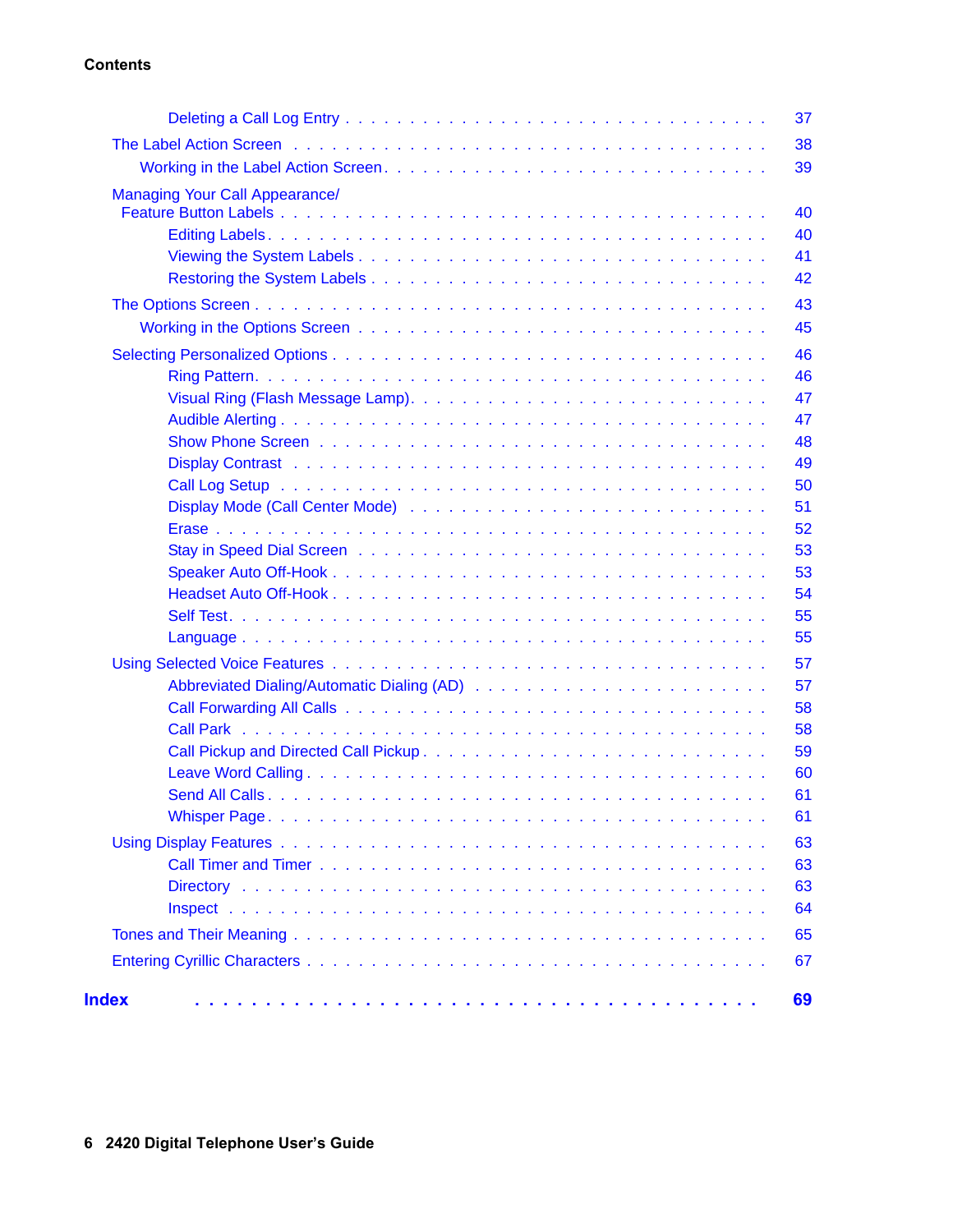# <span id="page-6-0"></span>**Overview**

The 2420 Digital Telephone is a multiline digital telephone for use with an Avaya call processing system. The 2420 telephone puts convenient features and capabilities at your fingertips, including:

- **an easy-to-read screen**—that allows you to view
	- call appearance/feature button labels
	- the call log
	- speed dial lists
	- call identifier information
- **a flexible call appearance/feature button display—that allows you to choose between** an 8 or 12-button label format and eliminates the need for paper button labels. You can display up to 24 additional call appearance/feature buttons for your call processing system on the optional EU24 Expansion Module. See [Support for Optional Devices](#page-8-0) on page 9.
- **a customizable interface**—that allows you to
	- create personal speed dial lists
	- specify the call types you want to appear in the call log
	- select the telephone ring pattern
	- customize the call appearance/feature button labels
	- choose the language displayed on your 2420 telephone

#### **Note:**

You can choose to view screen text in English, German, French, Spanish, Italian, Dutch, Portuguese, Japanese, and Russian.

- **a programmable speed dial list**—that allows you to store up to 104 entries.
- **a programmable call log**—that supports up to 100 entries. Each entry includes calling party name and number, when available, for incoming calls. The call log also allows you to specify the call types that are logged and displayed. The call log can contain entries for outgoing calls and answered or unanswered incoming calls. If you have bridged call appearances on your telephone, you can also log calls on those call appearances.
- **customizable call appearance/feature button labels**—that allow you to change the labels for the call appearance/feature buttons programmed on your call processing system. Up to 13 characters can be displayed for each label.

When you install the 2420 telephone, your call processing system recognizes your telephone instantly. If the system manager administers the 2420 telephone properly, you can move the 2420 to another office at your location, and it will work without interruption. There is no need to wait for reprogramming or technical support.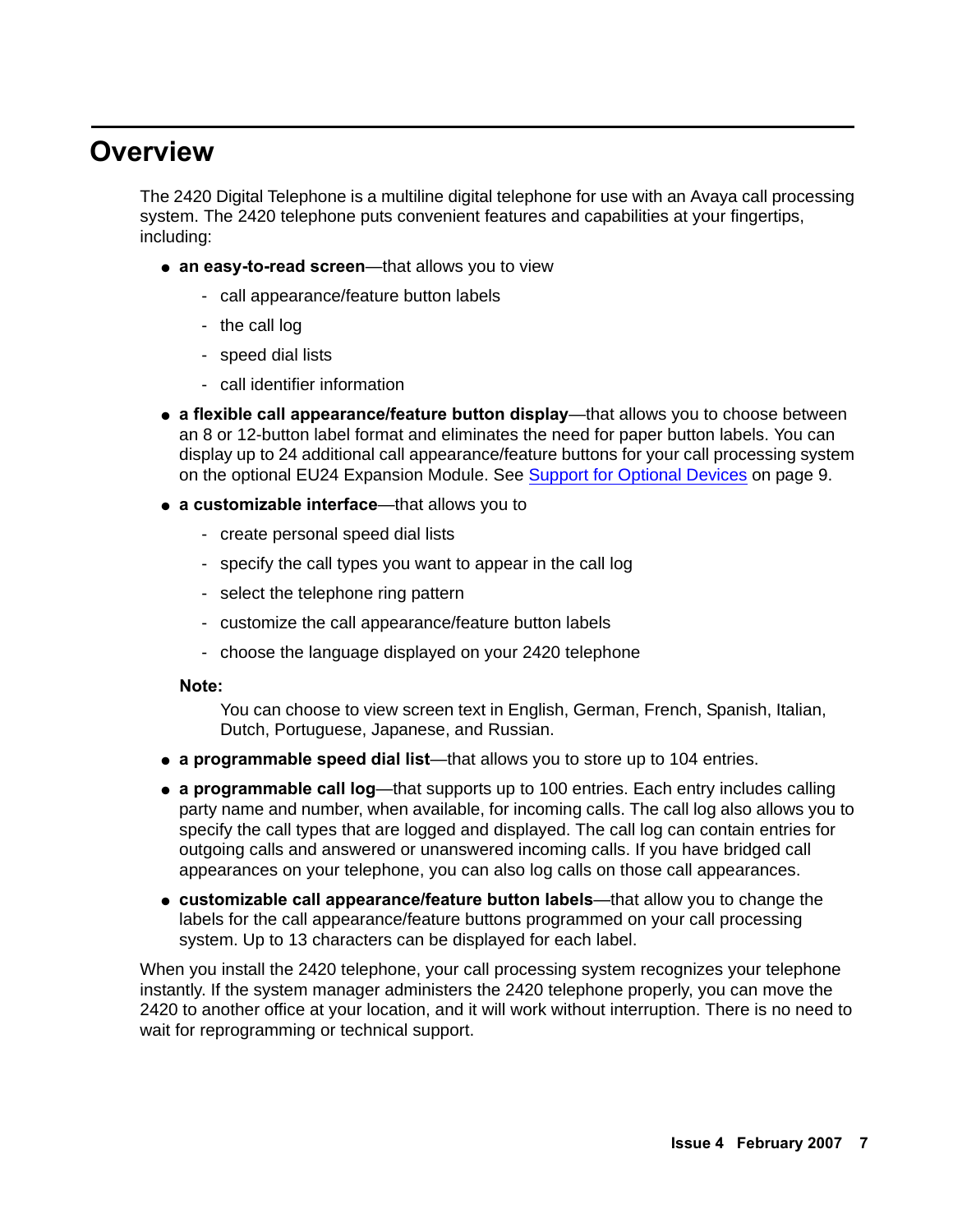# <span id="page-7-0"></span>**Support for Call Center Users**

To meet the needs of call center users, the 2420 telephone offers the following features:

- **Call Center Mode operation**—available from the Options Screen, this setting changes the standard display from 8 to 12 call appearance/feature button labels. When you select this mode, the bottom line of the screen display, which is used for softkey labels in standard mode, can contain four more call appearance/feature buttons with shortened labels.
- **compatibility with a variety of headsets** —the headset interface is compatible with the following "H-top" headpieces and equipment:

#### **Headpieces**

- Starset top H31
- Mirage top H41
- Mirage top H41N
- Supra Monaural top H51
- Supra Monaural NC top H51N
- Supra Binaural top H61
- Supra Binaural NC top H61N
- Encore Monaural Voice Tube H91
- Encore Monaural NC top H91N
- Encore Binaural Voice Tube H101
- Encore Binaural NC top H101N
- Tristar Voice Tube top H81
- Tristar Noise Canceling top H81N
- Duoset (Supra Starter) Voice Tube H141 Headband only
- Duoset (Supra Starter NC) Noise Canceling top H141N Headband only
- Duoset (Earset Starter) Voice Tub top H141 Earhooks only
- Duoset (Earset Starter NC) Noise Canceling top H141N Earhooks only
- Duoset (Starter Special VT) Voice Tube top H141 Headband & Earhooks
- Duoset (Starter Special NC) Noise Canceling top H141N Headband & Earhooks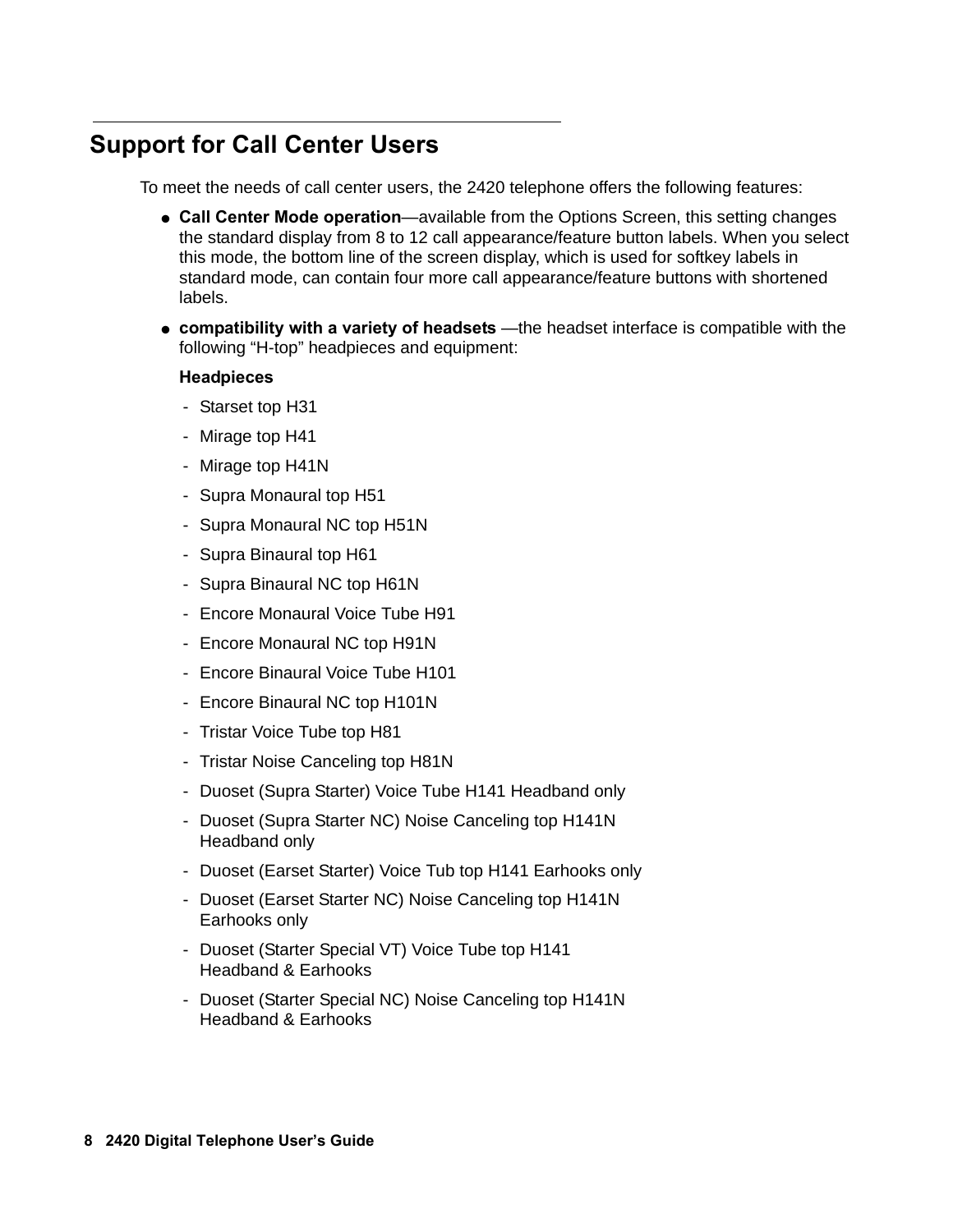#### **Base Units**

- M12LUCM Modular Base Unit

#### **Adapter Cord**

- HIC-1 "H-top" Headset Adapter Cord

#### **Cordless Headpiece/Base Unit**

- LKA 10 Cord Free Headset (900 MHz RF)

#### **Cordless Headset Adapter**

- MIP-1 Cordless Headset Adapter
- **support for the Group Listen feature**—when this feature is programmed, you can use the handset or headset and speaker of the 2420 telephone simultaneously. While you assist a customer with the headset, your supervisor can use the speaker to listen to the conversation. The modules installed with your 2420 telephone can affect this feature. See [Speakerphone](#page-18-2) on page 19 for details.
- **recording capability (optional)**—allows you to record conversations while you assist a customer. This capability requires the 20A stand and 201A module described in [Support](#page-8-0)  [for Optional Devices](#page-8-0).

## <span id="page-8-0"></span>**Support for Optional Devices**

Optional devices are available to expand the capabilities of the 2420 telephone. They include:

- **20A Stand—Every 2420 telephone is equipped with a convertible stand that allows you to** install the 2420 telephone on your desktop or on a wall. You must replace this convertible stand with the 20A stand if you use a 200A or 201A module.
- **200A Module Analog (U.S.) Adjunct Interface**—This module provides standard tip/ring capabilities, which allow you to connect analog devices such as a fax machine to the 2420 telephone.
- **201A Module Recorder Interface**—This module allows you to record telephone conversations. In addition, this module allows you to use two headsets with the jacks on the 20A stand.
- **EU24 Expansion Module**—This module can display up to 24 additional call appearance/ feature buttons that are programmed for your call processing system. Buttons are displayed in two columns, with one column displayed at a time on the EU24 screen.

For more information, see the documents that are included with each device.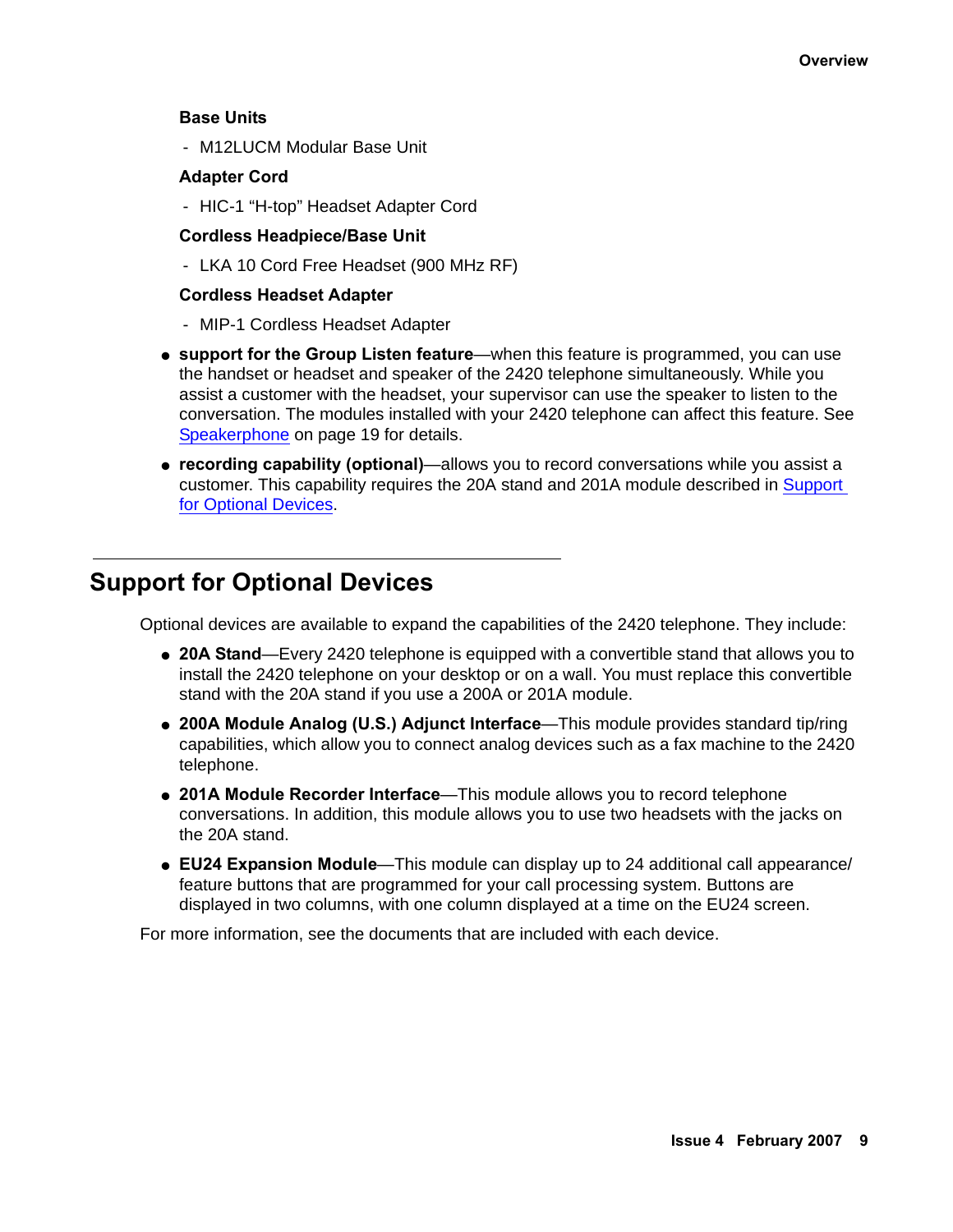# <span id="page-9-0"></span>**Safety Information**

Your 2420 telephone is manufactured according to industry standards for quality and safety assurance. When using your telephone, follow recommended safety precautions to reduce the risk of fire, electrical shock, and personal injury. See the *2420 Installation and Safety Instructions* that were packaged with your telephone.

# <span id="page-9-1"></span>**2420 Telephone Components**

See to [Figure 1](#page-9-2) to familiarize yourself with your 2420 telephone screen display, buttons, and programmable features.

### <span id="page-9-2"></span>**Figure 1: 2420 Telephone Components**



[Table 1](#page-10-0) describes the 2420 telephone components presented in [Figure 1](#page-9-2).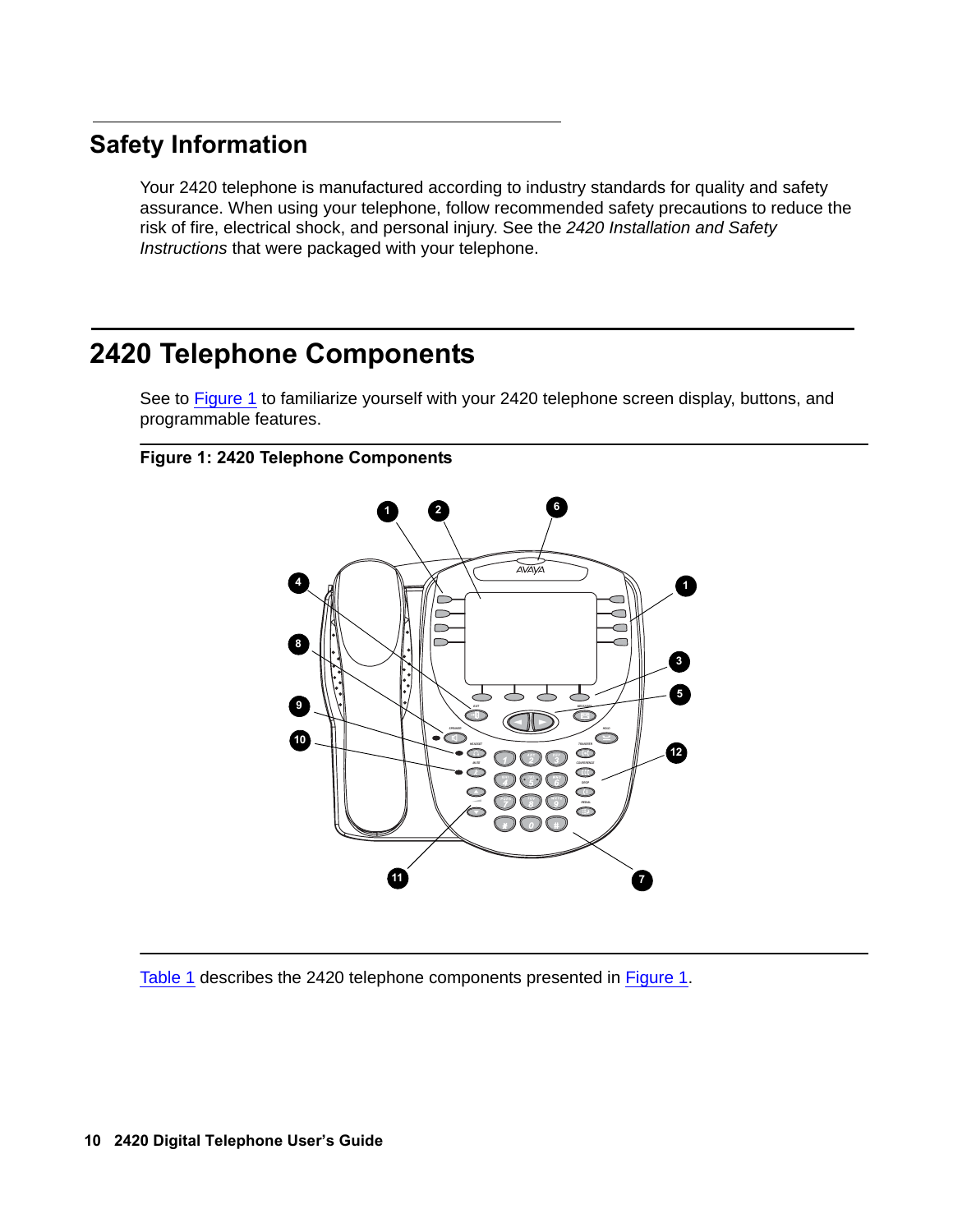The following items correspond to the numbers in **Figure 1.** 

### <span id="page-10-0"></span>**Table 1: The 2420 Telephone Components**

| 1) Call appearance/feature buttons - Use<br>to access incoming/outgoing lines and<br>programmed features. An underscore<br>indicates the currently selected call<br>appearance.                                                                                                      | 7) Dialpad - Standard 12-button pad that<br>allows you to dial telephone numbers.                                                                                                                                                          |
|--------------------------------------------------------------------------------------------------------------------------------------------------------------------------------------------------------------------------------------------------------------------------------------|--------------------------------------------------------------------------------------------------------------------------------------------------------------------------------------------------------------------------------------------|
| 2) <b>Display</b> — Shows the status for the call<br>appearances, information for a call,<br>information provided by the Avaya call<br>server, the Home screen, the Speed Dial<br>screen, the Call Log screen, and the Options<br>screen.                                            | 8) Speaker button $\textcircled{1}$ - Use to access<br>the built-in two-way speakerphone. The light<br>associated with this button turns on when<br>the speakerphone is active.                                                            |
| 3) Softkeys - Allow you to perform specific<br>functions. The functions available and the<br>corresponding softkey labels change<br>according to the screen displayed.                                                                                                               | 9) Headset button $\widehat{\langle\,\,\,\rangle}$ — Use to activate<br>a headset that is connected to the 2420<br>telephone. The light associated with this<br>button turns on when the headset is active.                                |
| 4) Exit button $\bigcirc$ – Returns you to the<br>first page of the Home screen.                                                                                                                                                                                                     | 10) Mute button $\textcircled{r}$ - Turns off the<br>microphone in the handset, headset, or<br>speaker. When the Mute feature is active,<br>the associated light turns on, and the person<br>at the other end of the call cannot hear you. |
| 5) Arrow keys $\bigcirc$ $\triangleright$ - Use to move<br>between screen pages, to cycle through Call<br>Log entries and Speed Dial entries, and to<br>move the cursor during data entry.                                                                                           | 11) Volume control buttons - Use to<br>adjust speaker, handset, headset, or ringer<br>volume depending on which component is in<br>use.                                                                                                    |
| 6) Message lamp $-$ This lamp is lit when a<br>message has arrived in your voice mailbox.<br>When you enable the Flash Message Lamp<br>option, this lamp flashes to alert you to<br>incoming calls. You can retrieve messages<br>using $\epsilon$<br>$\textcolor{blue}{\boxtimes}$ . | 12) Call handling buttons - For call<br>handling activities. See Call-Handling<br>Features on page 17 for more information.                                                                                                                |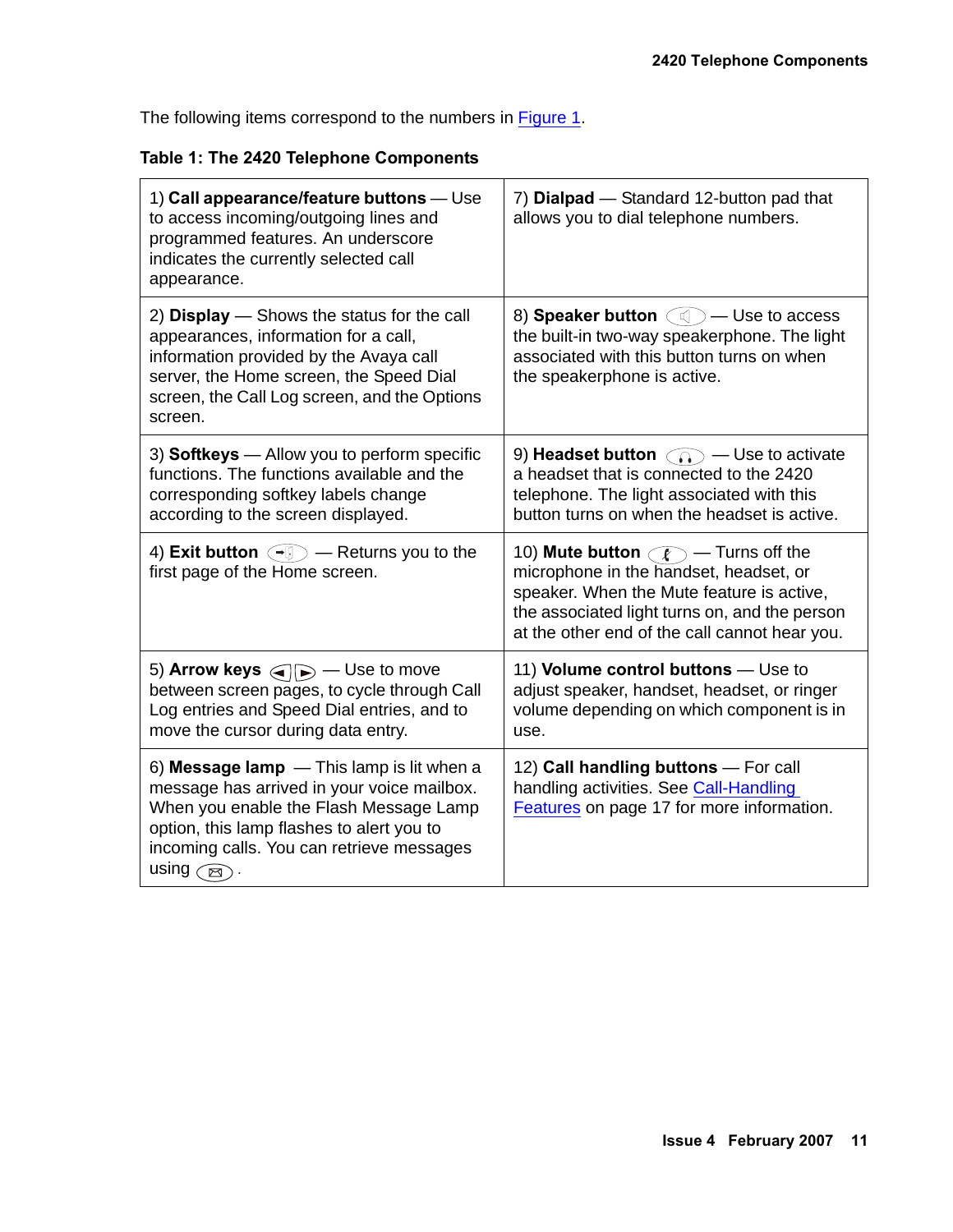# <span id="page-11-0"></span>**2420 Telephone User Checklist**

The remainder of this guide contains procedures for using specific screens, features, and keys on the 2420 telephone. The following table directs you to sections explaining specific activities you can perform.

| To                                                                                                   | <b>See</b>                                                                |
|------------------------------------------------------------------------------------------------------|---------------------------------------------------------------------------|
| Understand call appearance/feature button<br>displays                                                | The Home Screen on page 13                                                |
| Change call appearance/feature button layout<br>by enabling Call Center mode                         | Display Mode (Call Center Mode) on page 51                                |
| Answer and make calls, hold calls, transfer<br>calls, redial numbers, and set up conference<br>calls | Call-Handling Features on page 17                                         |
| Understand your personal directory vs. the<br>call processing system Directory feature               | The Speed Dial Screen on page 22                                          |
| Create and maintain a Speed Dial List                                                                | Managing Your Speed Dial List on page 25                                  |
| Make Speed Dial calls                                                                                | Call-Handling Features on page 17                                         |
| Customize the labels of the call appearance/<br>feature buttons                                      | <b>Managing Your Call Appearance/ Feature</b><br>Button Labels on page 40 |
| Understand the Call Log Summary and Call<br>Detail screens                                           | The Call Log Screens on page 30                                           |
| Change the default Call Log settings                                                                 | Call Log Setup on page 50                                                 |
| View or update information saved in the Call<br>Log                                                  | Using the Call Log on page 35                                             |
| Make calls from the Call Log                                                                         | Using the Call Log on page 35                                             |
| Retrieve voice mail messages                                                                         | Getting Messages on page 22                                               |
| Check lamp and display component status                                                              | Self Test on page 55                                                      |
| Change default language, ring pattern,<br>display contrast, and various option settings              | Selecting Personalized Options on page 46                                 |
| Erase personalized options and restore<br>default settings                                           | Erase on page 52                                                          |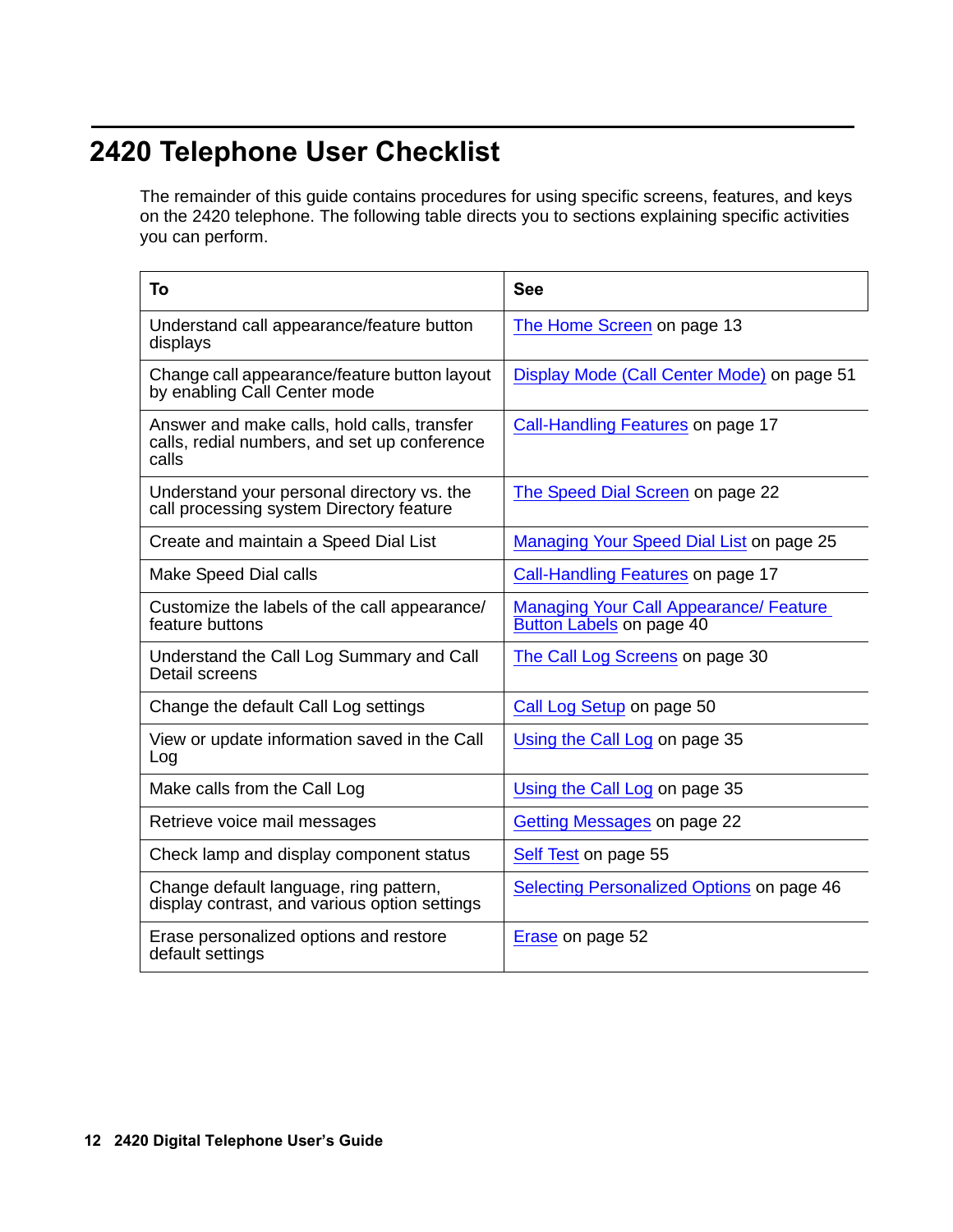# <span id="page-12-0"></span>**The Home Screen**

The Home screen consists of three pages and displays

- the available call appearance/feature buttons
- caller ID information
- the current date and time
- softkeys
- information provided by the Avaya call processing system

Usually, you use the Home screen to perform standard call handling. When the 2420 telephone operates in normal display mode, eight call appearance/feature buttons appear on each page of the Home screen. See [Figure 2.](#page-13-1)

#### **Note:**

In Call Center Mode, 12 call appearance/feature button labels appear on each of the first two pages of the Home Screen. Four call appearance/feature buttons with shortened labels rather than softkey labels appear at the bottom of pages 1 and 2. The softkey labels appear on page 3 of the Home Screen in Call Center Mode. For information about Call Center Mode, see [Display Mode \(Call Center](#page-50-0)  Mode) [on page 51.](#page-50-0)

Your call processing system provides the date and time information. This information appears below the call appearance/feature button area when the telephone is idle.

#### **Note:**

When the 2420 telephone receives power, several minutes might elapse before the time and date appear on the screen. This situation occurs after a power outage or when you connect the 2420 telephone to the jack. If an incorrect date and time appear, contact your system manager.

If you program your 2420 telephone to log unanswered, incoming calls, the missed calls counter appears below the date and time. This counter displays the number of missed calls. Whenever you access the Call Log Summary screen to view the unanswered, incoming call information in the call log, the counter is reset to 0. See [The Call Log Screens](#page-29-0) on page 30 for more information.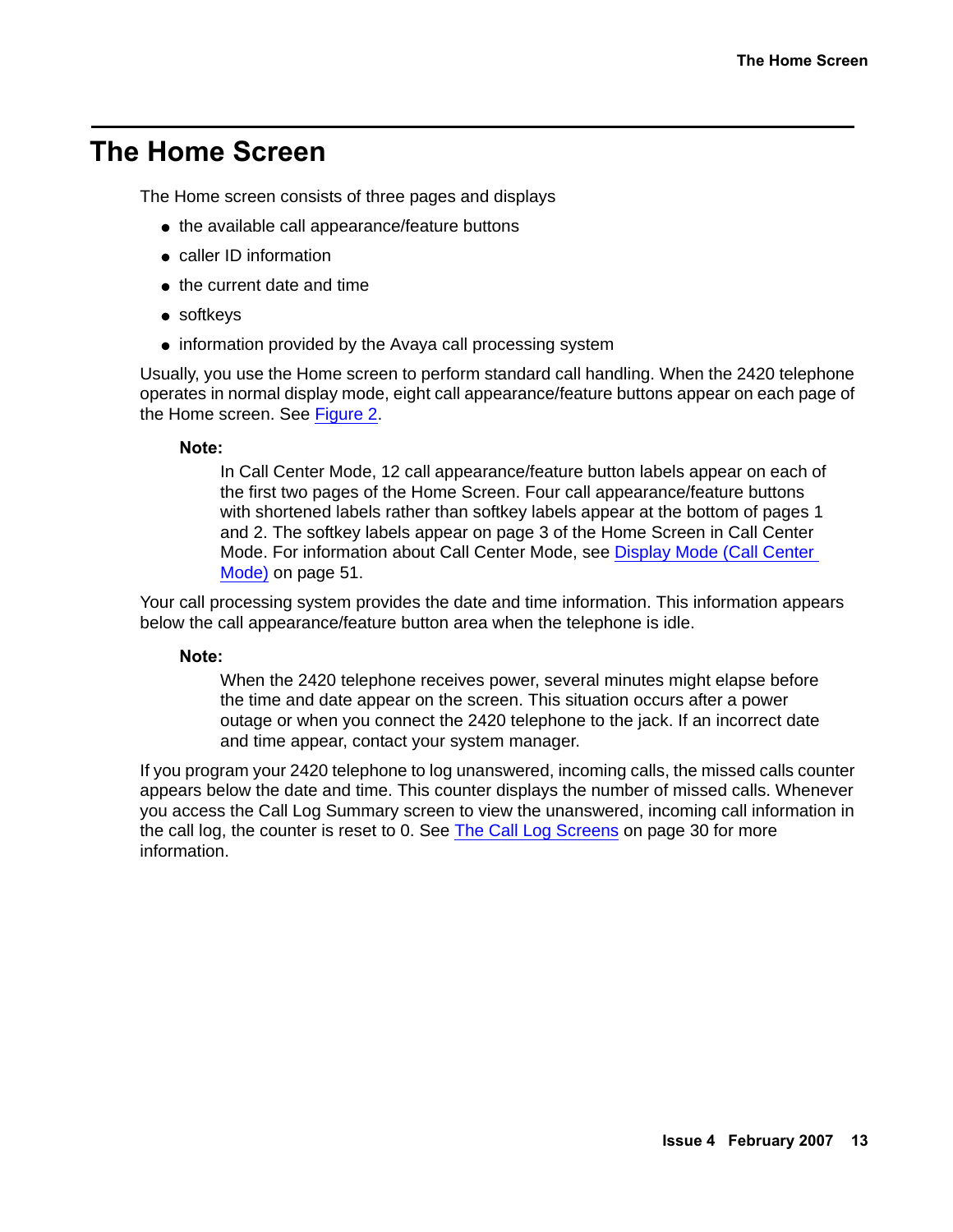## <span id="page-13-1"></span>**Figure 2: Sample Home Screen - Page 1**



# <span id="page-13-0"></span>**Navigating in the Home Screen Pages**

| Navigating in the Home Screen Pages              |                                             |  |
|--------------------------------------------------|---------------------------------------------|--|
| To                                               | <b>Press</b>                                |  |
| Move to the previous or next Home<br>screen page | $\bigcirc$ or $\triangleright$ respectively |  |
| Return to Page 1 of the Home screen              | at any time<br>$\neg$ M                     |  |
| Access the Speed Dial screen                     | The SpDial softkey                          |  |
| Access the Call Log Summary screen               | The Log softkey                             |  |
| Access the Options screen                        | The Option softkey                          |  |
| Access the Label Action screen                   | The Label softkey                           |  |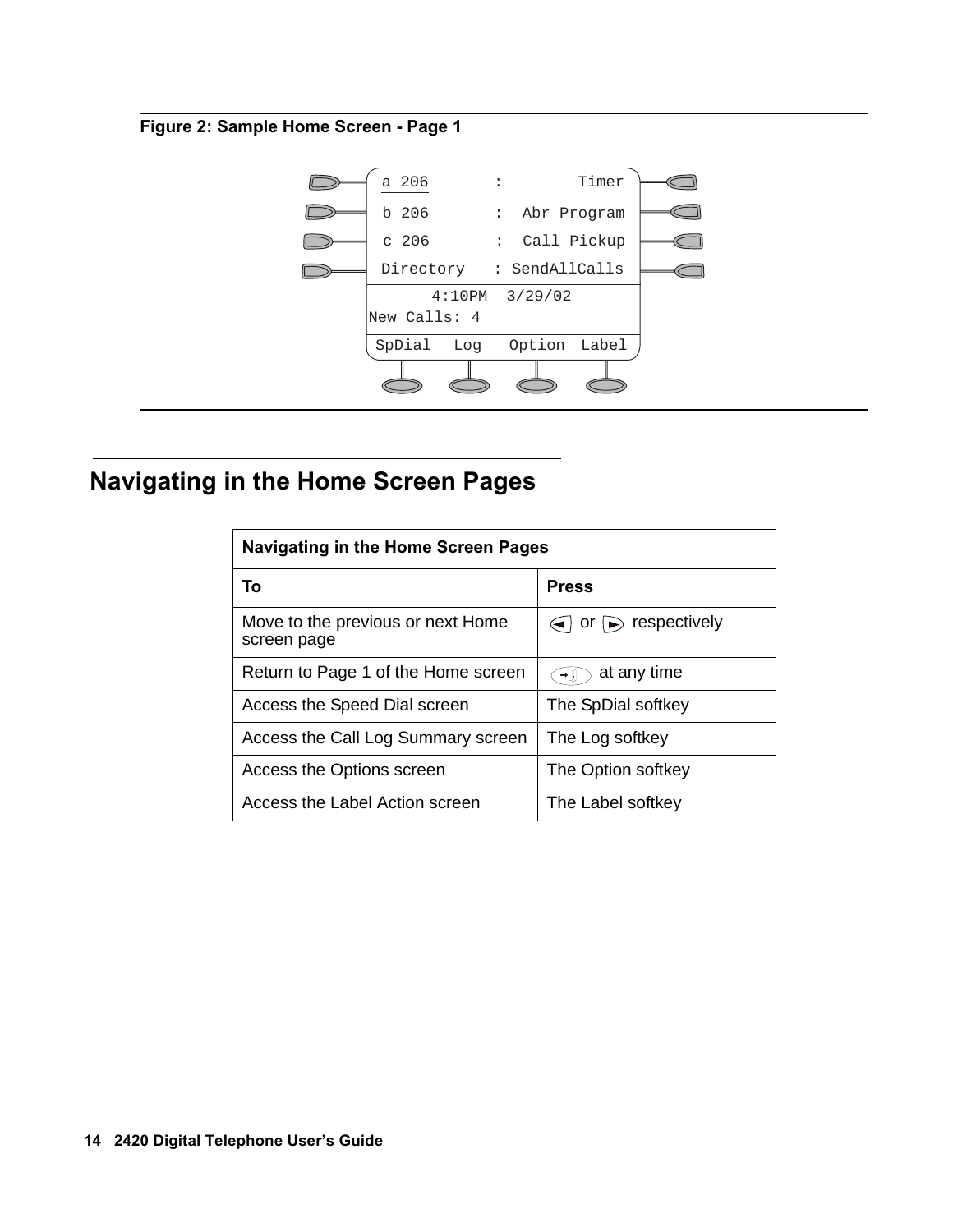# <span id="page-14-0"></span>**Call Appearance and Call Identification Displays**

By default, the 2420 telephone has eight call appearance/feature buttons per screen page. When Call Center mode is enabled, 12 call appearance/feature buttons appear on the first two pages of the Home Screen.

Starting with the first button in the upper left corner of the 2420 telephone and going down, the display identifies the buttons in the left column. These buttons are considered call appearance/ feature buttons 1 through 4. On the display, these buttons have the default labels **a**, **b**, **c**, etc., where **a** represents call appearance/feature button 1. The buttons in the right column run from 5 through 8. If Call Center mode is enabled, call appearance/feature buttons 17 through 20 are identified by default labels **q**, **r**, **s**, and **t**. These call appearance/feature buttons appear along the bottom of the screen with abbreviated labels.

When you receive or make calls, the available call identification information is displayed where the date and time appear when the telephone is idle. For example, when you dial an extension, that number is shown and then replaced by the called party's name and extension. The call processing system provides the call identification information that is associated with an extension. When you receive a call from another extension, the caller's name appears. When you receive a call from outside the system, the calling number (if available), "OUTSIDE CALL," or a trunk identifier appears.

One call appearance is underlined at all times. When a call arrives at the 2420 telephone, the bell icon blinks on the corresponding call appearance. After you answer the call, the active call icon is displayed. See [Status Icons](#page-15-1) on page 16 for more information.

#### **Note:**

If the call appearance is not displayed on the current Home screen page, use  $\bigodot$ or  $\blacktriangleright$  to locate and answer the appropriate call appearance. See Show Phone Screen [on page 48](#page-47-0) for more information.

The display remains in call handling mode until you activate one of the other softkey features. After you use any of these features, press  $\widehat{f}(\widehat{f})$  to return to page 1 of the Home screen.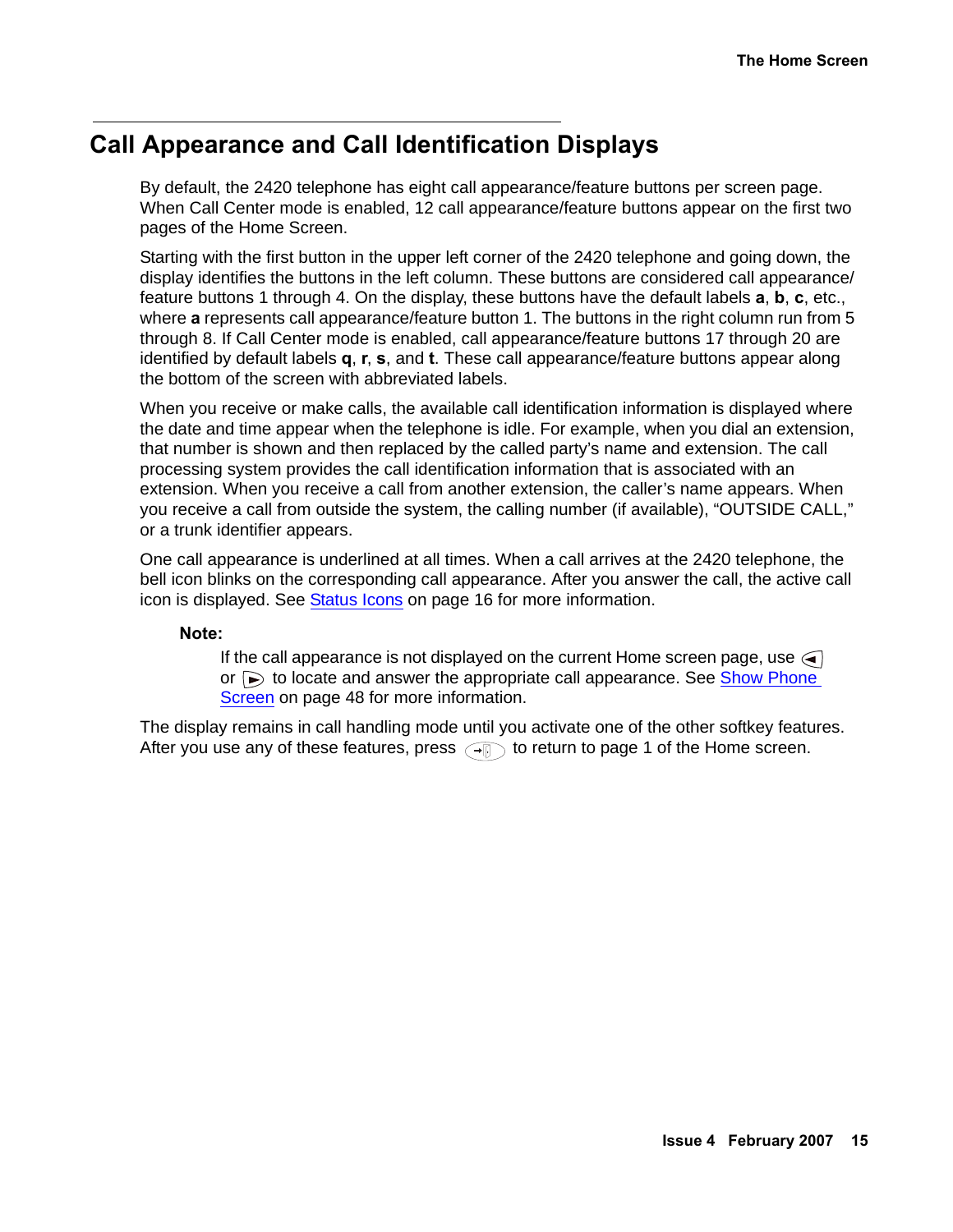# <span id="page-15-0"></span>**Status Icons**

The icons displayed on the call appearance/feature buttons of your 2420 telephone are explained in the following table. These icons replace the functionality of the green LEDs and equivalent flash rates.

<span id="page-15-1"></span>

| <b>Status Icons</b> |                    |                                                                                                                                                     |
|---------------------|--------------------|-----------------------------------------------------------------------------------------------------------------------------------------------------|
| Icon                |                    | <b>Definition</b>                                                                                                                                   |
|                     | Ringing            | An incoming call is waiting to be<br>answered.<br>See Tones and Their Meaning on<br>page 65 for information about the<br>corresponding audio alert. |
|                     | Active             | The call you are currently handling.                                                                                                                |
|                     | On hold            | A call currently on hold.                                                                                                                           |
|                     | On soft<br>hold    | A call put on hold during a transfer<br>or conference.                                                                                              |
|                     | Feature<br>active  | Feature on left side of the display<br>currently is active.                                                                                         |
|                     | Feature<br>active  | Feature on right side of the display<br>currently is active.                                                                                        |
|                     | Feature<br>pending | Your request is being processed<br>but is not immediately available.                                                                                |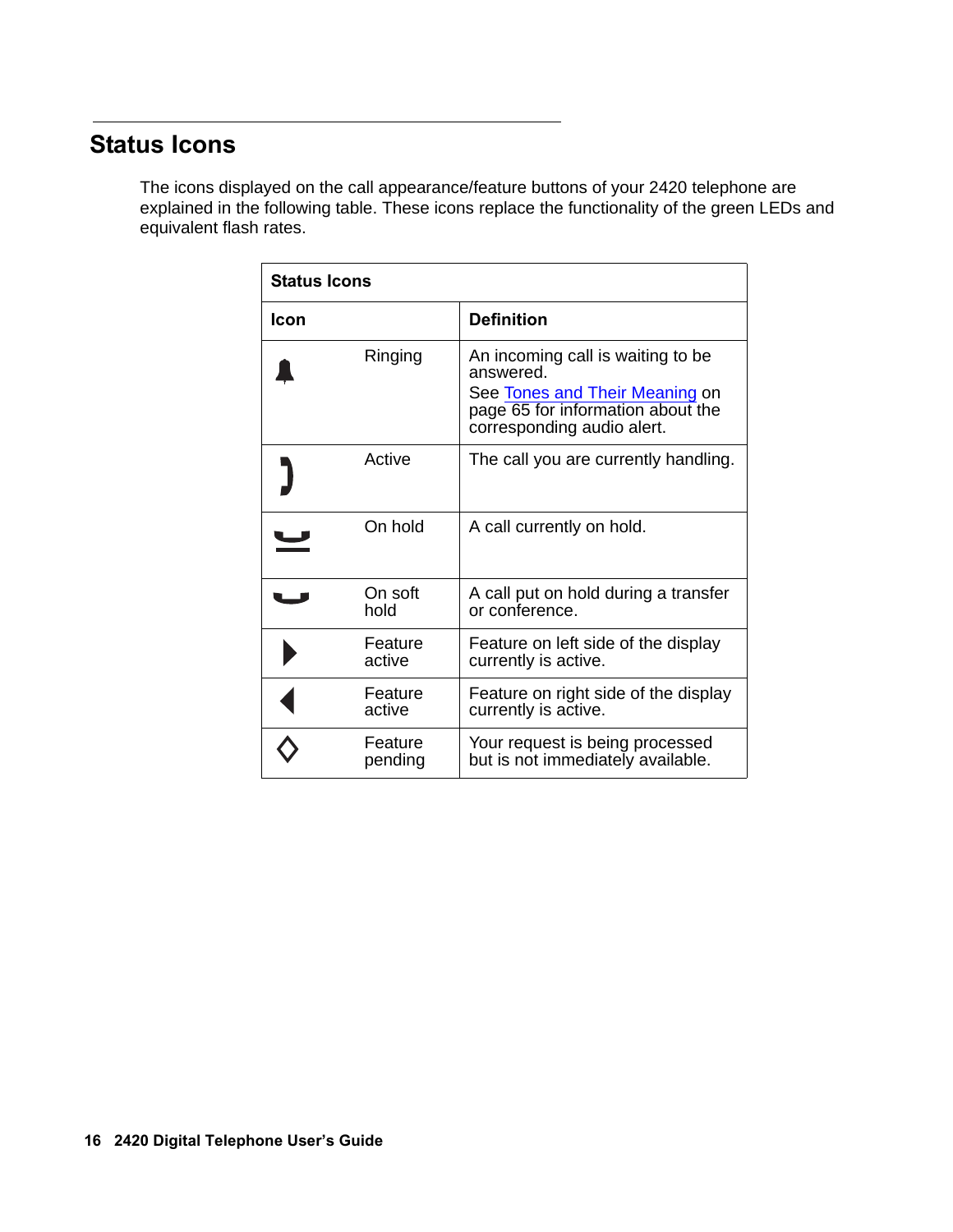| <b>Status Icons for Feature-Specific Applications</b> |                   |                                                       |
|-------------------------------------------------------|-------------------|-------------------------------------------------------|
| Icon                                                  |                   | <b>Definition</b>                                     |
|                                                       | Feature<br>status | Used by the Call Center Q Time<br>feature.            |
| $\blacktriangle$                                      | Feature<br>status | Used by the Call Center Aux Work<br>feature.          |
|                                                       | Feature<br>status | Used by the Call Center Service<br>Observing feature. |

In addition, the following icons are displayed in certain feature-specific applications.

# <span id="page-16-0"></span>**Call-Handling Features**

The procedures in this section assume that you are performing call handling with the Home screen displayed on the 2420 telephone. In addition to common procedures provided in this section, see the *Overview for the Avaya Communication Manager Software* (555-233-767) for alternate procedures.

## <span id="page-16-1"></span>**Answer a call**

When a call arrives at your 2420 telephone, you hear a ringing tone, and a blinking bell icon appears on the associated call appearance. In addition, call identification information appears. See [Call Appearance and Call Identification Displays](#page-14-0) on page 15 for more information.

### **To answer an incoming call**

Perform one of the following:

- If you are not active on another call, answer the call using your handset, headset, or speakerphone. See [Speakerphone](#page-18-2) on page 19 for more information about your speakerphone.
- If you are active on a call already, place the active call on hold, and then answer the incoming call. See Hold [on page 19](#page-18-0) to place a call on hold.
- If the call appearance for the ringing call is not displayed on the current Home screen page, use  $\leq$  and  $\geq$  to cycle through the pages. Use  $\leq$  to return to page 1 of the Home screen. When you locate the call appearance for the ringing call, press the corresponding call appearance button.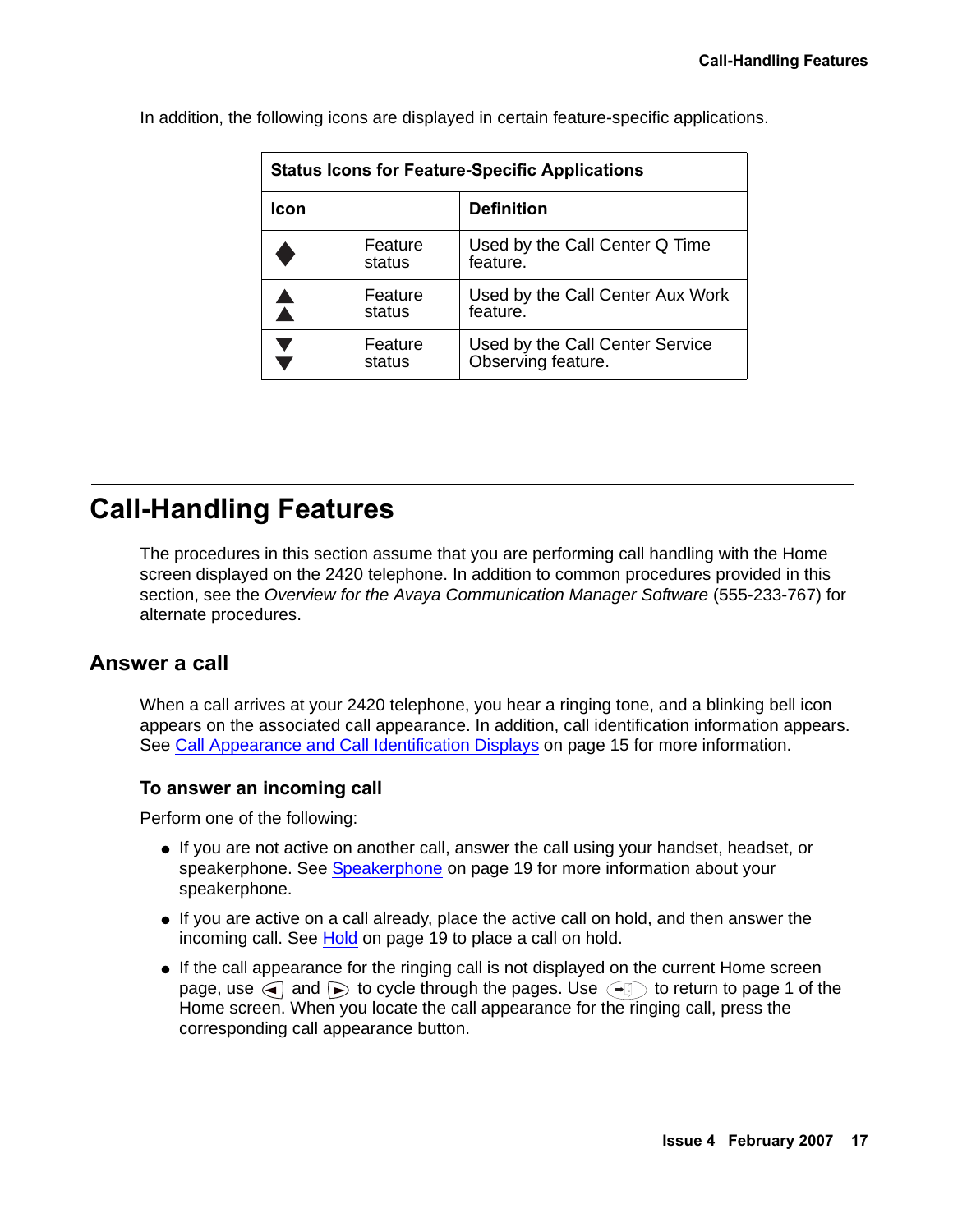## <span id="page-17-0"></span>**Make a call**

You can make calls manually or automatically from the 2420 telephone.

#### **To make a call manually**

- 1. Go off hook with the handset, headset, or speaker.
- 2. When you hear dial tone, press the dialpad buttons to enter the extension or telephone number.

If you are calling an external number, you must include the required code (for example, "9") to access an outside line.

### **To have the 2420 telephone make a call automatically**

Perform one of the following steps:

- Press  $\binom{m}{n}$  to have the 2420 telephone dial the last number that you dialed.
- Access the Call Log and start a call to a specific entry. See [Using the Call Log](#page-34-0) on page 35 for more information.
- Access the Speed Dial List in your personal directory and start a call to a specific entry. See Speed Dial [on page 18.](#page-17-1)

## <span id="page-17-1"></span>**Speed Dial**

The Speed Dial feature allows you to have the 2420 telephone automatically dial calls to telephone numbers stored in your personal directory. See the procedures in [Managing Your](#page-24-0)  [Speed Dial List](#page-24-0) on page 25 to create and maintain your personal 2420 telephone directory.

#### **To use the Speed Dial feature to make a call to a personal directory entry**

1. From the Home screen, press the **SpDial** softkey.

The Speed Dial screen appears.

2. Press the button next to the entry you want to call. If the entry you want is not displayed on the current page, use  $\leq$  and  $\geq$  to cycle through the entries.

The 2420 telephone dials the number for you.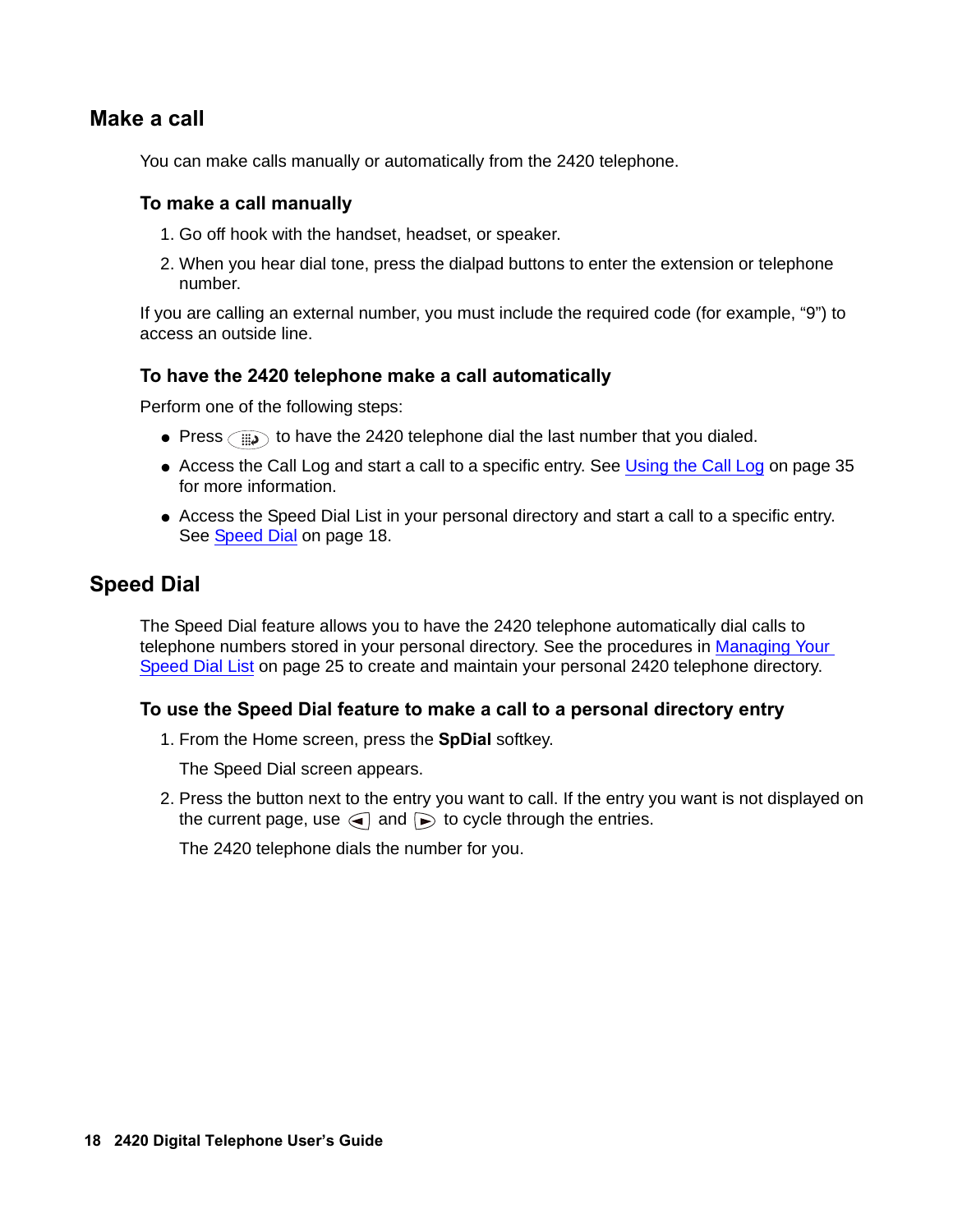## <span id="page-18-0"></span>**Hold**

The Hold feature puts a call on hold until you can return to it.

### **To put a call on hold**

Press  $\mathbf{P}$ .

#### **To return to the held call**

Press the call appearance button of the held call.

#### **Note:**

Your system manager might have administered the Unhold feature. In this case, you can return to the held call by pressing  $\left(\mathbf{P}\right)$ .

## <span id="page-18-1"></span>**Redial**

The Redial or Last Number Dialed feature automatically redials the last extension or outside number you dialed. The Redial feature can dial a maximum of 24 digits.

### **To redial the last number that you dialed**

 $Press \overline{m}$ .

## <span id="page-18-2"></span>**Speakerphone**

The two-way built-in speakerphone allows you to make and answer calls without lifting your handset. Two-way speakerphones may not operate satisfactorily in very noisy locations.

### **To make or answer a call without lifting the handset, or to use the speakerphone with any feature**

- 1. Press  $\textcircled{1}$ .
- 2. Make or answer the call, or access the selected feature.
- 3. Adjust speakerphone volume if necessary.

To raise the volume, press the volume control button  $\textcircled{1}$ . To lower the volume, press the volume control button  $\widehat{(\bullet)}$ .

The display shows the volume level. There are eight volume levels.

If you want the speakerphone to automatically adjust volume levels by increasing low signals and decreasing high signals, you can enable the speakerphone AGC. To enable the speakerphone AGC, set "Speaker AGC Enabled" to "Yes" in the second page of the Options screen. See [Working in the Options Screen](#page-44-0) on page 45.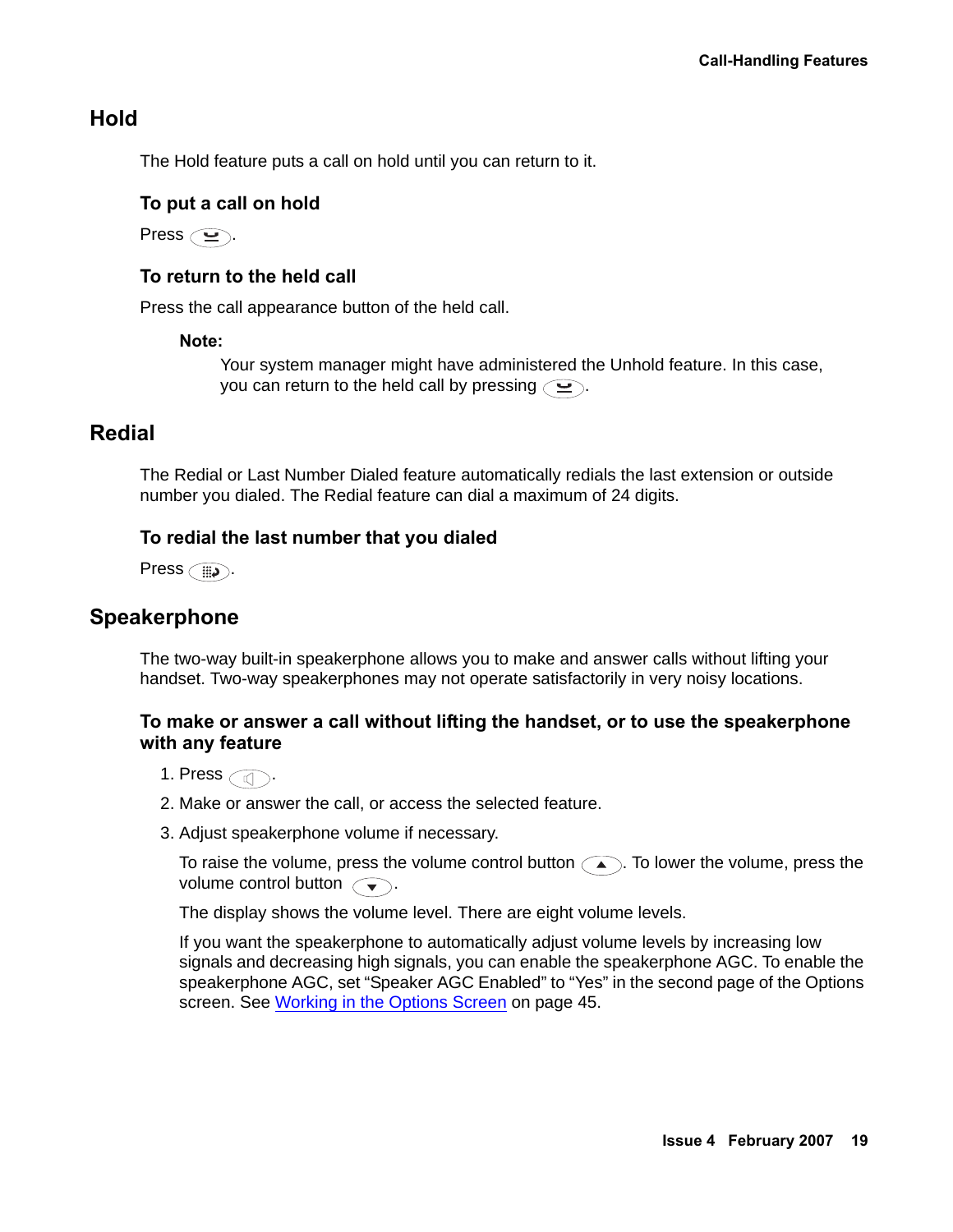### **To change from the speakerphone to the handset**

Pick up the handset and talk.

### **To change from the handset to the speakerphone**

- 1. Press  $\textcircled{f}$ .
- 2. Hang up the handset.

#### **To end a speakerphone call**

Press  $\textcircled{r}$  again.

### **To use the Group Listen feature (if administered) in which the handset or headset and the speaker are active at the same time**

While you are active on the handset or headset, press  $\textcircled{f}$ .

**Note:**

When the 201A Recorder Interface Module is installed with the 2420 telephone and administered to use the headset jacks on the 20A, you cannot use the Group Listen feature in which the headset and speaker are active simultaneously. In this case, you can use the handset and the speaker.

## <span id="page-19-0"></span>**Transfer**

The Transfer feature allows you to transfer a call from your telephone to another extension or outside number.

#### **To transfer the current call to another extension**

- 1. While on a call, press  $\widehat{A}$ .
- 2. When you hear dial tone, dial the number to which the call is to be transferred.
- 3. Perform one of the following steps:
	- To transfer the call without announcing it, press  $\widehat{P}(a)$  again, and hang up. The transfer is complete.
	- To announce the call before transferring it, wait for the called party to answer. See Step 4.
- 4. When the called party answers, announce the call. If the line is busy or if there is no answer, press  $\overline{(\}$ . Then, you can return to the held call by pressing its call appearance button.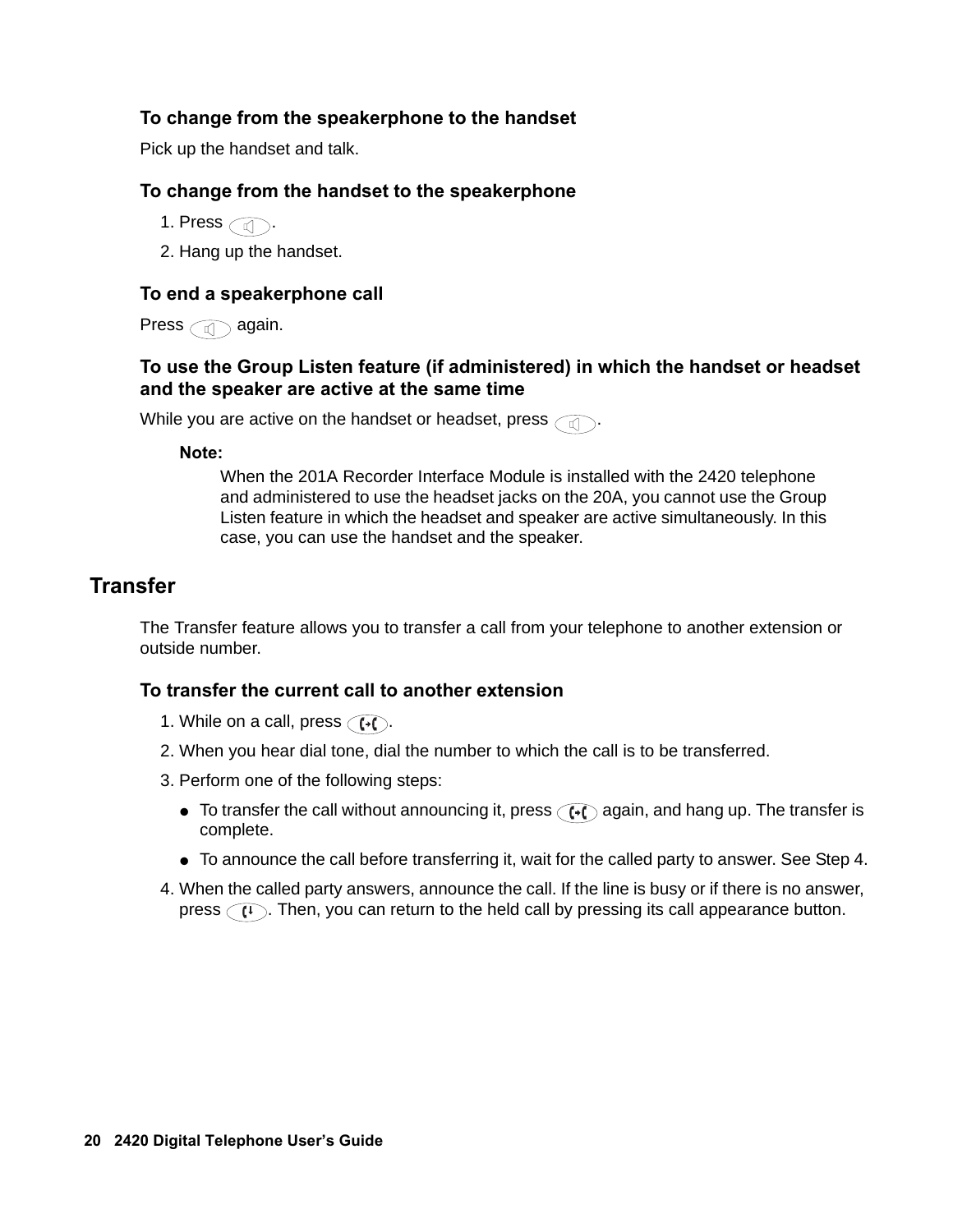5. Press  $\widehat{A}$  again and hang up to complete the transfer.

The "Transfer Completed" message appears.

#### **Note:**

Your system manager might have administered the Transfer-on-Hang-up feature. In this case, you can transfer a call by pressing  $\mathbb{C}$ , dialing the number to which the call is to be transferred, and then hanging up. To cancel an attempted transfer, press the original call appearance. If your system has auto-hold activated, use  $\widehat{A}$  to cancel a transfer so that the potential transfer recipient is not left on hold.

## <span id="page-20-0"></span>**Conference**

The Conference feature allows you to conference up to six parties (including yourself) on a call.

#### **To add another party to a call**

- 1. Press  $(1)$ .
- 2. When you hear dial tone, dial the number of the person you want to add to the call.
- 3. Wait for an answer.
- 4. To add the person to the call, press  $\langle \mathfrak{m} \rangle$  again. If the called party does not answer or does not want to join the conference, press  $\widehat{F}(T)$ . Then, you can return to the held call by pressing its call appearance button.
- 5. Repeat Steps 1 through 4 for additional conference connections.

#### **To add a held call to an active call**

- 1. Press  $(1)$ .
- 2. When you hear dial tone, press the call appearance button that corresponds to the held call.
- 3. Press  $\widehat{uv}$  again.

#### **To remove the last person added to the conference call**

- 1. Make sure that the conferenced call appearance is selected.
- 2. Press  $\mathbb{C}$ .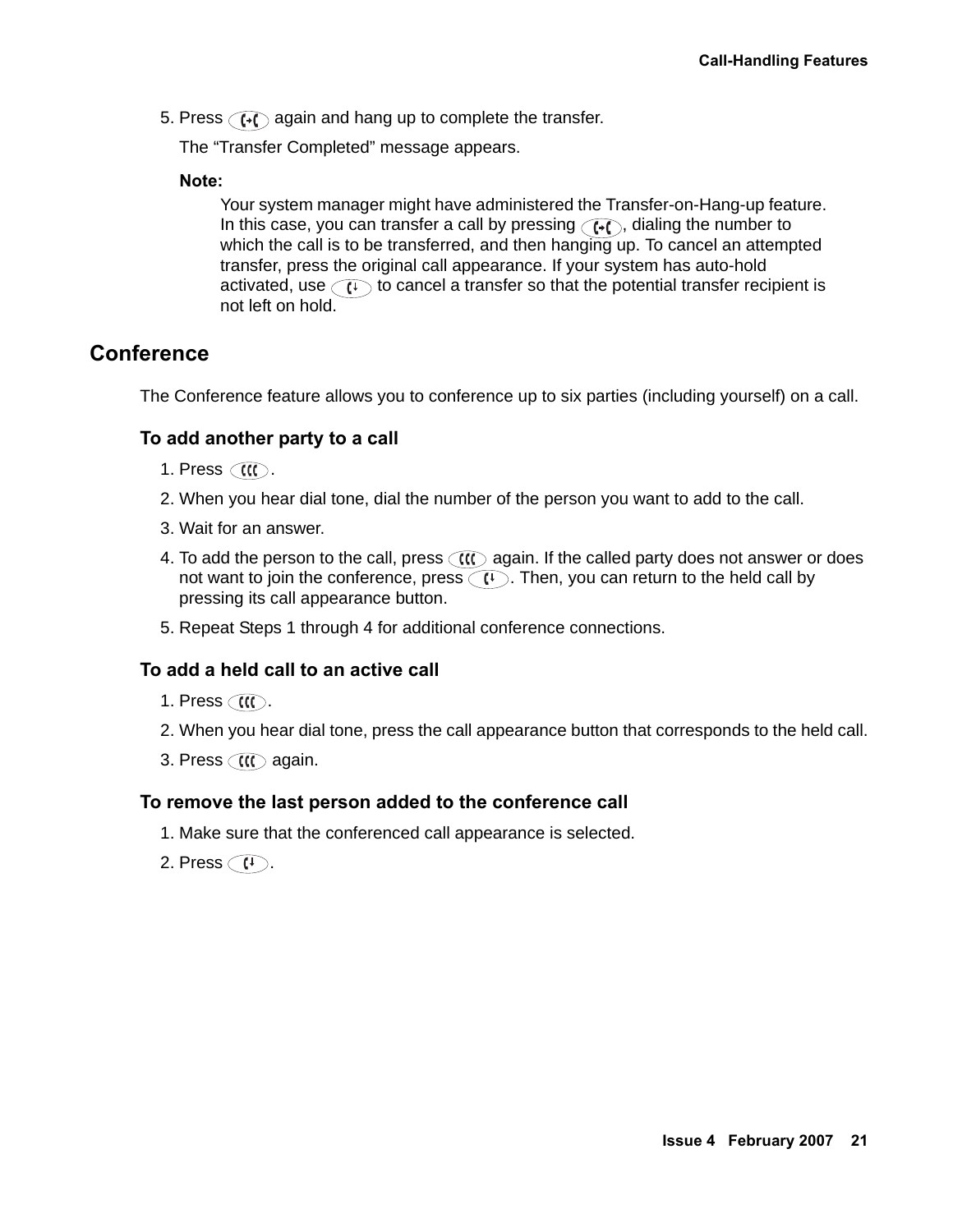# <span id="page-21-0"></span>**Getting Messages**

## <span id="page-21-1"></span>**Message**

Your Message lamp turns on when a caller has left a message for you. Press  $\widehat{\otimes}$  to retrieve your messages, and follow the prompts.

#### **Note:**

Your system manager must program certain features to activate the Message button. See your system manager if the Message button is not working properly. See Chapter 21, "Features and Technical Reference," of the *Administrator's Guide for Avaya Communication Manager Software*, Document No. 555-233-506 for Message button programming information.

# <span id="page-21-2"></span>**The Speed Dial Screen**

Using the Speed Dial screen, you can store up to 104 speed dial entries in the personal directory of your 2420 telephone. You can access this screen by pressing the SpDial softkey at the Home screen.

#### **Note:**

The personal directory containing your speed dial entries of numbers you call frequently is stored in your 2420 telephone. The personal directory is separate from the Directory feature, which resides on the call processing system. The Directory feature allows you to search for the extension of another user in the call processing system directory. Your system manager administers the Directory feature. For more information about the Directory feature, see Using Display Features [on page 63.](#page-62-0)

When you have created a speed dial list, the Speed Dial screen displays the saved entries in alphabetical order. A single page displays eight entries. You can make a call directly from this screen by pressing the button associated with a displayed entry. See [Stay in Speed Dial](#page-52-0)  Screen [on page 53](#page-52-0) if you want to set the 2420 to continue to display the Speed Dial screen when you make a call from a speed dial.

[Figure 3](#page-22-0) shows a sample Speed Dial screen.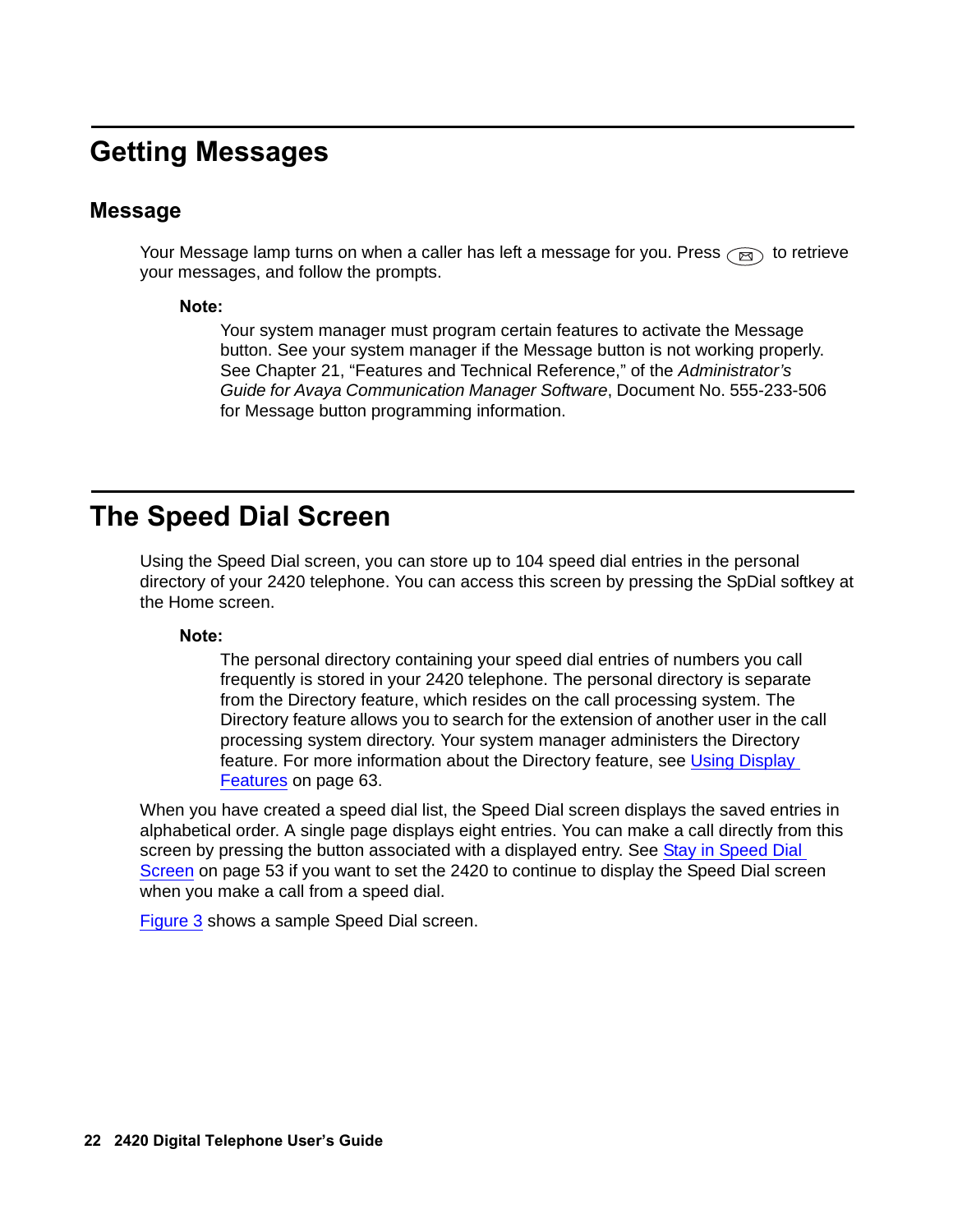<span id="page-22-0"></span>**Figure 3: Sample Speed Dial Screen**



From the Speed Dial screen, you can also

- add entries
- delete entries
- make changes to saved entries in your personal speed dial list

See [Managing Your Speed Dial List](#page-24-0) on page 25 for more information.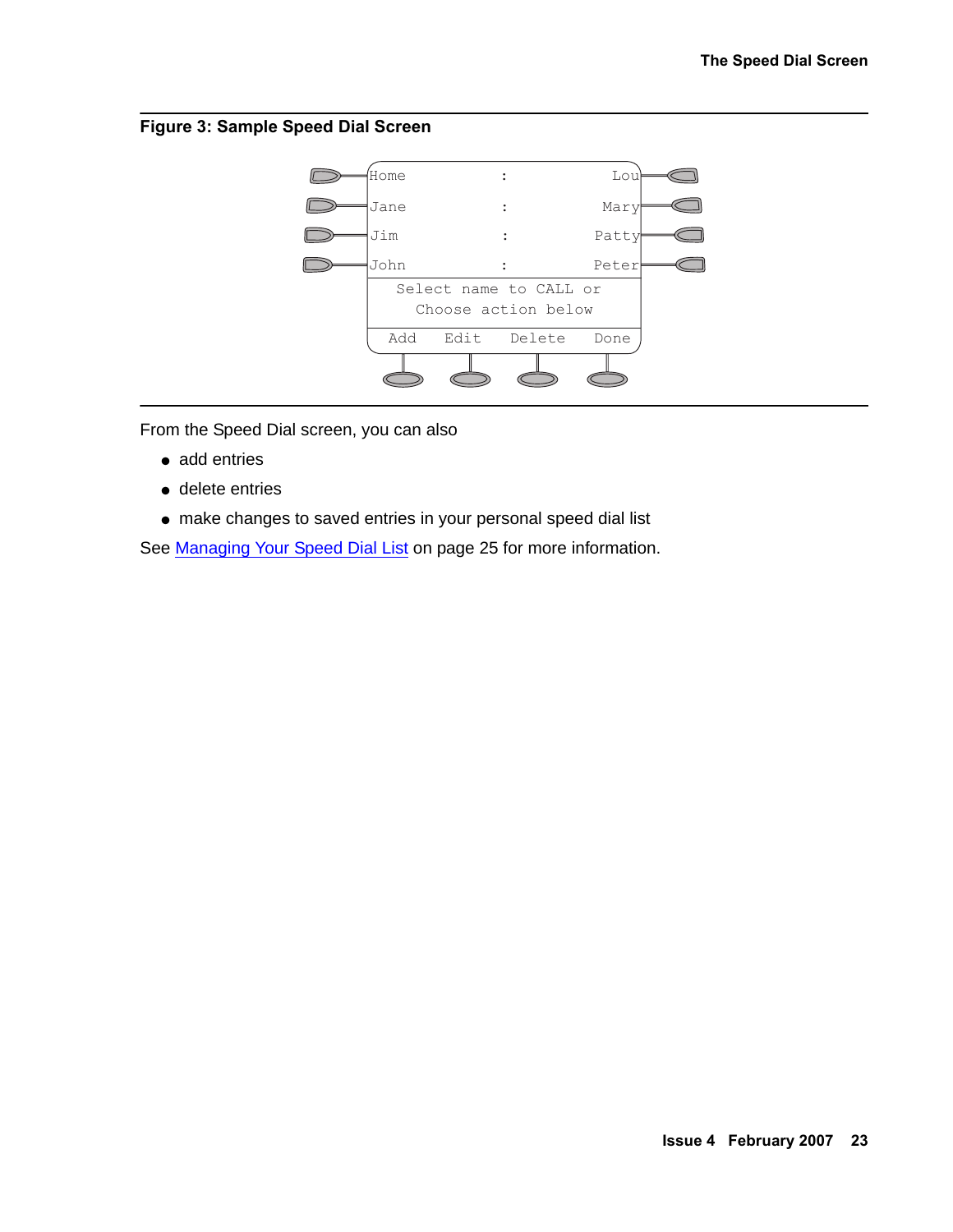# <span id="page-23-0"></span>**Working in the Speed Dial Screen**

### **Working in the Speed Dial Screen**

| Тο                                                                         | <b>Press</b>                                                                                                                                                                                    |
|----------------------------------------------------------------------------|-------------------------------------------------------------------------------------------------------------------------------------------------------------------------------------------------|
| Place a call to a displayed entry and return<br>to the current Home screen | The button associated with the entry                                                                                                                                                            |
| View the next page of speed dial entries                                   | $\blacktriangleright$                                                                                                                                                                           |
| View the previous page of speed dial<br>entries                            | $\left( \blacksquare \right)$                                                                                                                                                                   |
| Use the index feature to locate a specific<br>entry quickly<br>Note:       | Press 1 on the dialpad to move<br>directly to the beginning of the speed<br>dial list.                                                                                                          |
| The telephone must be<br>on-hook when you use the<br>index feature.        | Press keys 2 through 9 to locate<br>entries that start with the letters that<br>correspond to these keys. For<br>example, press 3 to locate the first<br>entry that starts with the letter "D." |
| Add an entry to the speed dial list                                        | The Add softkey                                                                                                                                                                                 |
| Change information stored in the speed<br>dial list                        | The Edit softkey                                                                                                                                                                                |
| Delete an entry from the speed dial list                                   | The Delete softkey                                                                                                                                                                              |
| Return to the Home screen in which you<br>worked previously                | The Done softkey. See the following<br>Note.                                                                                                                                                    |
| Return to page 1 of the Home screen                                        | at any time<br>$\widehat{\mathbb{H}}$                                                                                                                                                           |
|                                                                            |                                                                                                                                                                                                 |

#### **Note:**

When you manage your speed dial entries, the softkeys displayed at the bottom of the screen change to reflect the activities you can perform. For example, when you access the Edit screen, you can choose from the Add, Delete, and Done softkeys. The Edit and Delete softkeys are not displayed, though, until you have saved at least one entry in your personal speed dial list.

#### **Note:**

Whenever you are working in the Speed Dial screens, you cannot use the telephone dialpad for dialing.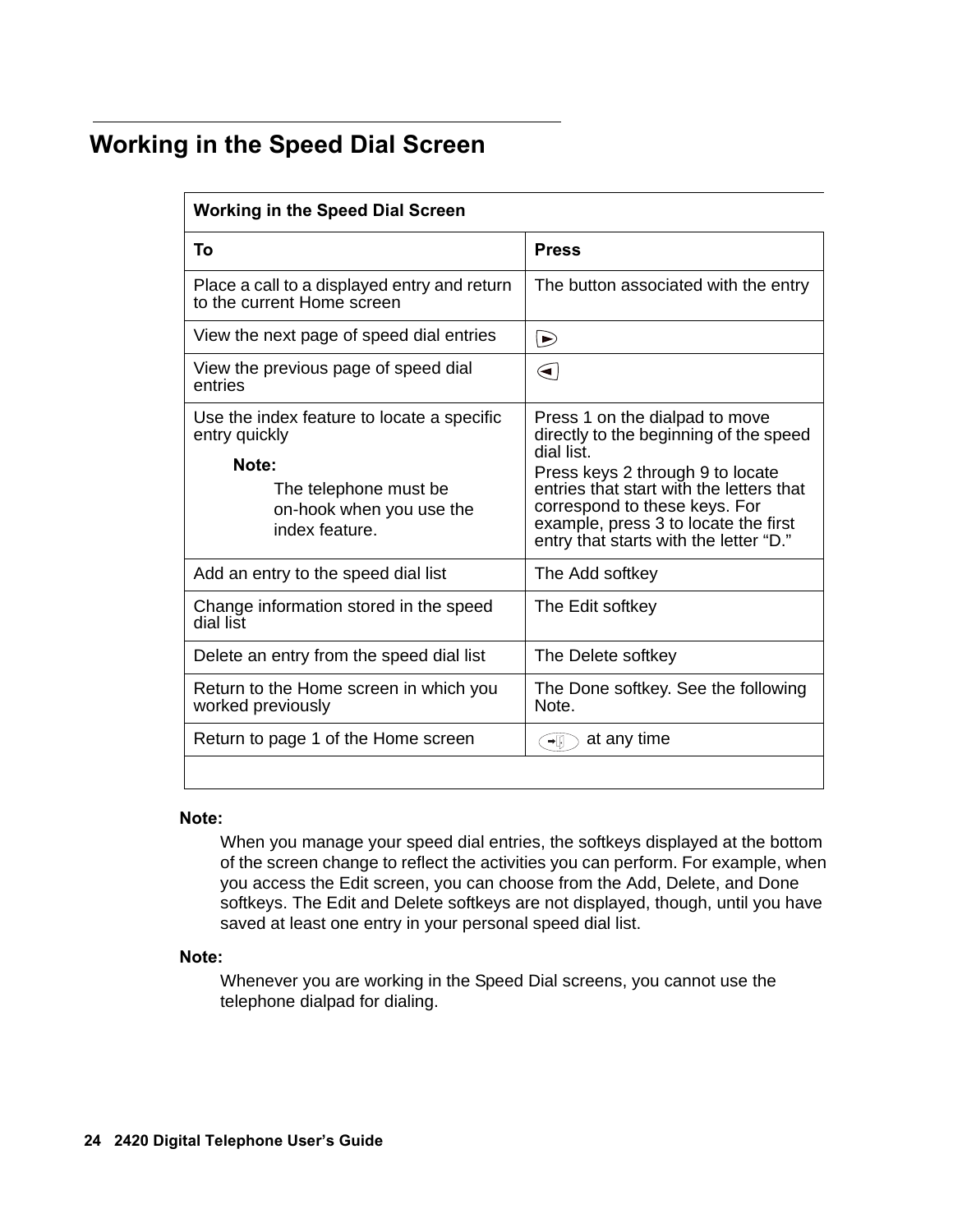# <span id="page-24-0"></span>**Managing Your Speed Dial List**

Using the Speed Dial screen, you can store up to 104 speed dial entries in your personal 2420 telephone directory. You can access this screen by pressing the **SpDial** softkey at the Home screen.

When you have created a speed dial list, the Speed Dial screen displays the saved entries in alphabetical order. A single page displays eight entries.

You can add entries, delete entries, and make changes to saved entries in your personal speed dial list. You can also save Call Log entries to your Speed Dial List.

## **! CAUTION:**

If your Avaya call processing system is set for Japanese (Katakana) and you have selected Russian as the screen display language for your telephone, there will be a font incompatibility in the following situations:

- when you use a speed dial containing Russian Cyrillic. (The call information will not be displayed properly on your telephone.)
- when you save call log entries containing Japanese (Katakana) to the speed dial list.

# <span id="page-24-1"></span>**Quick Access to Speed Dial Entries**

When you access your speed dial list to select, edit, or delete entries, you can use the index feature to locate a specific entry quickly. For example, press 1 on the dialpad to move directly to the beginning of the list.

You can use keys 2 through 9 on the dialpad to locate entries that start with the letters that correspond to these keys. For example, press 3 to locate the first entry that starts with the letter "D." If no entries begin with the letter "D," then the first entry that starts with the letter "E" is selected.

# <span id="page-24-2"></span>**Editing Speed Dial Entries**

After you select a speed dial entry for editing, you can use the **Backspace** feature button and **Clear** feature button. The **Backspace** feature button deletes the character to the left of the cursor. The **Clear** feature button deletes all of the characters in the selected field. Use  $\leq$  to move the cursor to the left without erasing characters. For example, you can press  $\bigtriangleup$  to insert an area code in front of an existing telephone number in a saved entry. Use  $\Box$  to move the cursor to the right without erasing characters.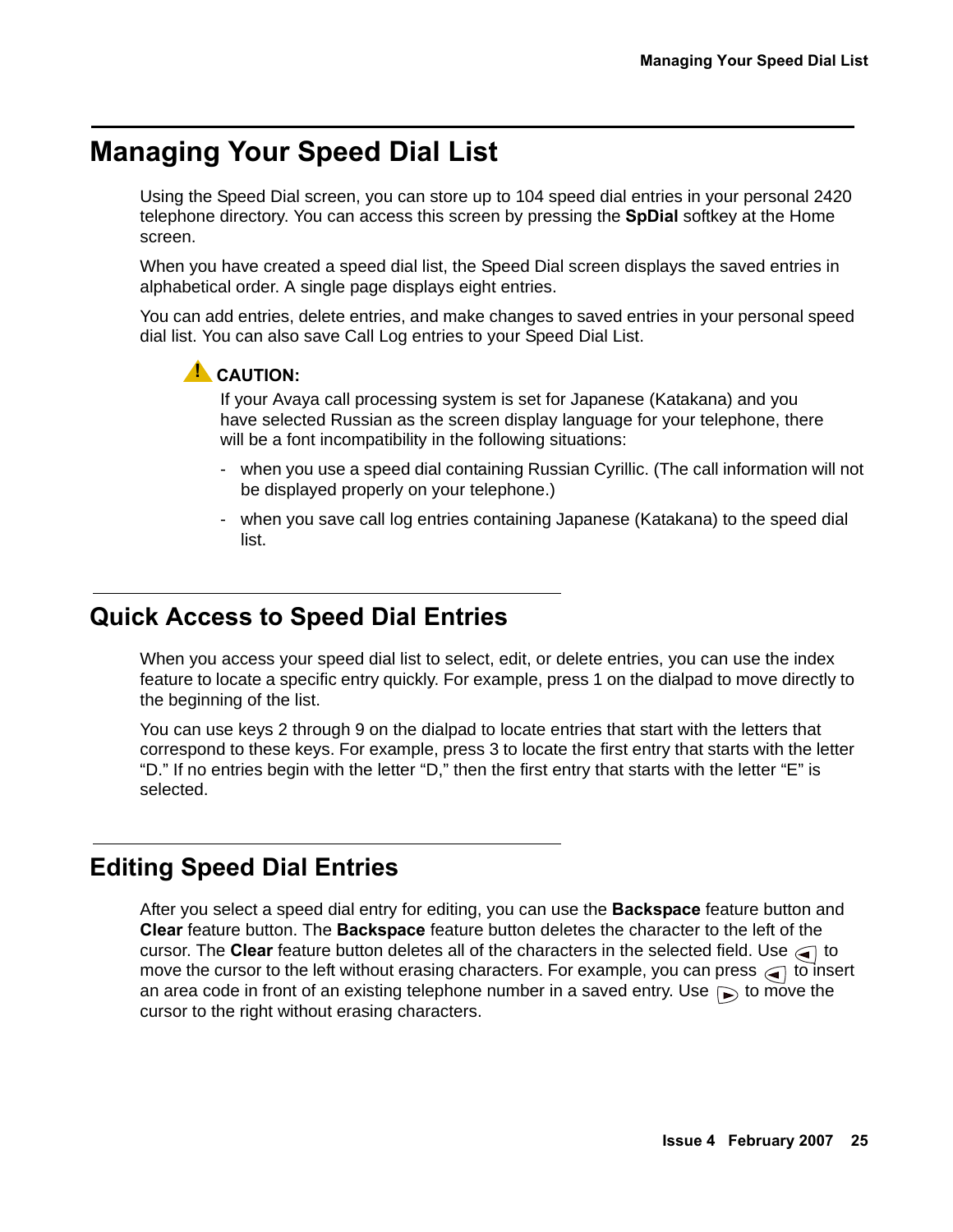# <span id="page-25-0"></span>**Entering Characters**

Whenever you press a key on the dialpad, the alphabetic character associated with the key appears on the screen display. In some cases, you might need to press the same key repeatedly to select other alphabetic characters. For example, to enter "Jack:"

- Press 5 for "J." This first letter is automatically entered as an uppercase letter. All the following characters in the word appear in lowercase.
- Press 2 for "a." Then, press  $\mathfrak{p}_0$  to advance the cursor.
- Press 2 three consecutive times for "c."
- Press 5 twice for "k."

Note that you must use  $\Rightarrow$  if the next character you want to enter uses the same key as the character you just entered. For example, you use the 2 key to enter the characters "a" and "c."

#### **Note:**

If you are using Russian as the selected screen display language for your telephone, see [Entering Cyrillic Characters](#page-66-0) on page 67.

## <span id="page-25-1"></span>**Dialing Conventions**

It is important that you observe the following conventions as you enter speed dial numbers:

- You can enter telephone numbers up to 24 characters long, including special characters and spaces.
- You must include the code required to access an outside line (for example, "9") for external telephone numbers.
- You can use the **Pause** softkey to insert a 1.5-second pause. It is often useful to include a pause or series of pauses in beeper/pager numbers to allow a paging system enough time to answer.
- You can use the **Hyphen** softkey to insert hyphens between segments of a telephone number (for example, "9-732-555-1212"). The hyphen might make the number easier for you to read but does not affect dialing.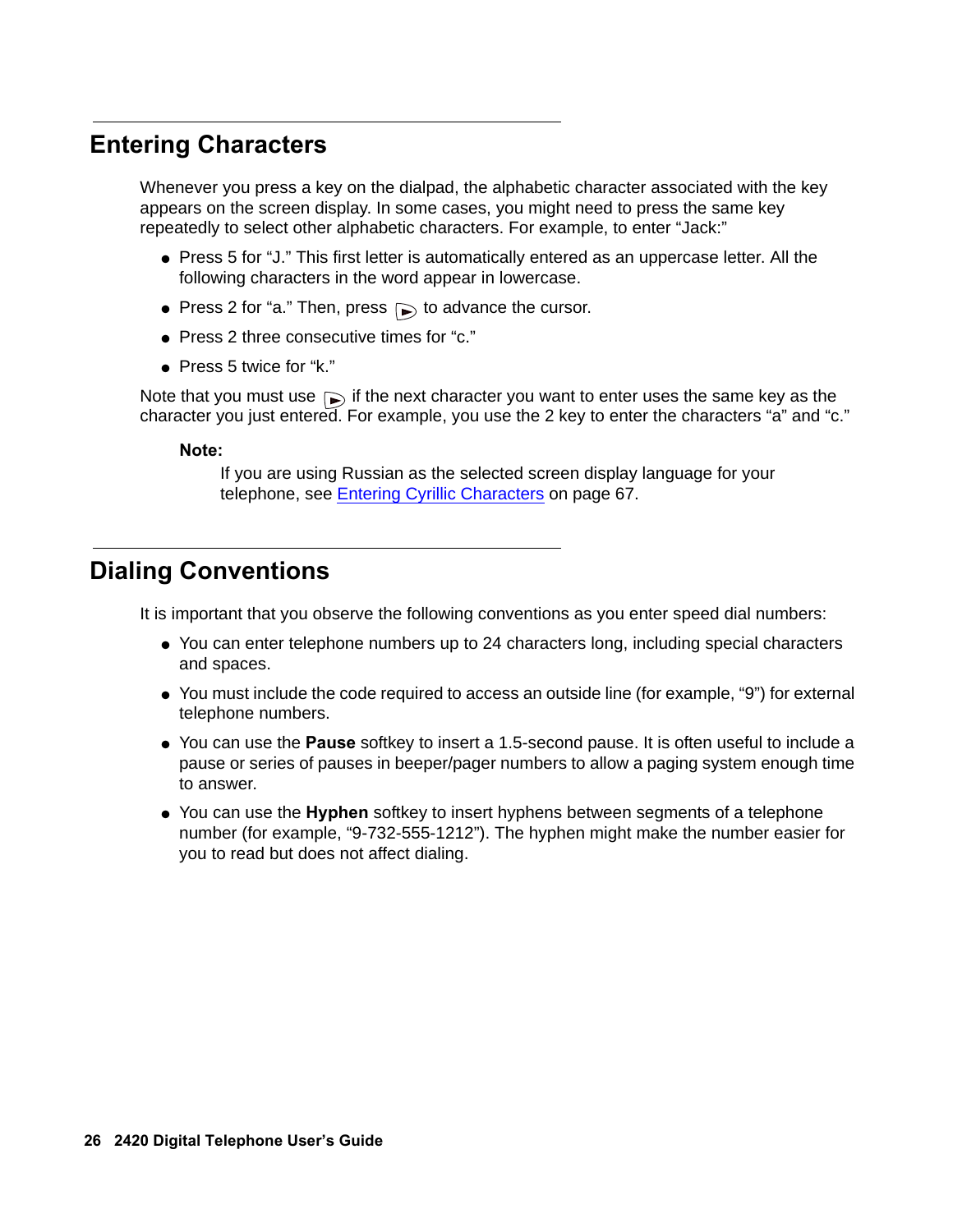## <span id="page-26-0"></span>**Adding Speed Dial Entries**

You can store up to 104 personal speed dial entries in the 2420 telephone. When the maximum number of entries is stored, you must delete existing entries before the 2420 telephone allows you to enter new entries.

### **To add speed dial entries to your personal directory**

1. From the Home screen, press the **SpDial** softkey.

The Speed Dial screen appears. If no Speed Dial List already exists, the Empty Speed Dial List screen appears.

2. Press the **Add** softkey.

The Edit Name screen appears with the Name field underscored.

#### **Note:**

If the directory is full, a message appears indicating that your Speed Dial list is full. You must delete an existing entry before you can add a new entry. See [Deleting Speed Dial Entries](#page-28-0) on page 29.

3. Using the dialpad, enter the name for your speed dial entry. You can enter up to 13 characters. By default, the first letter you enter appears in uppercase, and the following characters in the word appear in lowercase.

#### **Note:**

You can use the **Case** softkey to switch between uppercase and lowercase. You can use the **Space** softkey to insert a space between first and last names. After you enter a space, by default the next character is an uppercase letter. The following characters in that word appear in lowercase. If you enter special characters, you can use the **\*** (star key) to cycle through the period and star characters. You can use the **#** (pound key) to cycle through the hyphen and pound characters. Use  $\bigtriangleup$  to move the cursor to the left without erasing characters. Use  $\Box$  to move the cursor to the right without erasing characters.

- 4. When you finish entering a name, press the feature button to the left of the Number field to advance to that field.
- 5. Using the dialpad, enter the telephone number for this speed dial entry. You can enter numbers up to 24 characters long, including special characters and spaces.
- 6. When you finish entering the telephone number, perform one of the following steps:
	- To save your entries and return to the Speed Dial screen, press the **Save** softkey.
	- To continue *without saving your entries*, press the **Cancel** softkey.
	- To return to page 1 of the Home screen *without saving your entries*, press  $\widehat{A}$ .
- 7. Repeat Steps 2 through 6 to add more entries.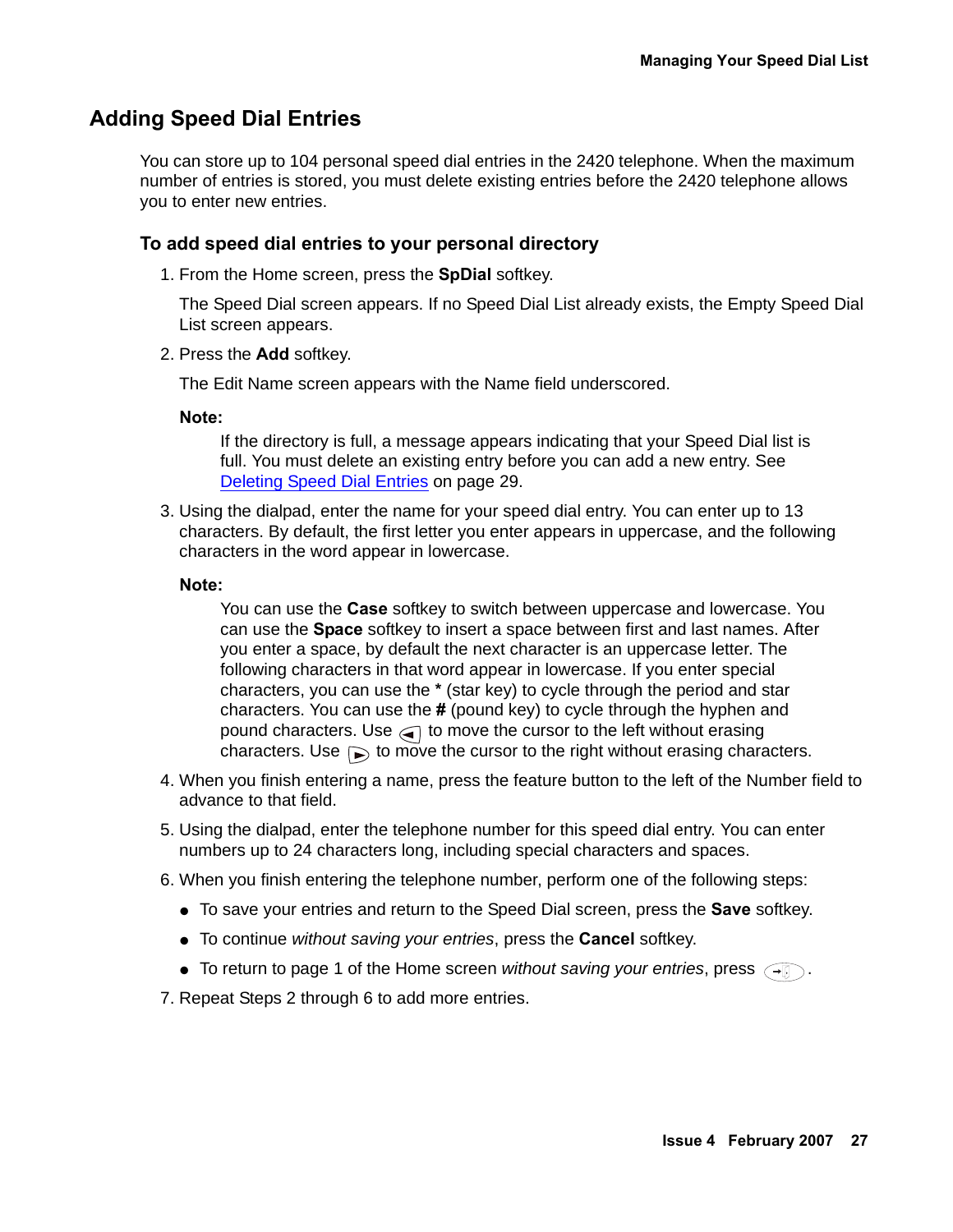## <span id="page-27-0"></span>**Editing Speed Dial Entries**

You can edit information for any of the speed dial entries saved in your personal 2420 telephone directory.

### **To edit stored speed dial entries**

1. From the Home screen, press the **SpDial** softkey.

The Speed Dial screen appears.

2. Press the **Edit** softkey.

The Edit Name screen appears.

#### **Note:**

You can use  $\bigcirc$  and  $\bigcirc$  or the index feature to locate the entry you want to edit.

3. Press the feature button that corresponds to the entry you want to edit.

The Edit screen appears with the Name field underscored.

4. Using the dialpad, edit the name for your speed dial entry. You can enter up to 13 characters. By default, the first letter you enter appears in uppercase, and the following characters appear in lowercase.

#### **Note:**

You can use the **Case** softkey to switch between uppercase and lowercase. You can use the **Space** softkey to insert a space between first and last names. To enter special characters, you can use the **\*** (star key) to cycle through the period and star characters. You can use the **#** (pound key) to cycle through the hyphen and pound characters. You can use the **Backspace** feature button to delete the character to the left of the cursor. You can use the **Clear** feature button to delete all the characters in the field. Use  $\bigtriangleup$  to move the cursor to the left without erasing characters. Use  $\Box$  to move the cursor to the right without erasing characters.

- 5. When you finish editing the name, press the feature button to the left of the Number field to advance to that field. Otherwise, see Step 7.
- 6. Using the dialpad, edit the telephone number for this speed dial entry. You can enter numbers up to 24 characters long, including special characters and spaces.

#### **Note:**

You can use the feature button to the right of the Number field to go to the end of existing text in that field. The feature button to the left of the Number field takes you to the start of existing text in that field. The feature button at the top of the left column returns you to the Edit Name screen.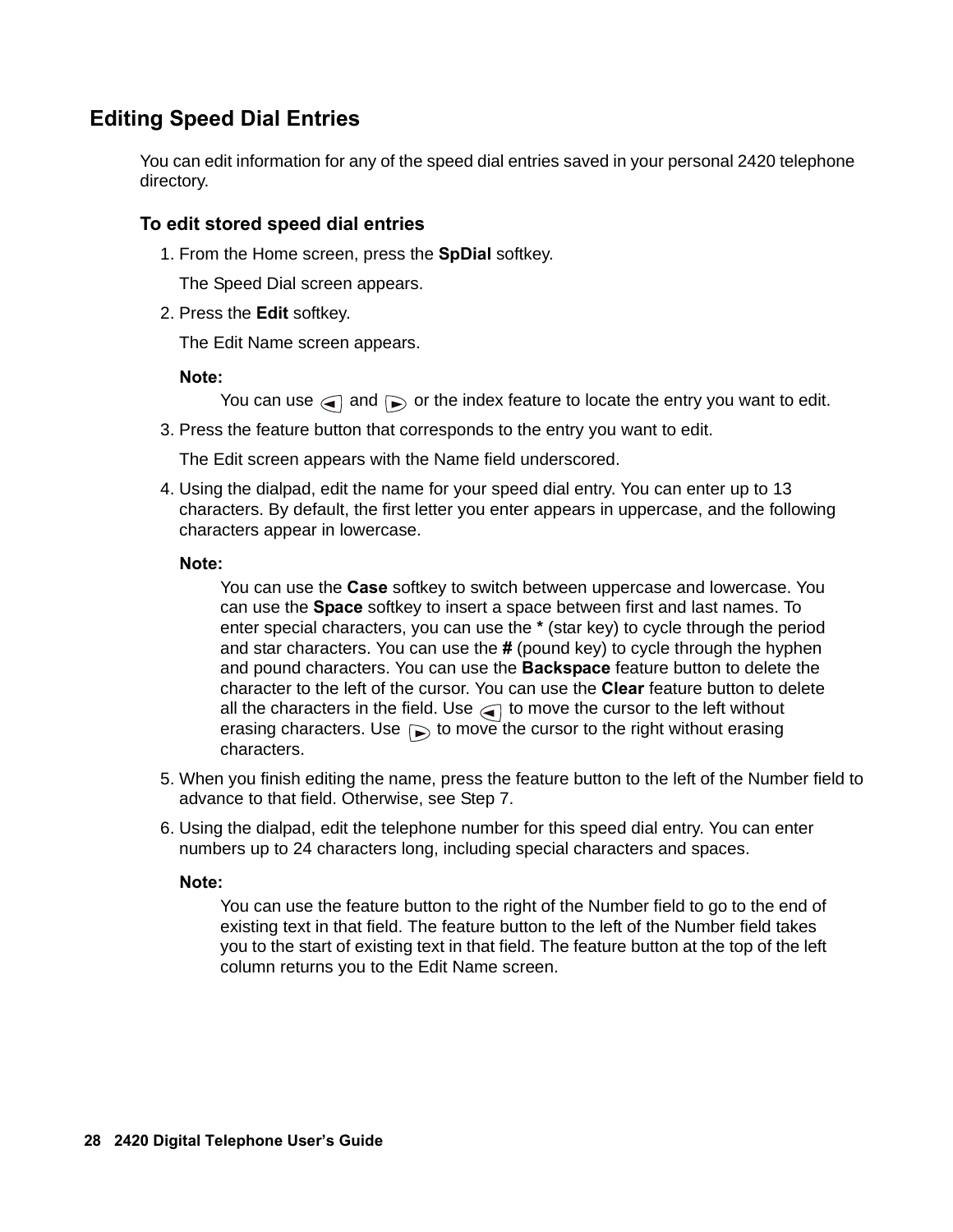7. When you finish making changes, perform one of the following steps:

- To save your entries and return to the Edit screen, press the **Save** softkey.
- To return to the Edit screen *without saving your entries*, press the **Cancel** softkey.
- To return to page 1 of the Home screen *without saving your entries*, press  $\widehat{A}$ .

8. Repeat Steps 3 through 7 to edit more entries.

## <span id="page-28-0"></span>**Deleting Speed Dial Entries**

You can delete any of the speed dial entries saved in your personal 2420 telephone directory.

#### **To delete stored speed dial entries**

1. From the Home screen, press the **SpDial** softkey.

The Speed Dial screen appears.

2. Press the **Delete** softkey.

The Delete screen appears.

3. Press the feature button that corresponds to the entry you want to delete.

#### **Note:**

If the entry you want to delete is not displayed on the current screen page, use  $\leq$  and  $\geq$  to cycle through the speed dial list. You can also use the index feature to move to the page that contains the entry.

The DELETE this entry? prompt appears.

- 4. Perform one of the following steps:
	- To delete the selected entry, press the **Yes** softkey.
	- To return to the Delete screen *without deleting the entry*, press the **Cancel** softkey.
	- To return to page 1 of the Home screen *without deleting the entry*, press  $\widehat{f}$ .
- 5. Repeat Steps 3 through 4 to delete more entries.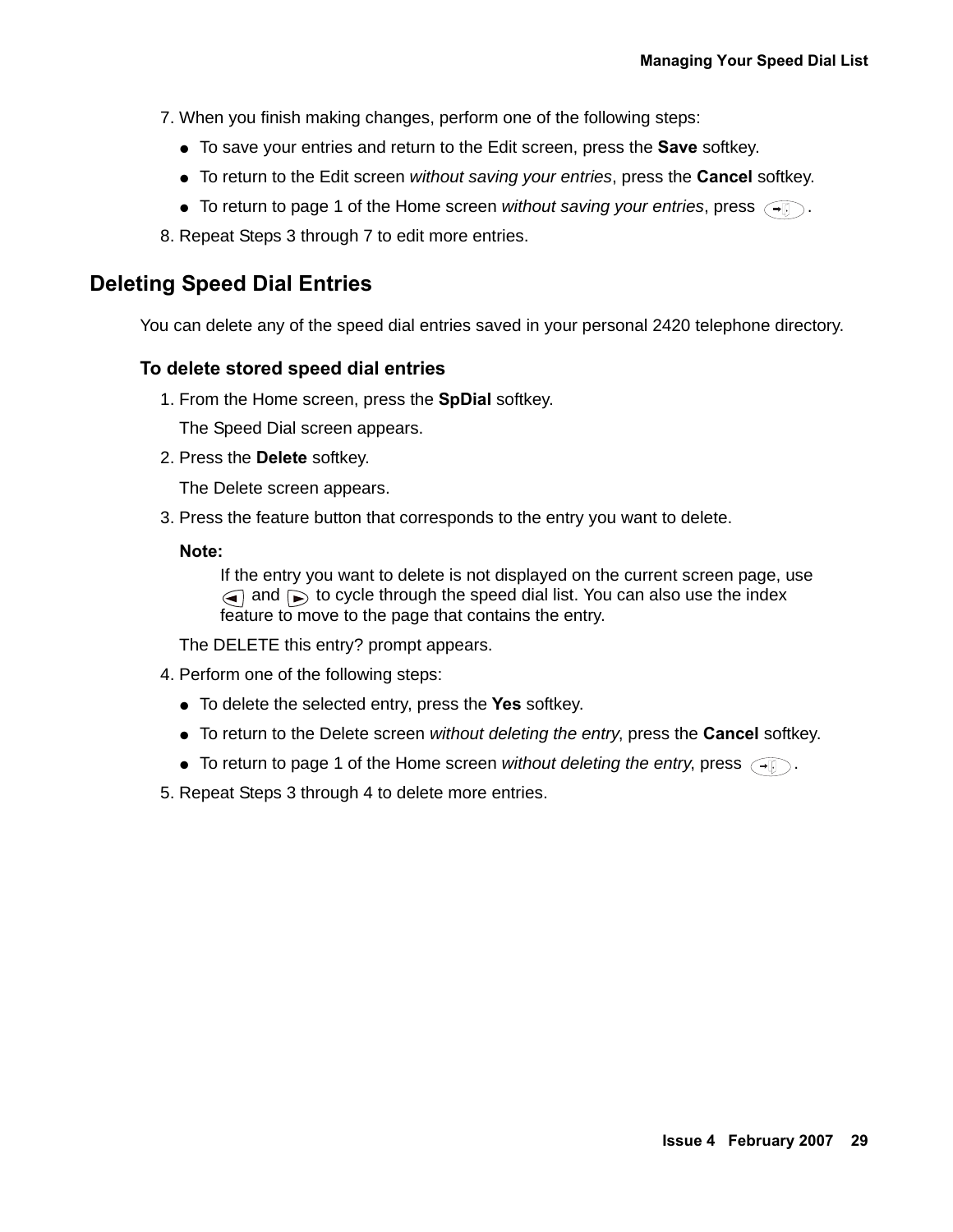# <span id="page-29-0"></span>**The Call Log Screens**

The 2420 telephone can store up to 100 entries in the Call Log. By default, the 2420 telephone logs all new calls and displays the number of missed calls below the date and time. See [The](#page-12-0)  [Home Screen](#page-12-0) on page 13 for more information.

**Note:**

When power to the telephone is interrupted, the 2420 telephone erases all entries in the Call Log.

You can use the Log Setup option on the Options screen to disable the Call Log or specify certain call types you want logged. See [The Options Screen](#page-42-0) on page 43 for more information.

Two screens allow you to view Call Log information:

- The Call Log Summary screen
- The Call Detail screen

# <span id="page-29-1"></span>**The Call Log Summary Screen**

The Call Log Summary screen, which is accessed by pressing the Log softkey on the Home screen, displays the following call identification information:

- **For incoming calls**—calling party name and telephone number, if this information is available from the call processing system. The caller's name might be abbreviated if it is longer than 16 characters.
- **For outgoing calls**—the telephone number that you entered on the 2420 telephone dialpad. If you used the speed dial list to make a call, the speed dial entry name and number appear in the log.

#### **Note:**

Outgoing calls made using the  $\overline{m}$  or other abbreviated dialing buttons cannot be logged.

Each page of the Call Log Summary screen can display four entries. You can use  $\bigtriangleup$  and  $\bigtriangledown$ to page through all logged calls. See [Figure 4.](#page-30-0)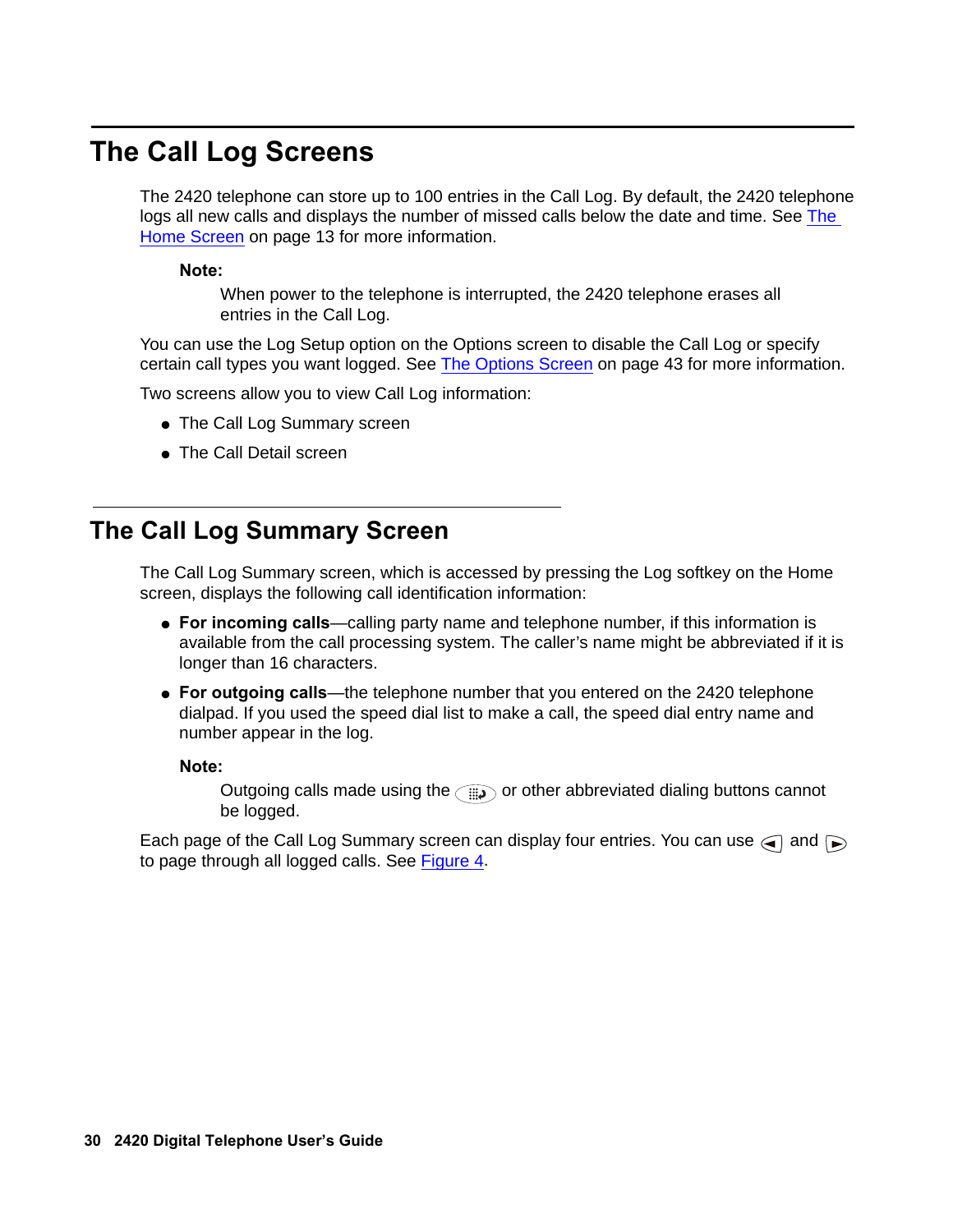<span id="page-30-0"></span>**Figure 4: Sample Call Log Summary Screen** 



The Call Log Summary screen contains two sets of softkeys. The first set of softkeys allows you to view missed calls, answered calls, or outgoing calls. See [Figure 4.](#page-30-0) The second set of softkeys allows you to view all calls and to delete the displayed call log entries (for example, Outgoing call log entries). See [Figure 5](#page-30-1). Press the **More** softkey and the **Back** softkey to move back and forth between the first set of softkeys and the second set of softkeys.

<span id="page-30-1"></span>



When you select a call type, an arrow  $( \ )$  appears next to the softkey of the selected call type. The entries for the selected call type are displayed until you press the softkey of a different call type. By default, missed calls are displayed.

The most recent call appears in the top-most position of the first page. When the log is full (that is, 100 calls), the log automatically deletes the oldest call information to allow for continuous logging without interruption. In addition, you can delete specific entries from the Call Log Detail screen.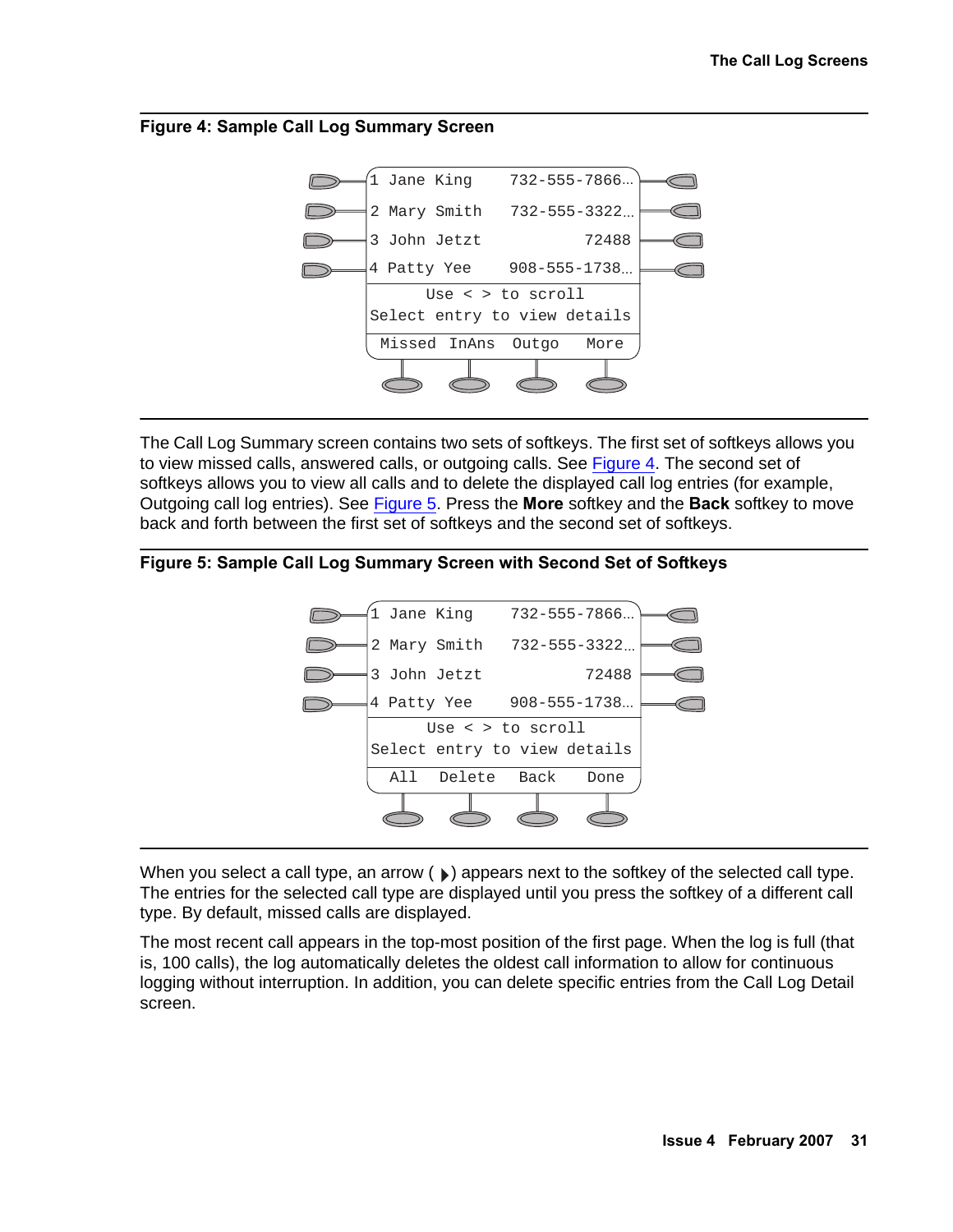#### **Note:**

Whenever you access the Call Log Summary screen to view the missed call information in the call log, the counter resets to 0.

To view more information for a specific entry in the log summary, press the button associated with the entry to access the Call Log Detail screen.

# <span id="page-31-0"></span>**Working in the Call Log Summary Screen**

| <b>Working in the Call Log Summary Screen</b>                                                                                               |                                                                                                                                                                                                                                                                                                                                                                                                         |  |
|---------------------------------------------------------------------------------------------------------------------------------------------|---------------------------------------------------------------------------------------------------------------------------------------------------------------------------------------------------------------------------------------------------------------------------------------------------------------------------------------------------------------------------------------------------------|--|
| To                                                                                                                                          | <b>Press</b>                                                                                                                                                                                                                                                                                                                                                                                            |  |
| View information about a specific log<br>entry                                                                                              | The button associated with the entry                                                                                                                                                                                                                                                                                                                                                                    |  |
| View the next page of call log entries                                                                                                      | $\blacktriangleright$                                                                                                                                                                                                                                                                                                                                                                                   |  |
| View the previous page of call log entries                                                                                                  | $\bigodot$                                                                                                                                                                                                                                                                                                                                                                                              |  |
| View unanswered (missed) calls                                                                                                              | The Missed softkey                                                                                                                                                                                                                                                                                                                                                                                      |  |
| View incoming calls you answered                                                                                                            | The InAns softkey                                                                                                                                                                                                                                                                                                                                                                                       |  |
| View calls you made                                                                                                                         | The Outgo softkey                                                                                                                                                                                                                                                                                                                                                                                       |  |
| View all entries in the call log. The 2420<br>displays Answered entries, Unanswered<br>entries, and Outgoing entries.                       | The All softkey                                                                                                                                                                                                                                                                                                                                                                                         |  |
| Delete all entries in the displayed call log                                                                                                | The Delete softkey                                                                                                                                                                                                                                                                                                                                                                                      |  |
| Use the index feature to locate a specific<br>entry quickly<br>Note:<br>The telephone must be<br>on-hook when you use<br>the index feature. | Press 0 on the dialpad to move directly to the first<br>call log entry.<br>Press 1 to view the page containing the tenth call<br>log entry.<br>Press 2 to view the page containing the twentieth<br>call log entry.<br>Press 3 to view the page containing the thirtieth<br>call log entry.<br>Press keys 4 through 9 to view the pages<br>containing the fortieth through ninetieth call log<br>entry. |  |
| Return to the Home screen in which you<br>worked previously                                                                                 | The Done softkey                                                                                                                                                                                                                                                                                                                                                                                        |  |
| Return to page 1 of the Home screen                                                                                                         | at any time<br>$\widehat{\mathbb{F}}$                                                                                                                                                                                                                                                                                                                                                                   |  |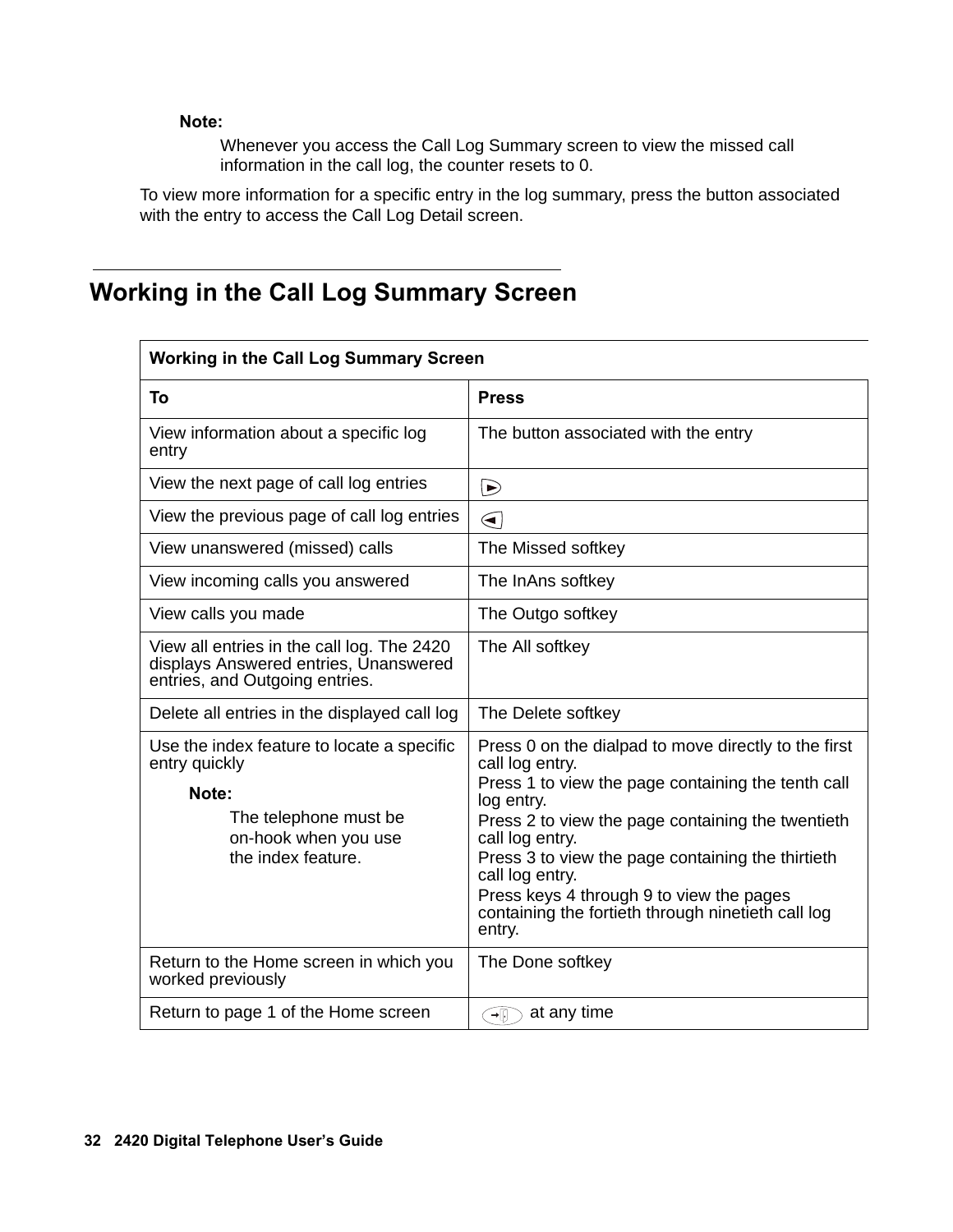# <span id="page-32-0"></span>**Call Log Detail Screen**

The Call Log Detail screen, which is accessed from the Call Log Summary screen, allows you to

- View additional information, such as call type and the date and time that the call was processed.
- Make a call to the entry displayed directly from this screen. See [Using the Call Log](#page-34-0) on [page 35](#page-34-0) for more information.

[Figure 6](#page-32-1) shows a sample Call Log Detail screen.

<span id="page-32-1"></span>**Figure 6: Sample Call Log Detail Screen**



The number displayed in the upper left corner of the screen indicates the position of this call in the log summary. The call type appears in the upper right corner. The possible call types are *Answered*, *Un-answered*, or *Outgoing*. If the call was on a bridged call appearance, "Bridged" appears beneath the call type. For answered calls and outgoing calls, the duration of the call appears in the lower right corner of the screen. If a bridged call is answered by another extension, the duration of the call will appear as **--:--:--**.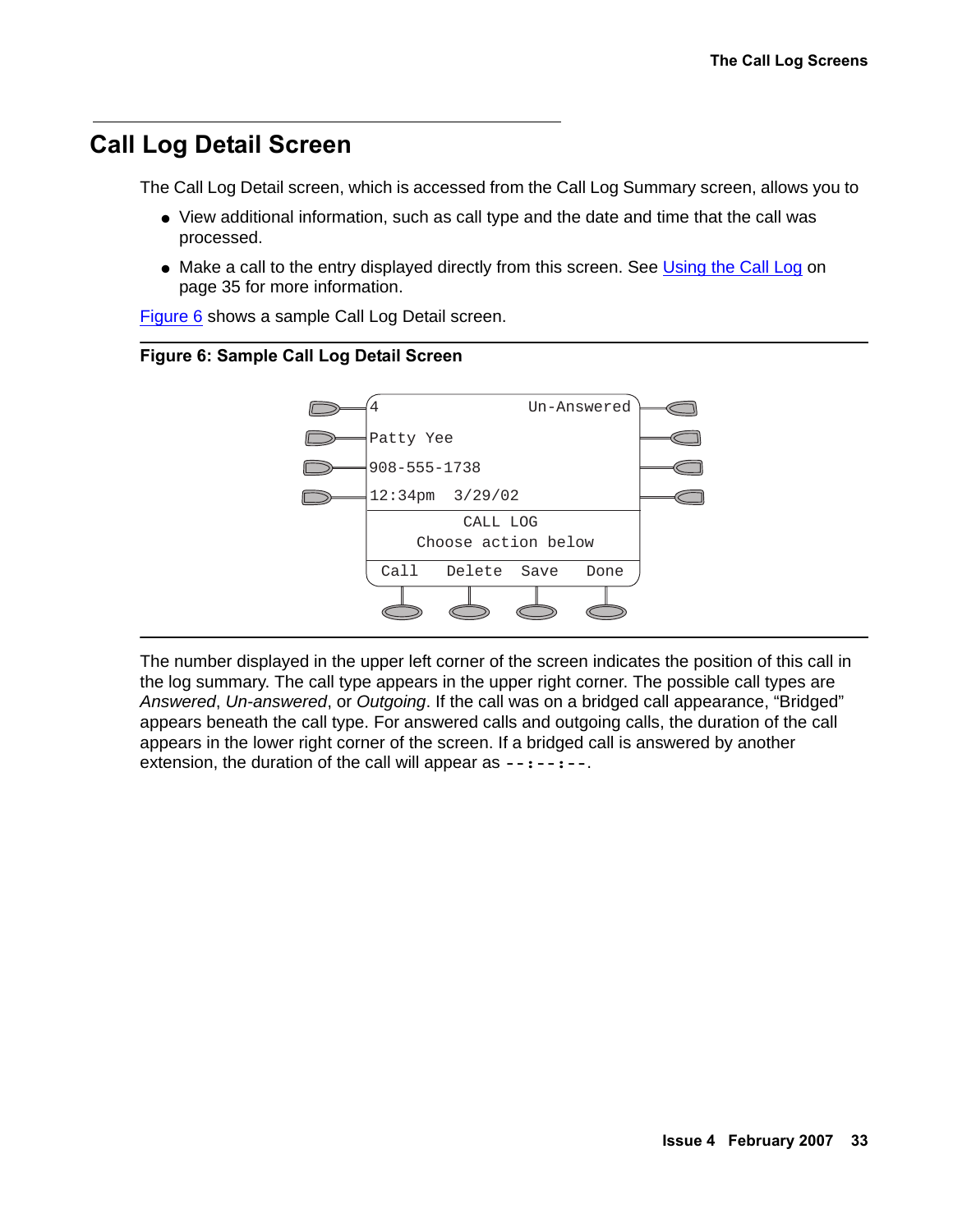# <span id="page-33-0"></span>**Working in the Call Log Detail Screen**

## **Working in the Call Log Detail Screen**

| To                                                                           | <b>Press</b>                                                                                                                                                                                                                    |
|------------------------------------------------------------------------------|---------------------------------------------------------------------------------------------------------------------------------------------------------------------------------------------------------------------------------|
| Make a call to the entry displayed                                           | The Call softkey                                                                                                                                                                                                                |
| View the next call log entry                                                 | $\blacktriangleright$                                                                                                                                                                                                           |
| View the previous call log entry                                             | $\ominus$ )                                                                                                                                                                                                                     |
| Use the index feature to locate a specific<br>entry quickly                  | Press 0 on the dialpad to move directly to the first<br>call log entry.                                                                                                                                                         |
| Note:<br>The telephone must be<br>on-hook when you use<br>the index feature. | Press 1 to view the tenth call log entry.<br>Press 2 to view the twentieth call log entry.<br>Press 3 to view the thirtieth call log entry.<br>Press keys 4 through 9 to view the fortieth through<br>ninetieth call log entry. |
| Remove the selected entry                                                    | The Delete softkey                                                                                                                                                                                                              |
| Save the selected entry as a speed dial<br>entry                             | The Save softkey                                                                                                                                                                                                                |
| Return to the Call Log Summary screen<br>in which you worked previously      | The Done softkey                                                                                                                                                                                                                |
| Return to page 1 of the Home screen                                          | at any time<br>ั∍[]                                                                                                                                                                                                             |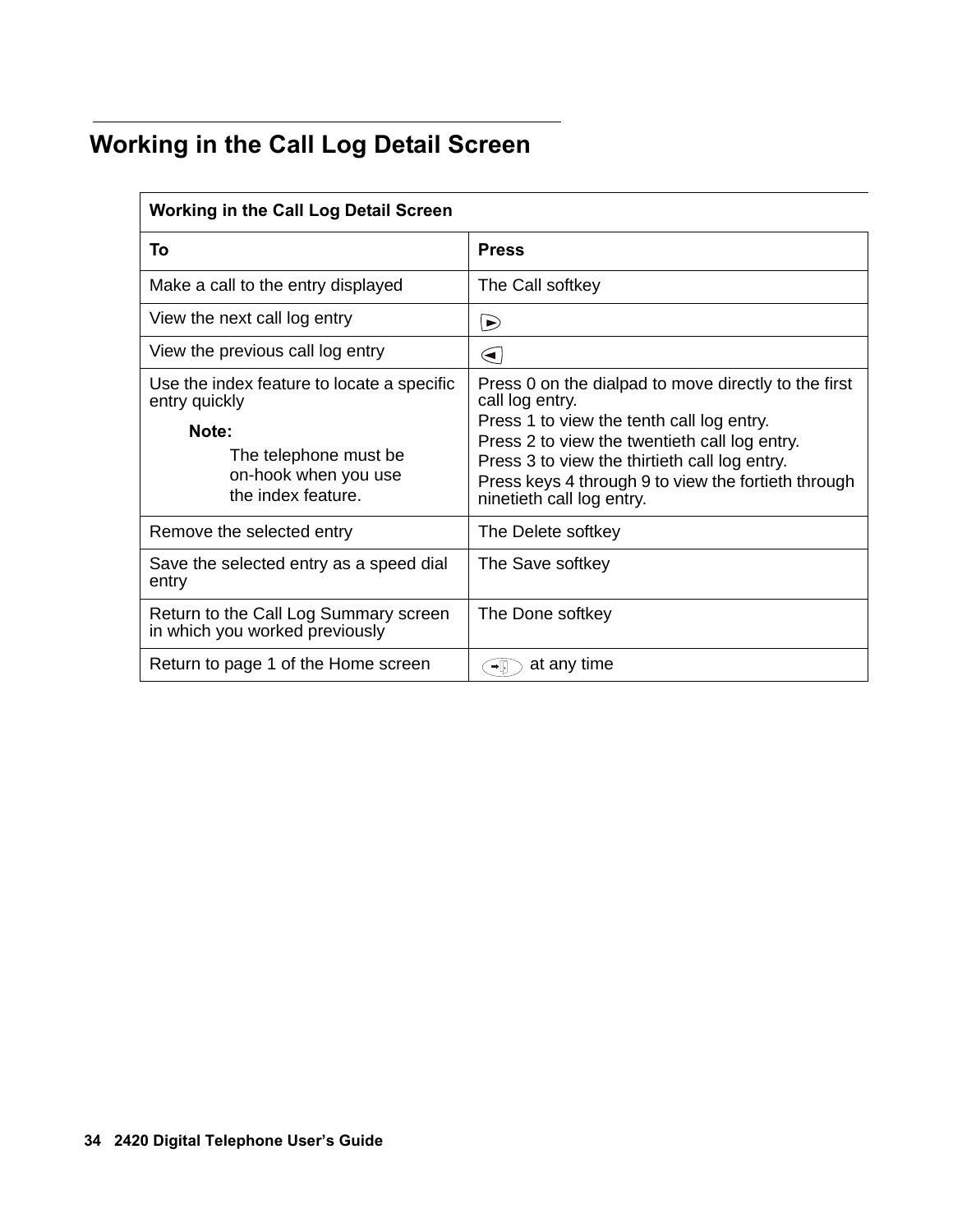# <span id="page-34-0"></span>**Using the Call Log**

The Call Log feature is factory set to record answered, unanswered (missed), and outgoing calls. For information on disabling the Call Log or changing the call types you want logged, see [Call Log Setup](#page-49-0) on page 50.

## <span id="page-34-1"></span>**Viewing the Call Log**

### **To view the list of all calls recorded in the Call Log**

1. From the Home screen, press the **Log** softkey.

The Call Log Summary screen appears.

- 2. Press the appropriate softkey for the type of call entries you want to view. Your choices are missed, answered, and outgoing. By default, missed calls are displayed. If you want to view all entries, press the **More** softkey, and then press the **All** softkey.
- 3. Use  $\bigcirc$  and  $\bigcirc$  to scroll through the Call Log Summary pages.
- 4. To view information about a specific entry, press the button that corresponds to the entry.

The Call Log Detail screen for this entry appears.

5. Press  $\widehat{\mathcal{F}(\mathbb{R})}$  to return to the Home screen.

## <span id="page-34-2"></span>**Making Calls from the Call Log**

## **To make a call to an entry in the Call Log**

1. From the Home screen, press the **Log** softkey.

The Call Log Summary screen appears.

- 2. Use  $\bigcirc$  and  $\bigcirc$  to scroll through the Call Log Summary pages.
- 3. When you locate an entry you want to call, press the button that corresponds to the entry. The Call Log Detail screen for this entry appears.
- 4. Press the **Call** softkey to make the call.

#### **Note:**

You can use this method to make calls directly to extensions. To call outside numbers, go off-hook and dial the required code to access an outside line (for example, "9"). Then, press the **Call** softkey to make the call.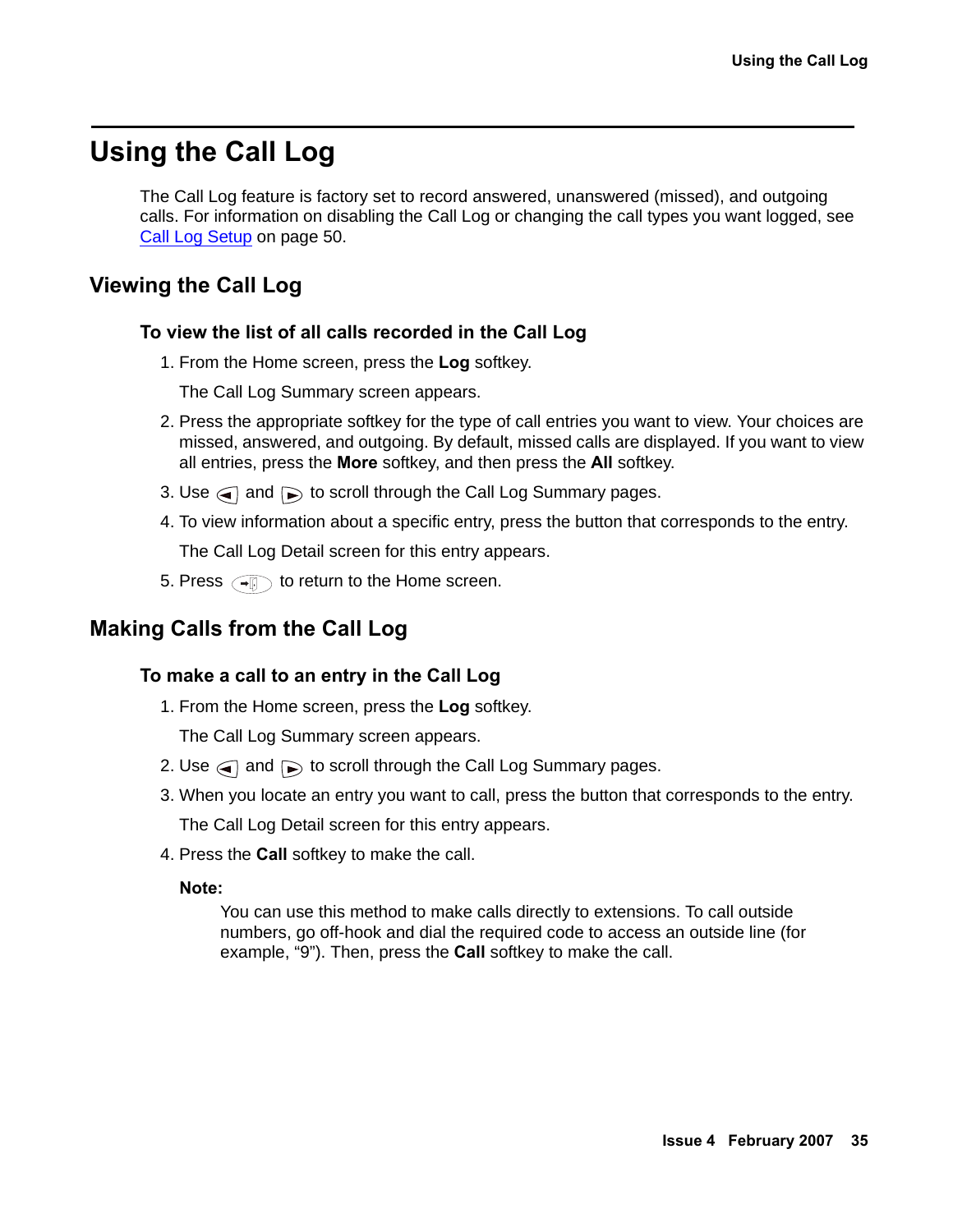## <span id="page-35-0"></span>**Saving a Call Log Entry to Your Speed Dial List**

## **! CAUTION:**

If your Avaya call processing system is set for Japanese (Katakana) and you have selected Russian as the screen display language for your telephone, there will be a font incompatibility in the following situations:

- when you use a speed dial containing Russian Cyrillic. (The call information will not be displayed properly on your telephone.)
- when you save call log entries containing Japanese (Katakana) to the speed dial list.

### **To save an entry in the Call Log to your Speed Dial List**

1. From the Home screen, press the **Log** softkey.

The Call Log Summary screen appears.

- 2. Use  $\bigcirc$  and  $\bigcirc$  to scroll through the Call Log Summary pages.
- 3. When you locate an entry you want to save, press the button that corresponds to the entry. The Call Log Detail screen for this entry appears.
- 4. Press the **Save** softkey.

The Edit Name screen appears and shows the name and number information from the Call Log.

- 5. Perform one of the following steps:
	- To save the entry to your Speed Dial List as shown on the current screen, press the **Save** softkey.
	- To edit the name, press the feature button to the left of the Name field twice. The cursor appears at the beginning of the name. Make your changes. Use the **Backspace** feature button to delete the character to the left of the cursor. Use the **Clear** feature button to delete all the characters in the field. If you want to edit the telephone number, see the next bulleted item. When you finish entering changes, press the **Save** softkey.
	- To edit the telephone number to include a code required to access an outside line (for example, "9"), press the feature button to the left of the Number field twice. The cursor appears at the beginning of the telephone number. Make your changes. Use the **Backspace** feature button to delete the character to the left of the cursor. Use the **Clear** feature button to delete all the characters in the field. When you finish entering changes, press the **Save** softkey.

The entry is saved to your Speed Dial List.

#### **Note:**

If you see the message "Speed Dial List Full," you must delete some Speed Dial List entries before you can add new entries.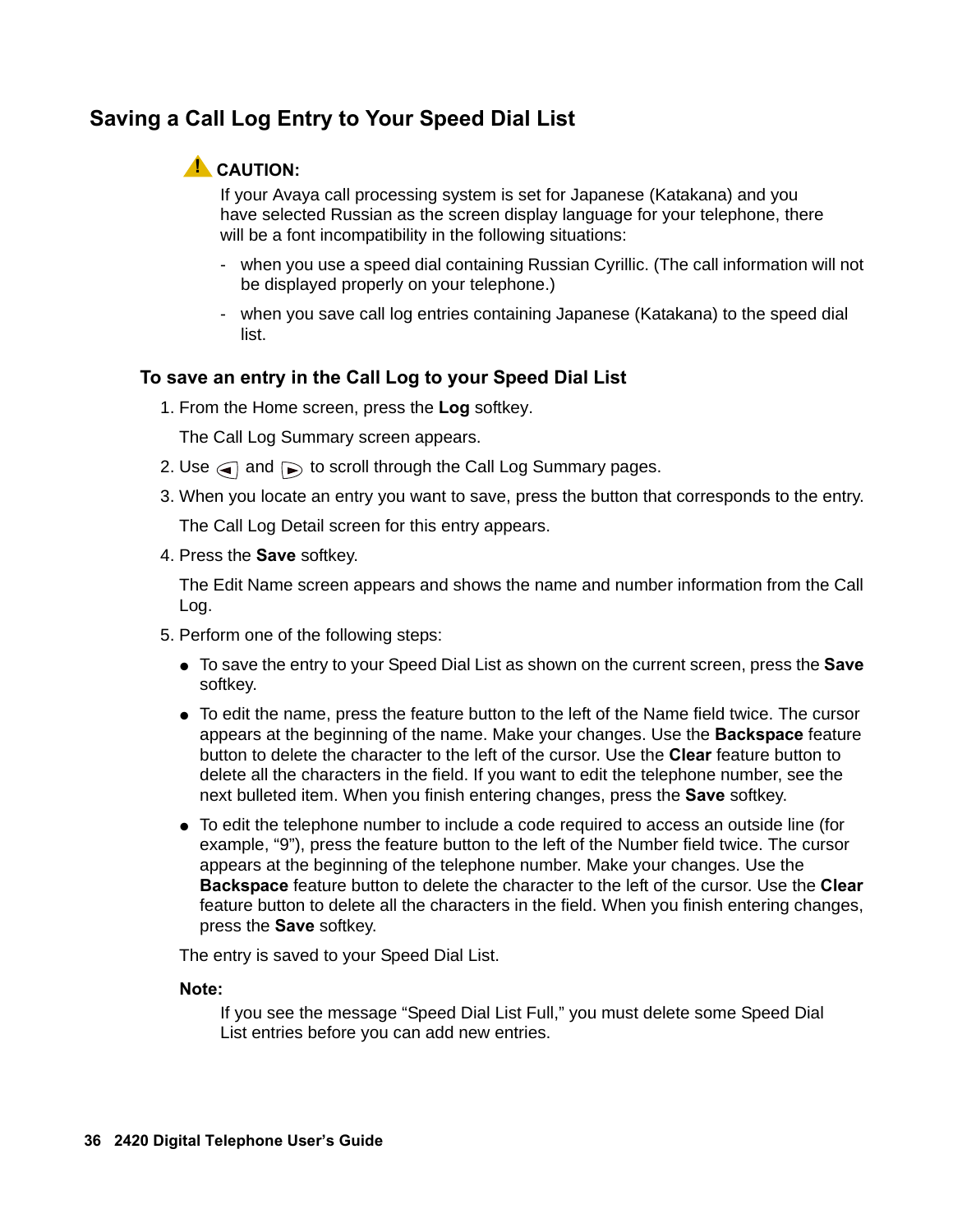## **Deleting a Call Log Entry**

#### **To delete an entry from the Call Log**

1. From the Home screen, press the **Log** softkey.

The Call Log Summary screen appears.

- 2. Use  $\bigcirc$  and  $\bigcirc$  to scroll through the Call Log Summary pages.
- 3. When you locate an entry you want to delete, press the button that corresponds to the entry. The Call Log Detail screen for this entry appears.
- 4. Press the **Delete** softkey.

The entry is deleted from the Call Log.

#### **To delete all entries from the Call Log**

1. From the Home screen, press the **Log** softkey.

The Call Log Summary screen appears.

2. To delete the entries for a specific call type, press the appropriate softkey. If you want to delete all entries, press the **More** softkey, and then press the **All** softkey.

The entries for the selected call type appear.

3. Press the **Delete** softkey.

The Confirm Delete All screen appears.

4. Press the **Erase** softkey.

The entries are deleted from the Call Log.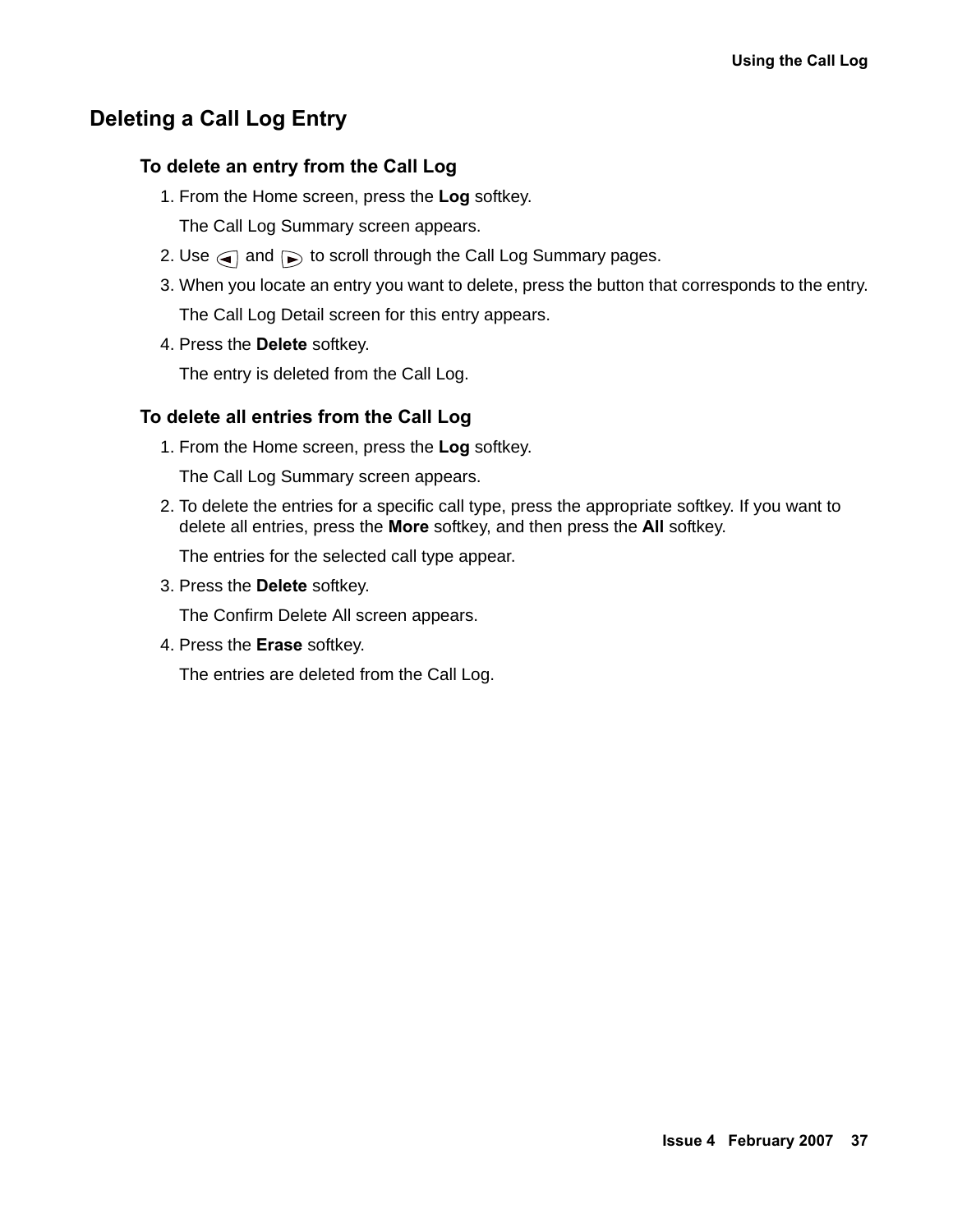# **The Label Action Screen**

The Label Action screen, which is accessed by pressing the Label softkey at the Home screen, allows you to

- <span id="page-37-1"></span>● customize the labels for the call appearance/feature buttons programmed on the call processing system
- view the default labels for the call appearance/feature buttons programmed on the call processing system
- erase the labels you modified for the call appearance/feature buttons and restore the default labels from the call processing system

[Figure 7](#page-37-0) shows the Label Action screen.

#### <span id="page-37-0"></span>**Figure 7: Label Action Screen**

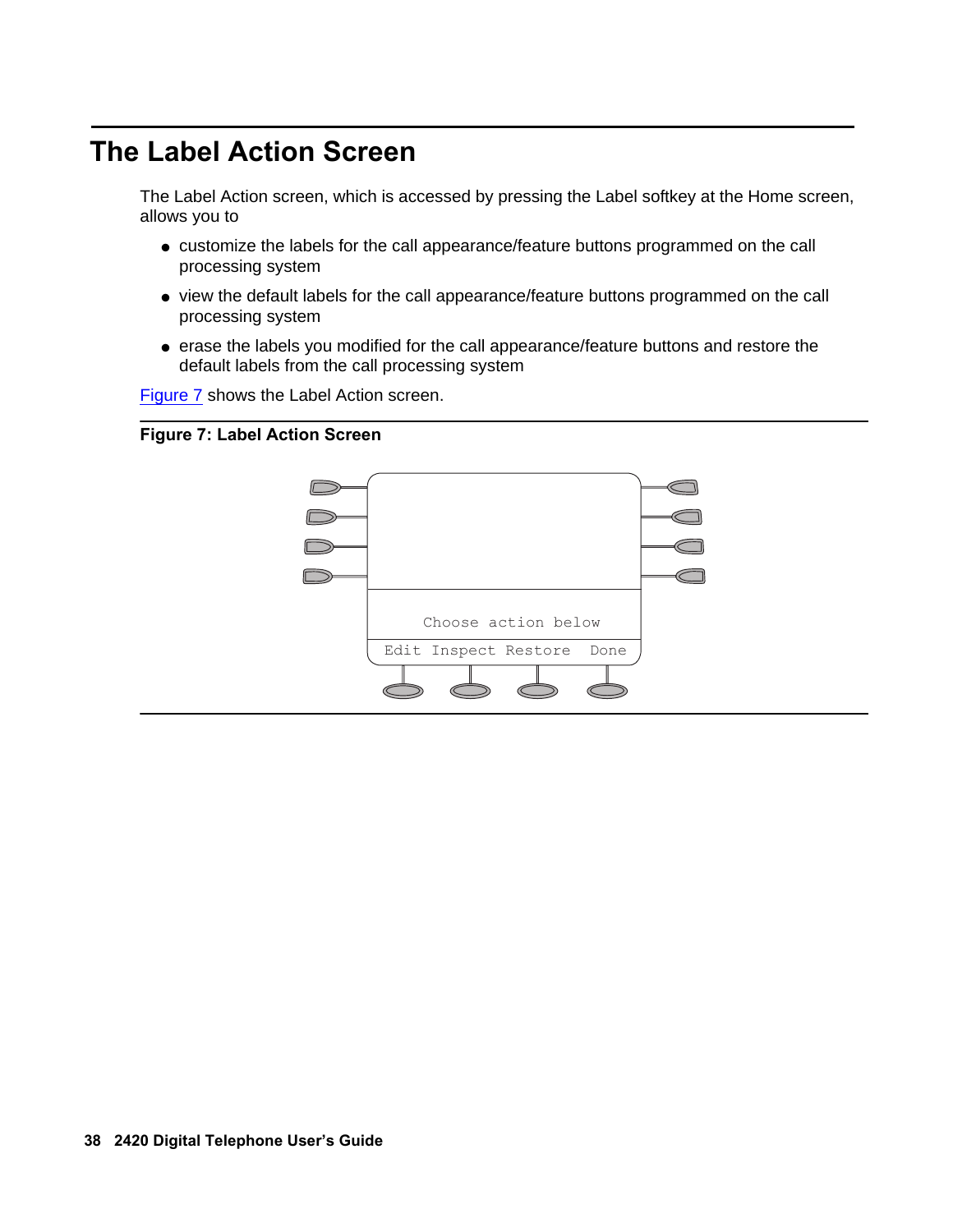## **Working in the Label Action Screen**

#### <span id="page-38-0"></span>**Working in the Label Action Screen**

| Τo                                                                                                                       | <b>Press</b>                                 |
|--------------------------------------------------------------------------------------------------------------------------|----------------------------------------------|
| Change the label of a call appearance/feature<br>button                                                                  | The Edit softkey                             |
| View the system default labels for the call<br>appearance/feature buttons                                                | The Inspect softkey                          |
| Delete the customized labels of all the call<br>appearance/feature buttons and restore all the<br>system default labels. | The Restore softkey                          |
| Return to the Home screen in which you worked<br>previously                                                              | The Done softkey. See the<br>following Note. |
| Return to page 1 of the Home screen                                                                                      | at any time                                  |

#### **Note:**

When you manage the labels of your call appearance/feature buttons, the softkeys displayed at the bottom of the screen change to reflect the activities that you can perform.

#### **Note:**

Whenever you change the labels of call appearance/feature buttons in the Label Select screen, you cannot use the telephone dialpad for dialing.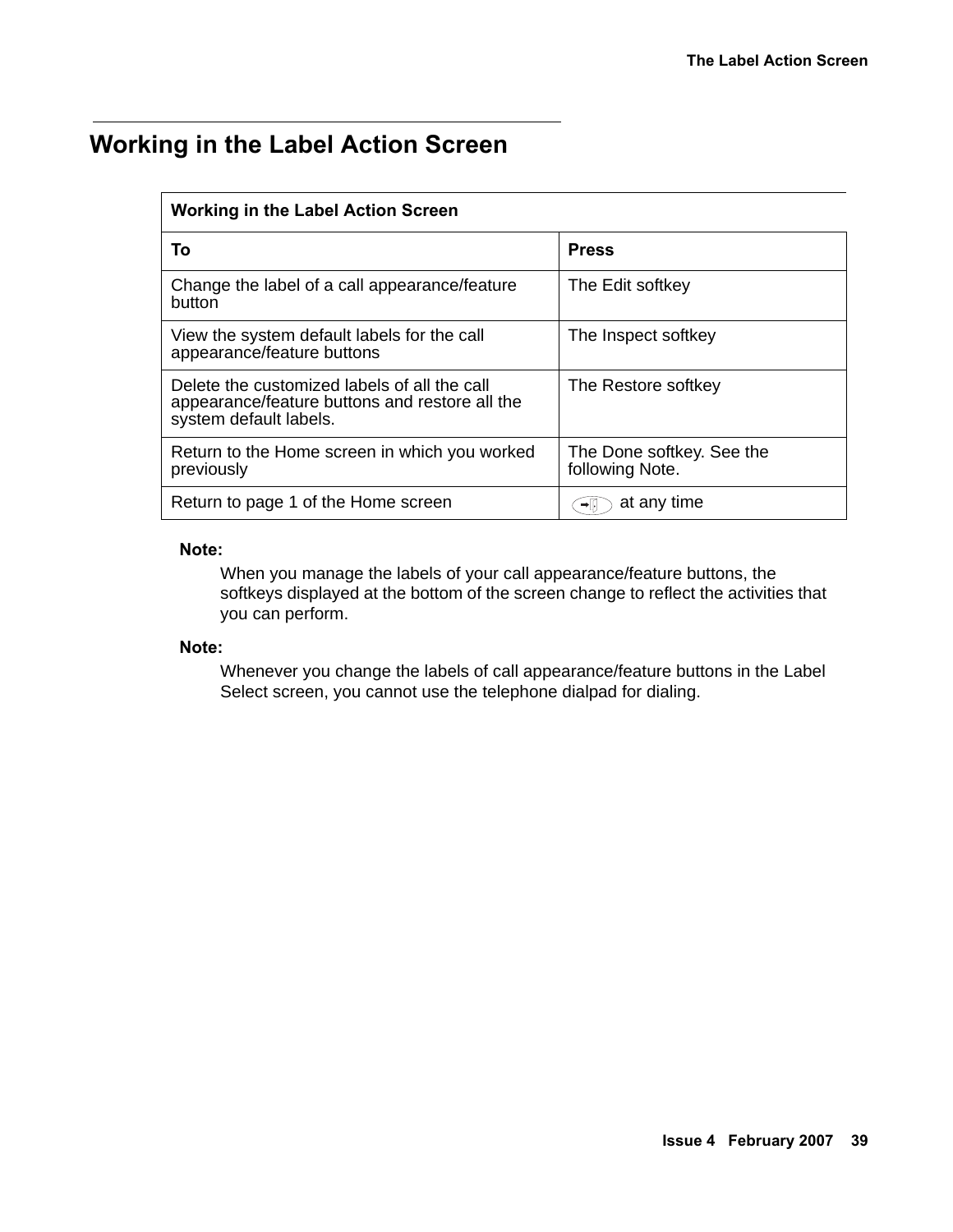# **Managing Your Call Appearance/ Feature Button Labels**

Using the Label Action screen, you can

- <span id="page-39-1"></span>● customize the labels of the call appearance/feature buttons on the 2420 telephone and the EU24 Expansion Module (if installed)
- view the labels of the call appearance/feature buttons on the call processing system
- restore the default labels of all the call appearance/feature buttons

You can access this screen by pressing the **Label** softkey at the Home screen.

## <span id="page-39-0"></span>**Editing Labels**

You can change the labels of the call appearance/feature buttons on your telephone and EU24 Expansion Module (if installed). These new labels are stored in your 2420 telephone.

#### **To edit call appearance/feature button labels**

1. From the Home screen, press the **Label** softkey.

The Label Action screen appears.

2. Press the **Edit** softkey.

The Label Select screen appears.

#### **Note:**

You can use  $\bigcirc$  and  $\bigcirc$  to locate the label you want to edit.

3. Press the feature button on the 2420 telephone or EU24 Expansion Module (if installed) that corresponds to the label you want to edit.

The Label Edit screen appears. The New Label field displays the current customized label (if any), and the System Label fields displays the system default label.

If you have not yet changed the system label, an underscore appears next to the New Label field. If you selected a call appearance, a letter (such as "a") and a space appear next to the New Label field. You can delete the letter and space by pressing the **Backspace** feature button twice.

If you have already changed the system label, an underscore appears after the last letter of the information displayed in the New Label field.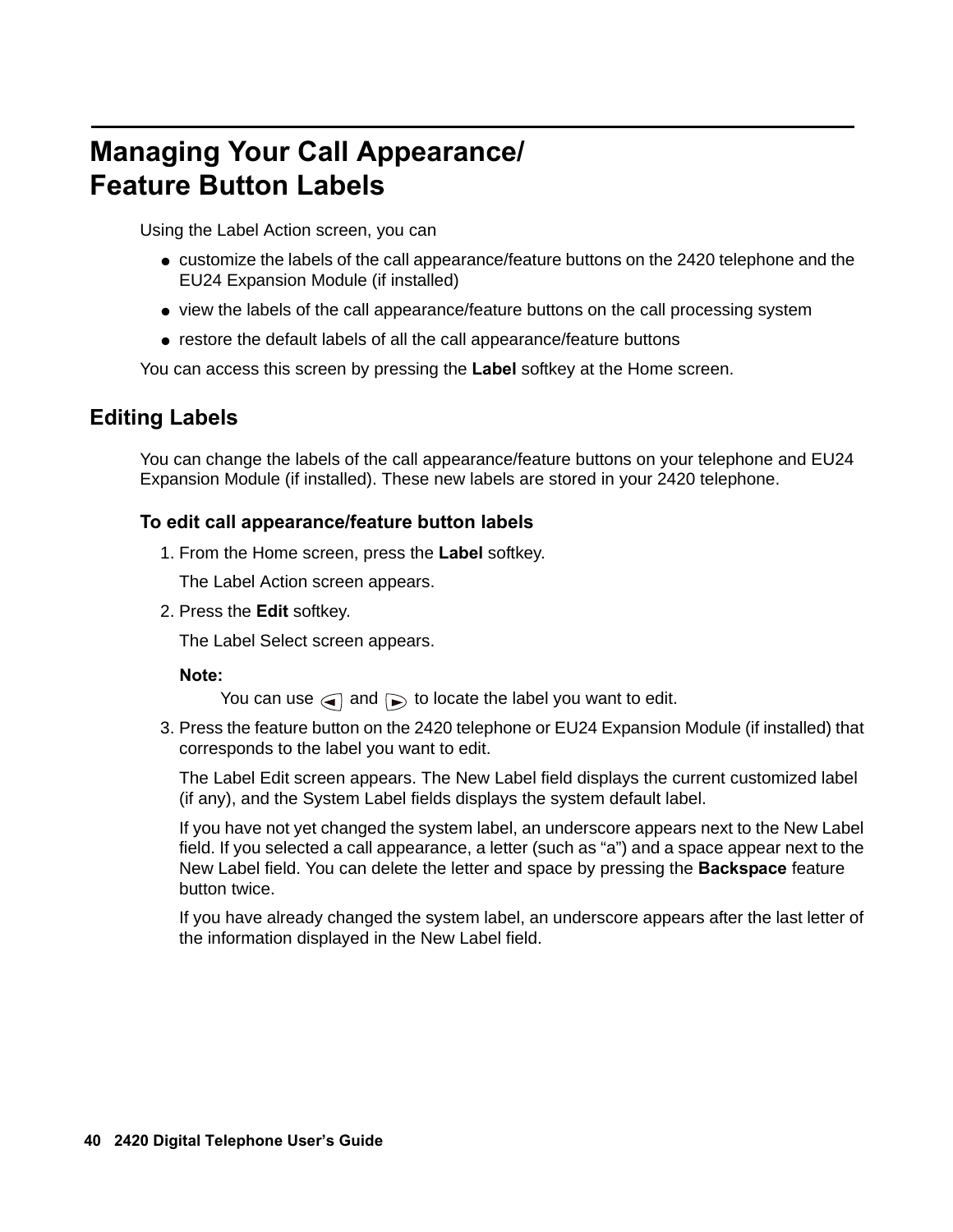4. Using the dialpad, edit the label. You can enter up to 13 characters. By default, the first letter you enter appears in uppercase, and the following characters appear in lowercase.

#### **Note:**

<span id="page-40-0"></span>You can use the **Case** softkey to switch between uppercase and lowercase. You can use the **Space** softkey to insert a space between first and last names. If you are entering special characters, you can use the **\*** (star key) to cycle through the period and star characters. You can use the **#** (pound key) to cycle through the hyphen and pound characters. You can use the **Backspace** feature button to delete the character to the left of the cursor. You can use the **Clear** feature button to delete all the characters in the field. Use  $\mathcal{A}$  to move the cursor to the left without erasing characters. Use  $\Box$  to move the cursor to the right without erasing characters.

#### **Note:**

If you want to restore the system label, press the **Clear** feature button to delete all the characters in the field. Leave this field blank, and see Step 5.

- 5. When you finish making changes, perform one of the following steps:
	- To save your entries and return to the Label Select screen, press the **Save** softkey.
	- To return to the Label Select screen *without saving your entries*, press the **Cancel** softkey.
	- To return to page 1 of the Home screen *without saving your entries*, press  $\widehat{f}$ .
- 6. Repeat Steps 3 through 5 to edit more labels.

#### **Viewing the System Labels**

You can view the system labels for the call appearance/feature buttons on the call processing system.

#### **To view the system labels**

1. From the Home screen, press the **Label** softkey.

The Label Action screen appears.

2. Press the **Inspect** softkey.

The Label Inspect screen appears. This screen displays the system labels for the 2420 telephone. If an EU24 Expansion Module is installed, the system labels also appear on the EU24 Expansion Module.

3. Use  $\leq$  and  $\geq$  to scroll through the Label Inspect screen pages on the 2420 telephone. If an EU24 Expansion Module is installed, use the Alternate Display button on the EU24 Expansion Module to view its system labels.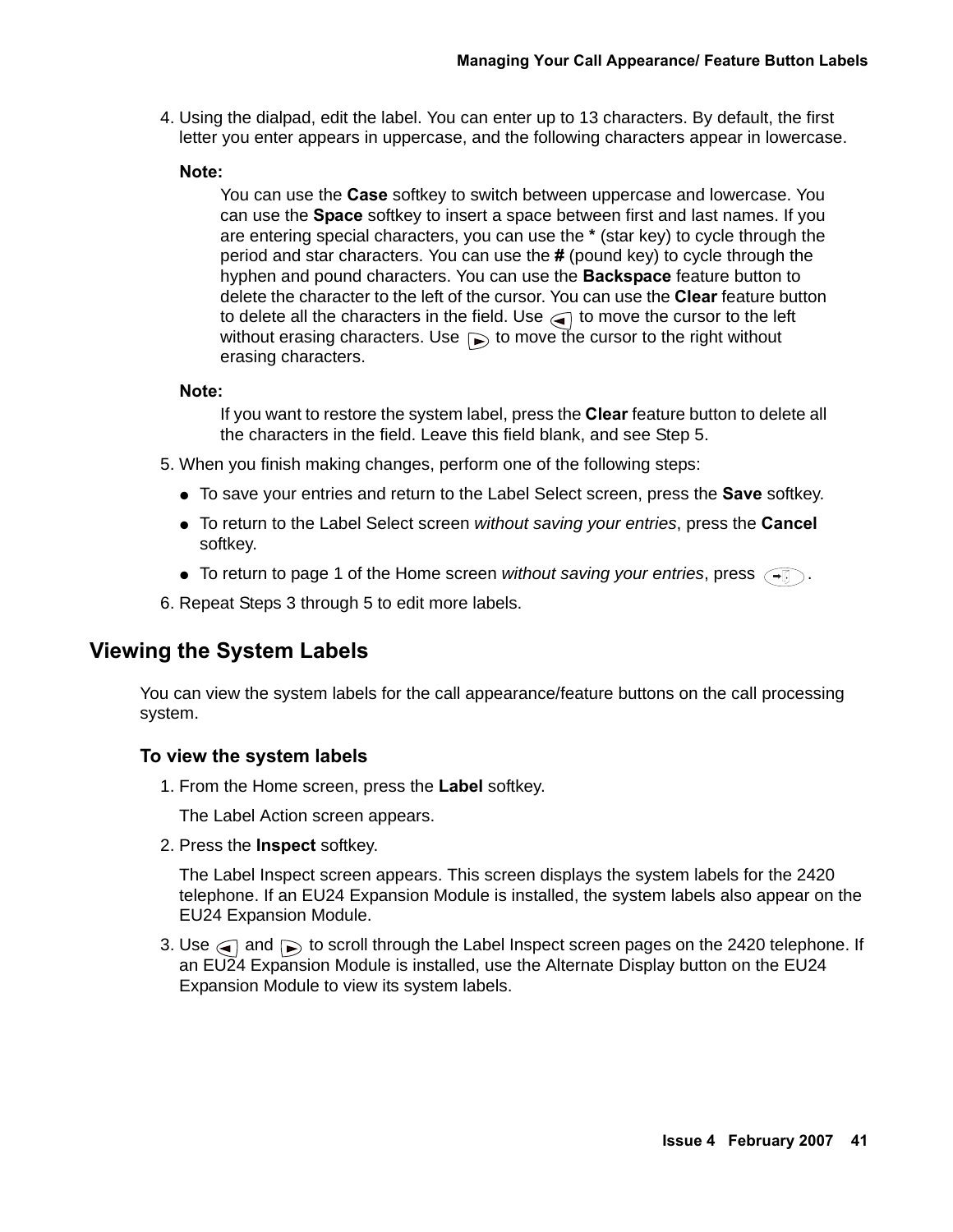- 4. Perform one of the following steps:
	- To return to the Label Action screen, press the **Done** softkey.
	- To return to page 1 of the Home screen, press  $\widehat{f}(\widehat{f})$ .

## **Restoring the System Labels**

You can delete the custom labels you created for the call appearance/feature buttons and restore the system labels from the call processing system.

#### **Note:**

This procedure restores the system labels for all the call appearances/feature buttons. If you want to restore the system label for one call appearance/feature button, delete the label for that button. See [Editing Labels](#page-39-0) on page 40.

#### **To restore the system labels**

1. From the Home screen, press the **Label** softkey.

The Label Action screen appears.

2. Press the **Restore** softkey.

The Label Restore screen appears.

3. Press the **Erase** softkey.

The Confirm Erase prompt appears.

- 4. Perform one of the following steps:
	- To erase the custom labels and restore the system labels, press the **Erase** softkey.
	- To return to the Label Action screen *without erasing the custom labels and restoring the system labels*, press the **Cancel** softkey.
	- To return to page 1 of the Home screen *without erasing the custom labels and restoring the system labels, press*  $\widehat{\mathbb{F}}$ .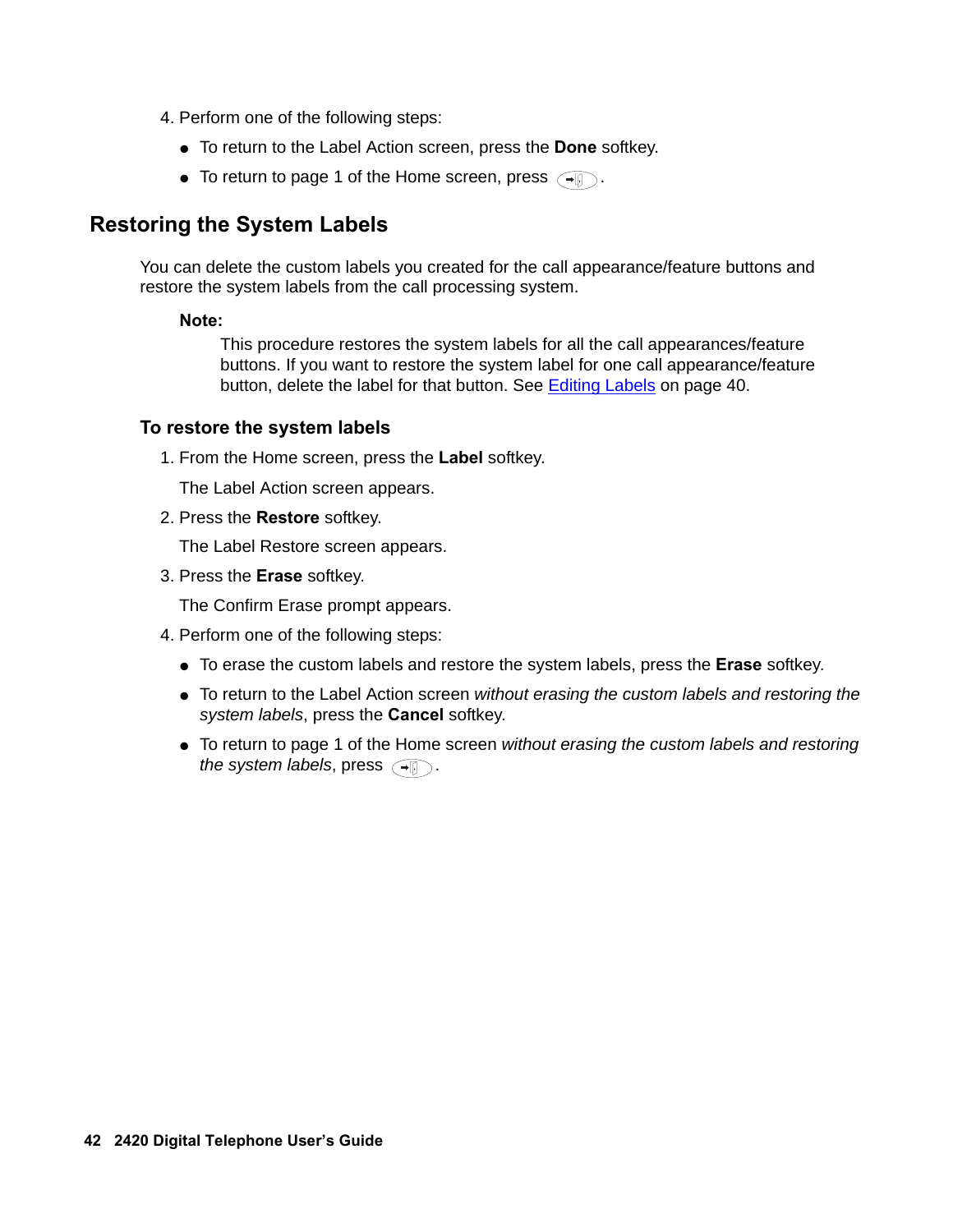# **The Options Screen**

<span id="page-42-0"></span>The Options screen, which you access by pressing the Option softkey at the Home screen, allows you to set the following options:

- ring pattern
- screen contrast
- log setup
- visual ring (Flash Message Lamp option)
- audible ring (Audible Alerting option)
- whether you want the 2420 to continue to display the current screen when you receive an incoming call instead of showing the Home screen (Show Phone Screen option)
- whether you want the 2420 to continue to display the Speed Dial screen when you make a call from a speed dial (Stay in Speed Dial option)
- whether you want the 2420 to go off-hook automatically on the speakerphone when you make a call from a speed dial or Call Log entry (Speaker Auto Off-Hook option)
- whether you want the 2420 to go off-hook automatically on the headset when you make a call from a speed dial or Call Log entry (Headset Auto Off-Hook option)
- self test
- display mode—normal display mode (8 call appearance/feature buttons) or Call Center mode (12 call appearance/feature buttons)
- language—English, German (Deutsch), French (Français), Spanish (Español), Italian (Italiano), Dutch (Nederlands), Portuguese (Português), Japanese (Katakana), or Russian

From the Options screen, you can also erase some or all of your personalized settings and return the 2420 telephone to its default settings

[Figure 8](#page-43-0) shows a sample Options screen.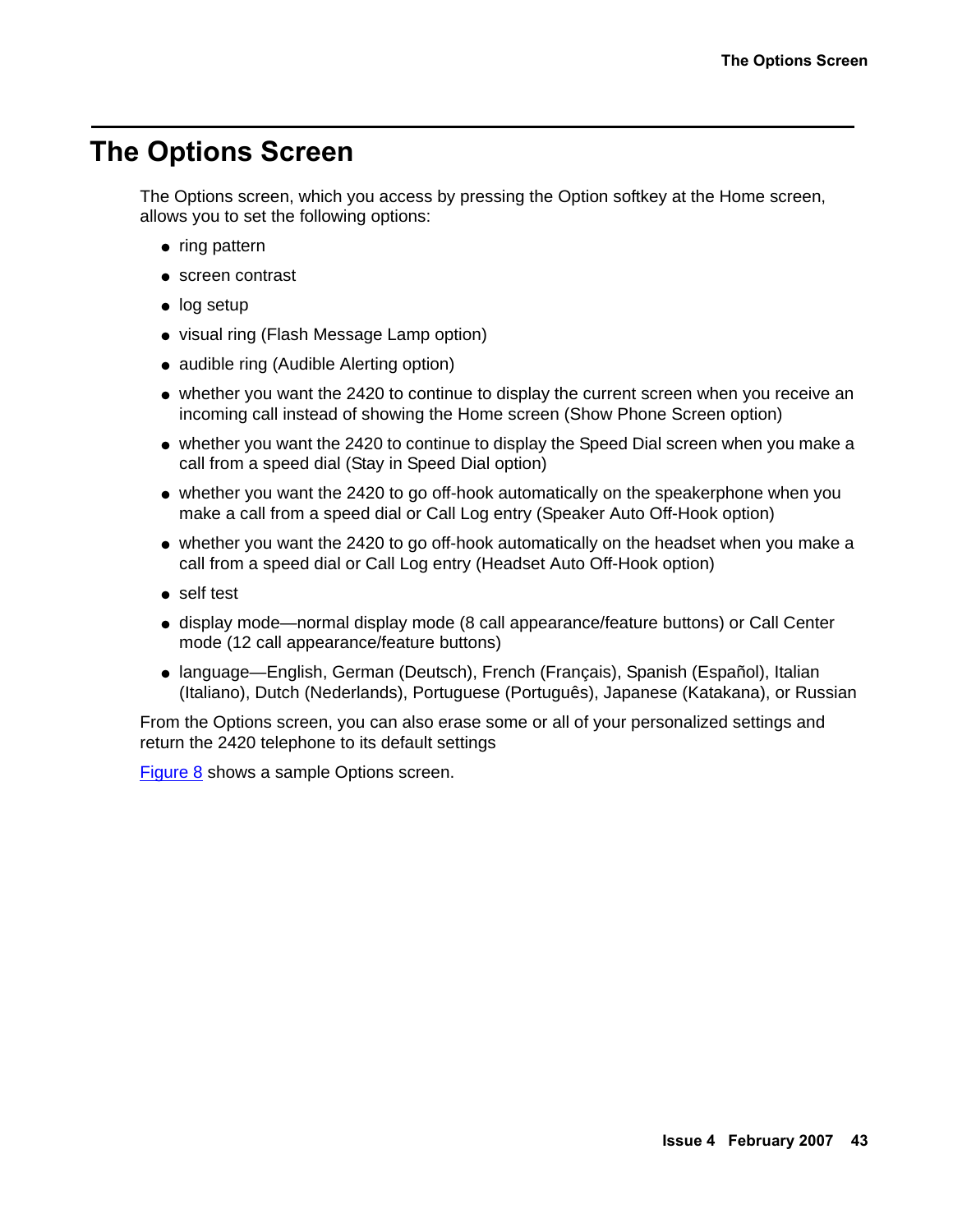#### <span id="page-43-0"></span>**Figure 8: Sample Options Screen**

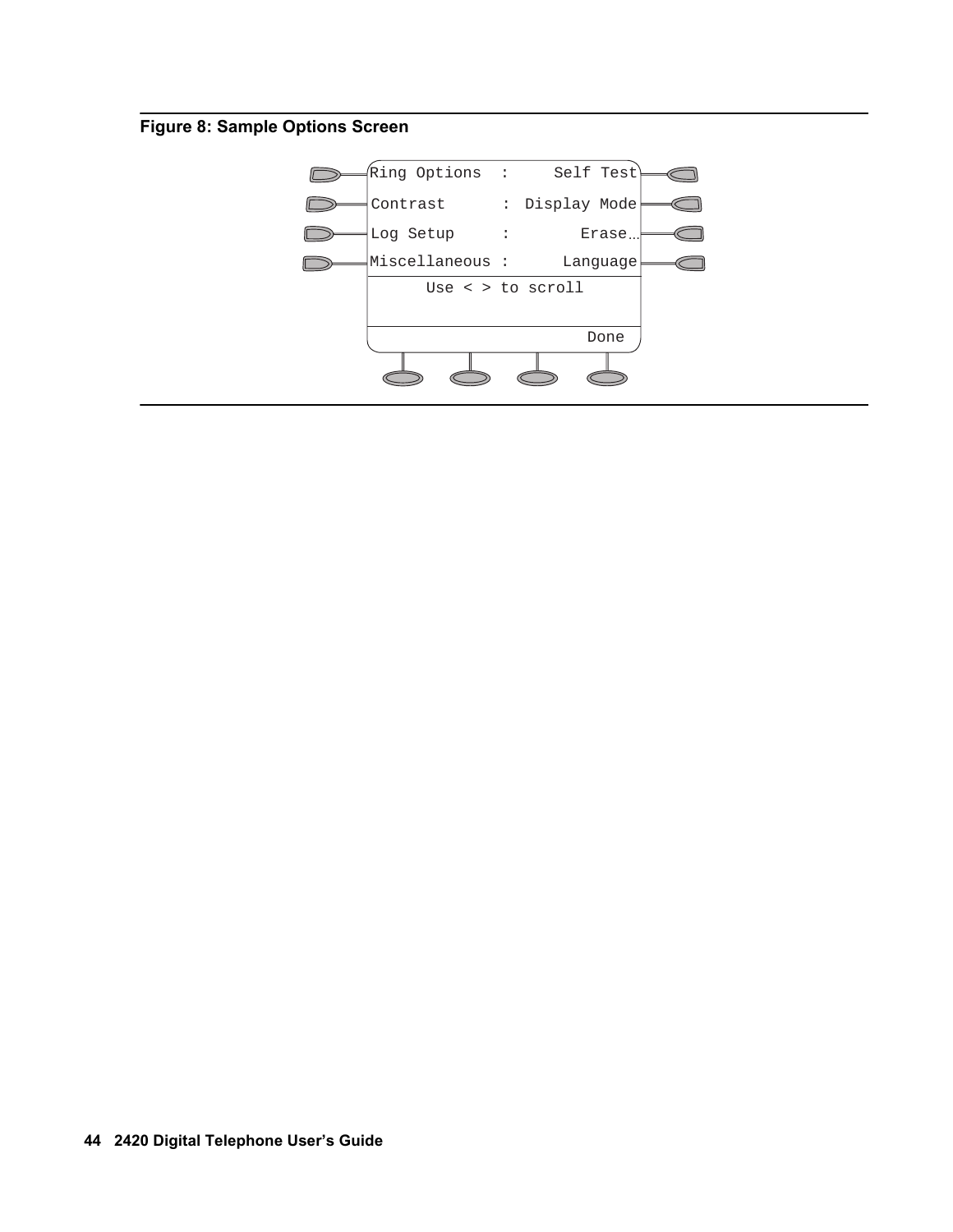## **Working in the Options Screen**

#### <span id="page-44-1"></span>**Working in the Options Screen**

| Τo                                                          | <b>Press</b>                           |  |  |  |  |  |
|-------------------------------------------------------------|----------------------------------------|--|--|--|--|--|
| Select an option                                            | The associated button                  |  |  |  |  |  |
| Return to the Home screen in which<br>you worked previously | The Done softkey                       |  |  |  |  |  |
| Return to page 1 of the Home screen                         | at any time<br>$\overline{\mathbb{F}}$ |  |  |  |  |  |

#### **Note:**

If you press  $\triangleright$ , you will access screens that will enable you to:

- <span id="page-44-0"></span>- Enable or disable the Automatic Gain Control (AGC) feature for the handset, headset, or speakerphone. *We strongly recommend that you leave the default settings unchanged. However, hearing aid users might benefit if the AGC feature for the handset is disabled.* The AGC feature for the handset, headset, and speakerphone is disabled by default.
- Change the acoustical setting for the speaker. The Standard option should provide acceptable performance in most room environments. The More Open option is suited for a quiet room that has little echo. The Less Open option is suited for a noisy room that has echo.
- Change acoustical settings for the headset.
- Change the acoustical setting for the handset.

The default settings should provide acceptable performance in most room environments. Changing the default settings can adversely affect audio quality. See your system manager for more information.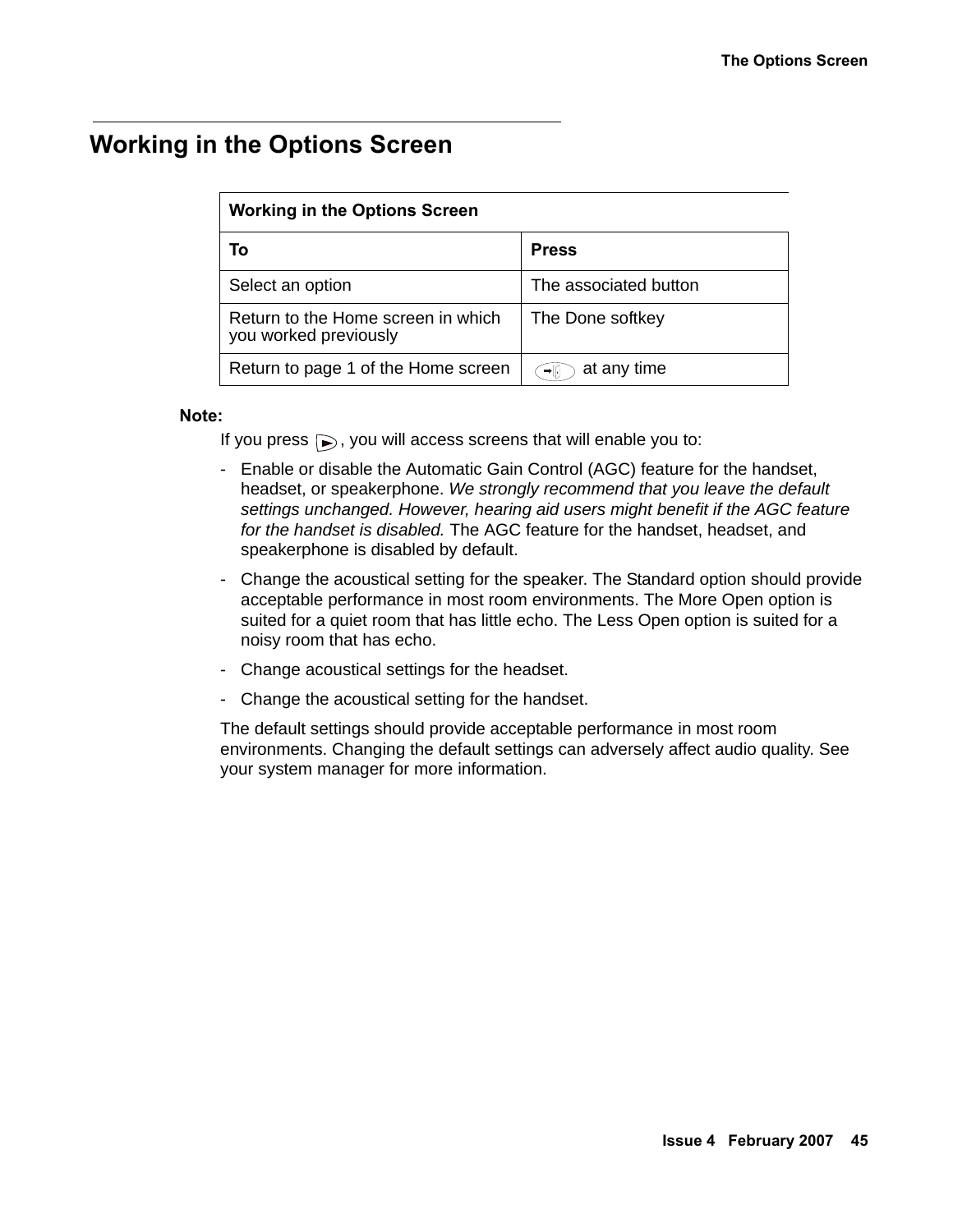# **Selecting Personalized Options**

## **Ring Pattern**

The Ring Pattern option on the Ring Options screen allows you to choose a personalized ringing pattern for your telephone. You can choose from among eight different patterns.

#### **Note:**

<span id="page-45-1"></span><span id="page-45-0"></span>If you receive an incoming call while you work in the Ring Pattern option screen, the Home screen appears automatically to facilitate call handling.

#### **To select a personalized ringing pattern**

1. From the Home screen, press the **Option** softkey.

The Options screen appears.

2. Press the **Ring Options** feature button.

The Ring Options screen appears.

3. Press the **Ring Pattern** feature button.

The Select Ring Pattern screen with the current ring pattern appears.

4. Use  $\leq$  and  $\geq$  or the dialpad to cycle through all eight ringing patterns.

**Note:**

<span id="page-45-3"></span><span id="page-45-2"></span>To listen to a specific ring pattern, press the **Play** softkey for a selected ring pattern number.

- 5. Perform one of the following steps:
	- If you want to save the ringing pattern that you have just selected, press the **Save** softkey. You will hear a confirmation tone, and you are returned to the Ring Options screen.
	- If you want to return to the Ring Options screen *without changing the ring pattern*, press the **Cancel** softkey.
	- If you want to return to page 1 of the Home screen *without changing the ring pattern*, press  $\widehat{f(x)}$ .

**Note:**

If you go off-hook, receive a call, or lose power during selection, the process is canceled and you must start again.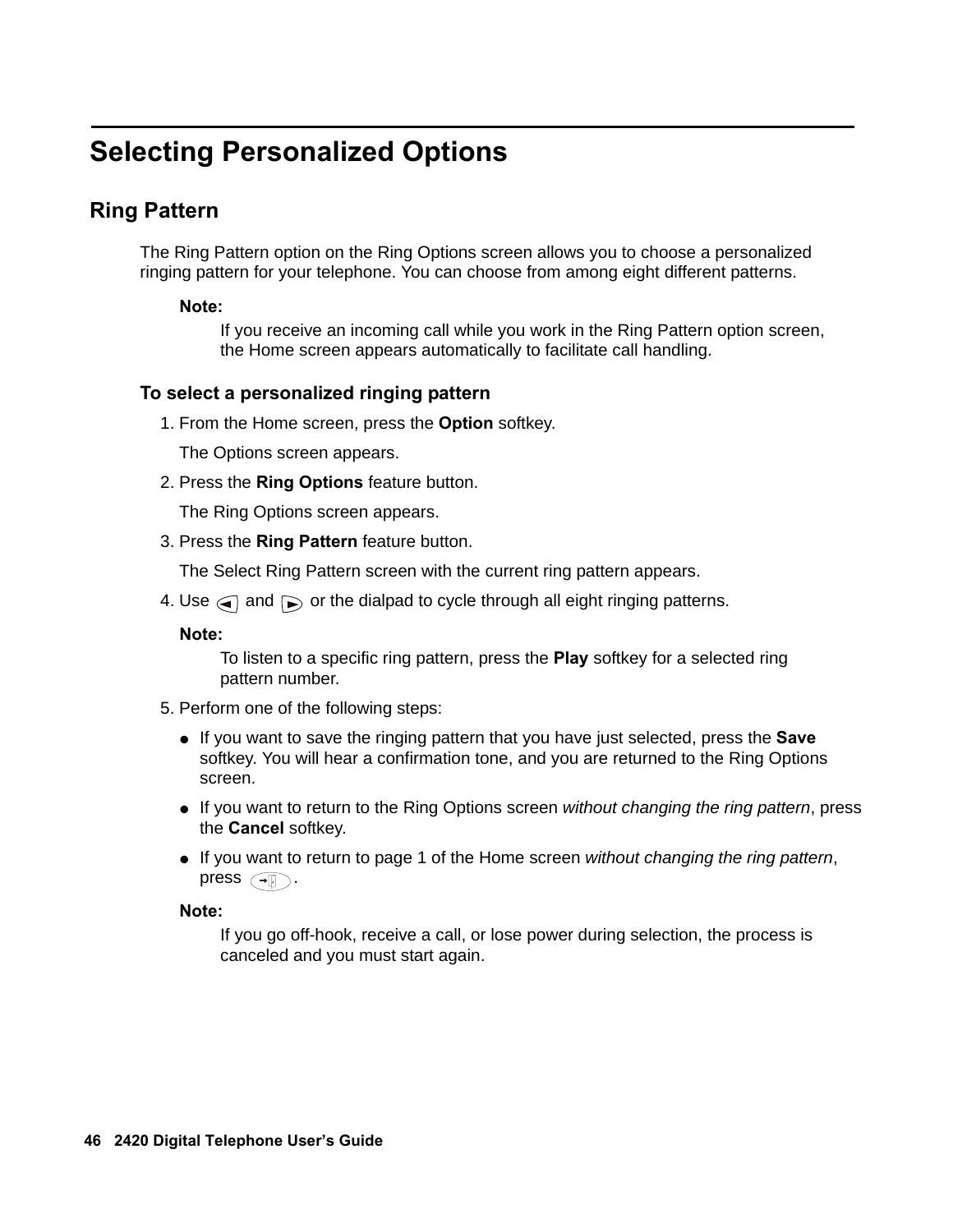## **Visual Ring (Flash Message Lamp)**

The Flash Message Lamp option on the Ring Options screen allows you to choose a visual alert for incoming calls. When you enable the Flash Message Lamp option, the telephone rings and the lamp above the 2420 display area flashes when an incoming call arrives. By default, the Flash Message Lamp option is disabled.

#### **Note:**

<span id="page-46-2"></span><span id="page-46-1"></span>If you disable the Flash Message Lamp option, the Audible Alerting option is enabled automatically.

#### **To set the Flash Message Lamp option**

1. From the Home screen, press the **Option** softkey.

The Options screen appears.

2. Press the **Ring Options** feature button.

The Ring Options screen appears.

3. Press the **Flash Message Lamp** feature button.

The option setting is underlined.

- 4. Press the **Yes/No** softkey or press button 6 to indicate whether you want Flash Message Lamp enabled.
- 5. Perform one of the following steps:
	- If you want to save the setting you just selected, press the **Save** softkey. You will hear a confirmation tone, and you are returned to the Options screen.
	- If you want to return to the Options screen *without changing the setting*, press the **Cancel** softkey.
	- If you want to return to page 1 of the Home screen *without changing the setting*, press  $\bigoplus$ .

## **Audible Alerting**

<span id="page-46-0"></span>The Audible Alerting option on the Ring Options screen allows you choose an audible alert (ringing) for incoming calls. When you enable the Audible Alerting option, the telephone rings when an incoming call arrives. By default, the Audible Alerting option is enabled.

#### **Note:**

If you disable the Audible Alerting option, the Flash Message Lamp option is enabled automatically.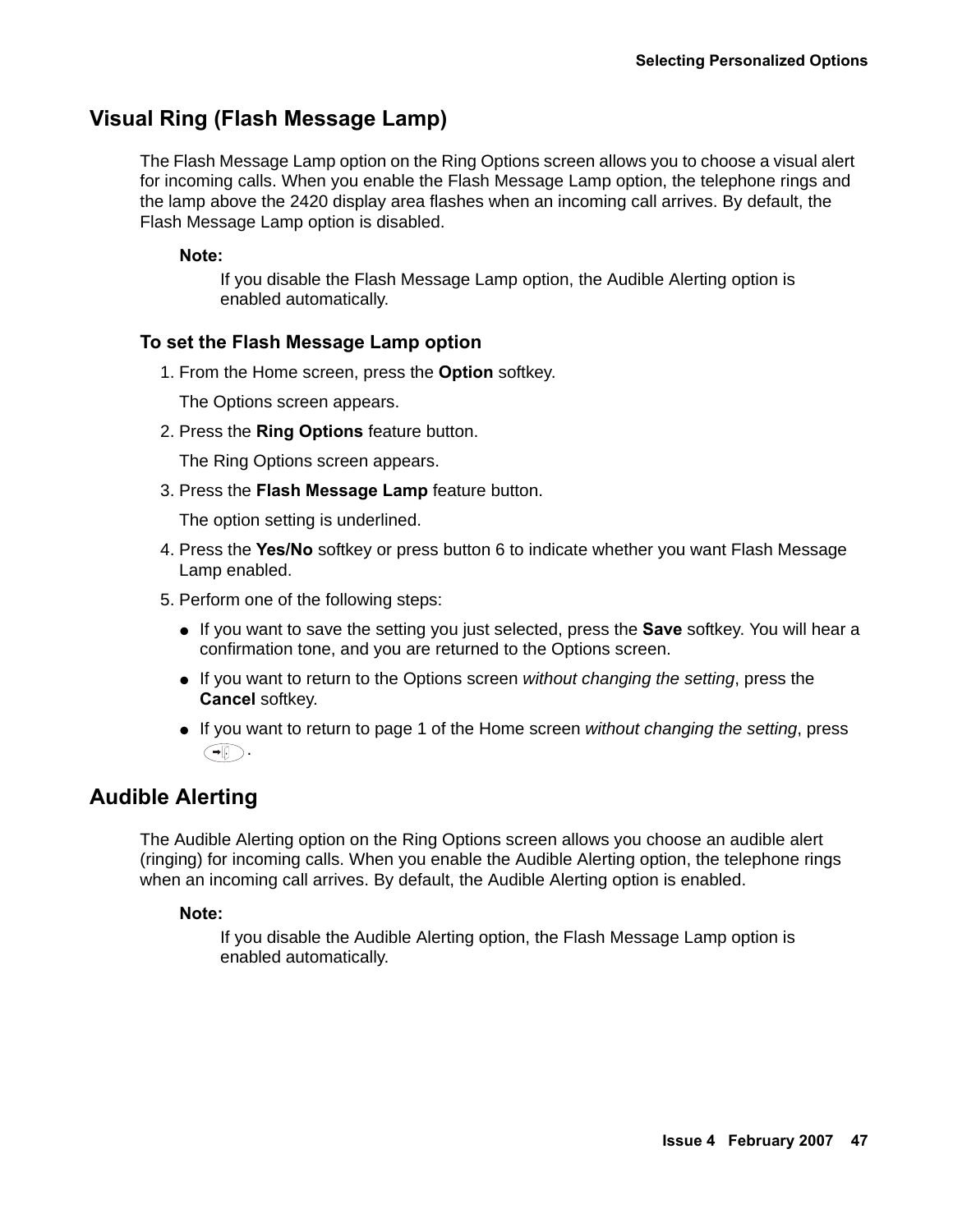#### **To set the Audible Alerting option**

1. From the Home screen, press the **Option** softkey.

<span id="page-47-2"></span>The Options screen appears.

2. Press the **Ring Options** feature button.

<span id="page-47-0"></span>The Ring Options screen appears.

3. Press the **Audible Alerting** feature button.

The option setting is underlined.

- 4. Press the **Yes/No** softkey or press button 7 to indicate whether you want Audible Alerting enabled.
- 5. Perform one of the following steps:
	- If you want to save the setting you just selected, press the **Save** softkey. You will hear a confirmation tone, and you are returned to the Options screen.
	- If you want to return to the Options screen *without changing the setting*, press the **Cancel** softkey.
	- If you want to return to page 1 of the Home screen *without changing the setting*, press  $\widehat{C}$ .

#### **Show Phone Screen**

<span id="page-47-1"></span>The Show Phone Screen option on the Ring Options screen allows you to set the 2420 to display the Home screen and the ringing call appearance when you receive an incoming call. However, if you want the 2420 to continue to display the current screen when you receive an incoming call instead of showing the Home screen, you must disable this feature. By default, the Show Phone Screen option is disabled.

#### **To set the Show Phone Screen option**

1. From the Home screen, press the **Option** softkey.

The Options screen appears.

2. Press the **Ring Options** feature button.

The Ring Options screen appears.

3. Press the **Show Phone Screen** feature button.

The underline appears on this line.

4. Press the **Yes/No** softkey or press feature button 8 to indicate whether you want the Show Phone Screen option enabled.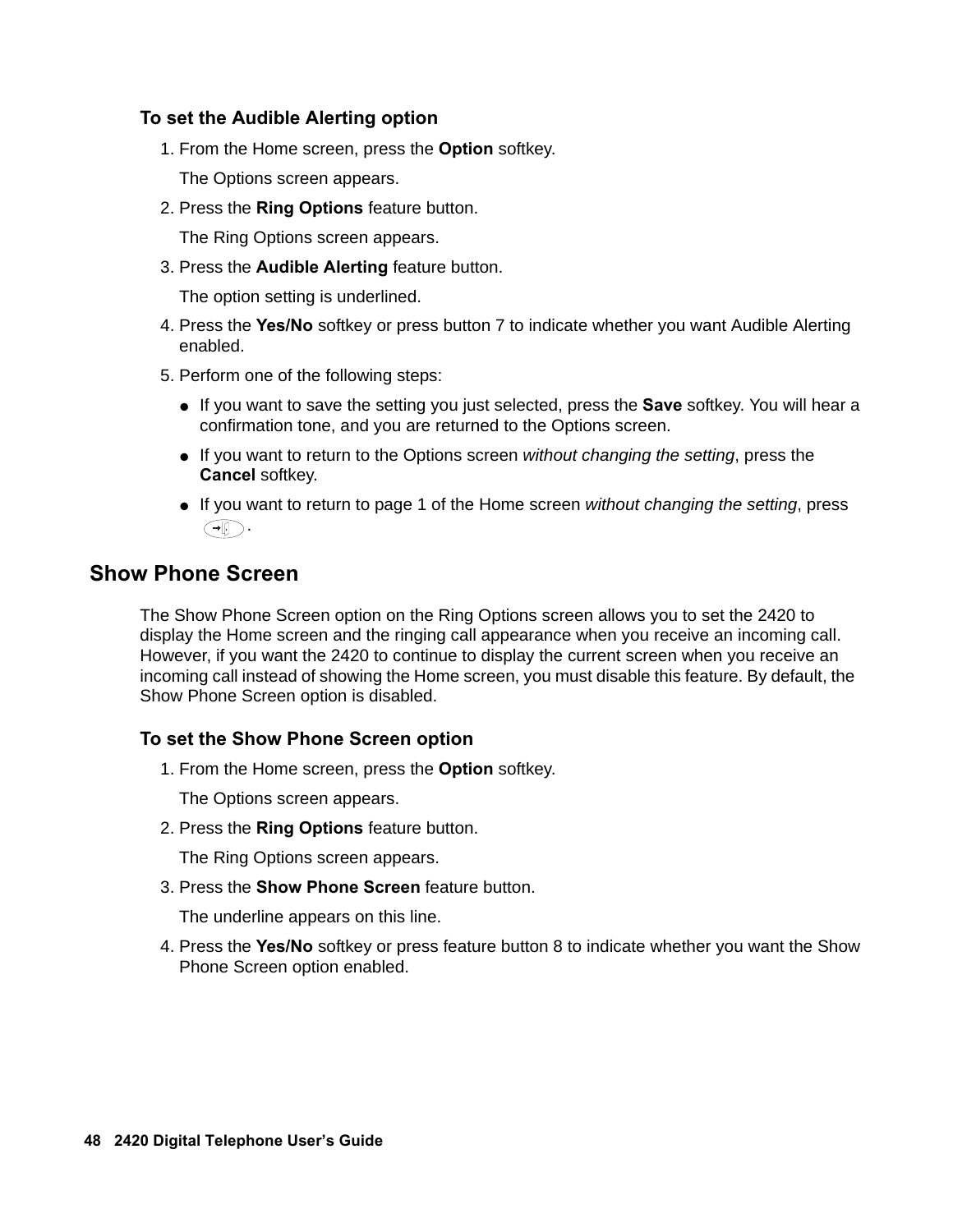- 5. Perform one of the following steps:
	- If you want to save the setting you just selected, press the **Save** softkey. You will hear a confirmation tone, and you are returned to the Options screen.
	- If you want to return to the Options screen *without changing the setting*, press the **Cancel** softkey.
	- If you want to return to page 1 of the Home screen *without changing the setting*, press  $\widehat{\mathbb{F}}$ .

### **Display Contrast**

The Contrast option on the Options screen allows you to change the contrast level for your telephone display. You can choose from among fifteen levels of contrast so that you can adjust the contrast to a setting that will allow you to view the display characters easily. Use the Contrast option to select the appropriate contrast level that is best for you.

#### **Note:**

<span id="page-48-2"></span><span id="page-48-1"></span>Some LCDs are naturally darker or lighter between the telephones such that some contrast levels may be too light (at the lowest contrast settings) or too dark (at the highest contrast settings) for comfortable reading. Adjust the contrast up or down accordingly to find the best setting.

#### **To select a contrast level**

1. From the Home screen, press the **Option** softkey.

<span id="page-48-0"></span>The Options screen appears.

2. Press the **Contrast** feature button.

The Display Contrast screen appears.

3. Use  $\bigcirc$  and  $\bigcirc$  to adjust the level of contrast.

#### **Note:**

If an EU24 is connected to your 2420 telephone, the display also shows the contrast level for the EU24. Press the appropriate button to indicate whether you want to adjust the contrast for the telephone or the EU24.

- 4. Perform one of the following steps:
	- To return to the Options screen, press the **Done** softkey.
	- To return to page 1 of the Home screen, press  $\widehat{f}(\widehat{f})$ .

The new contrast level is set.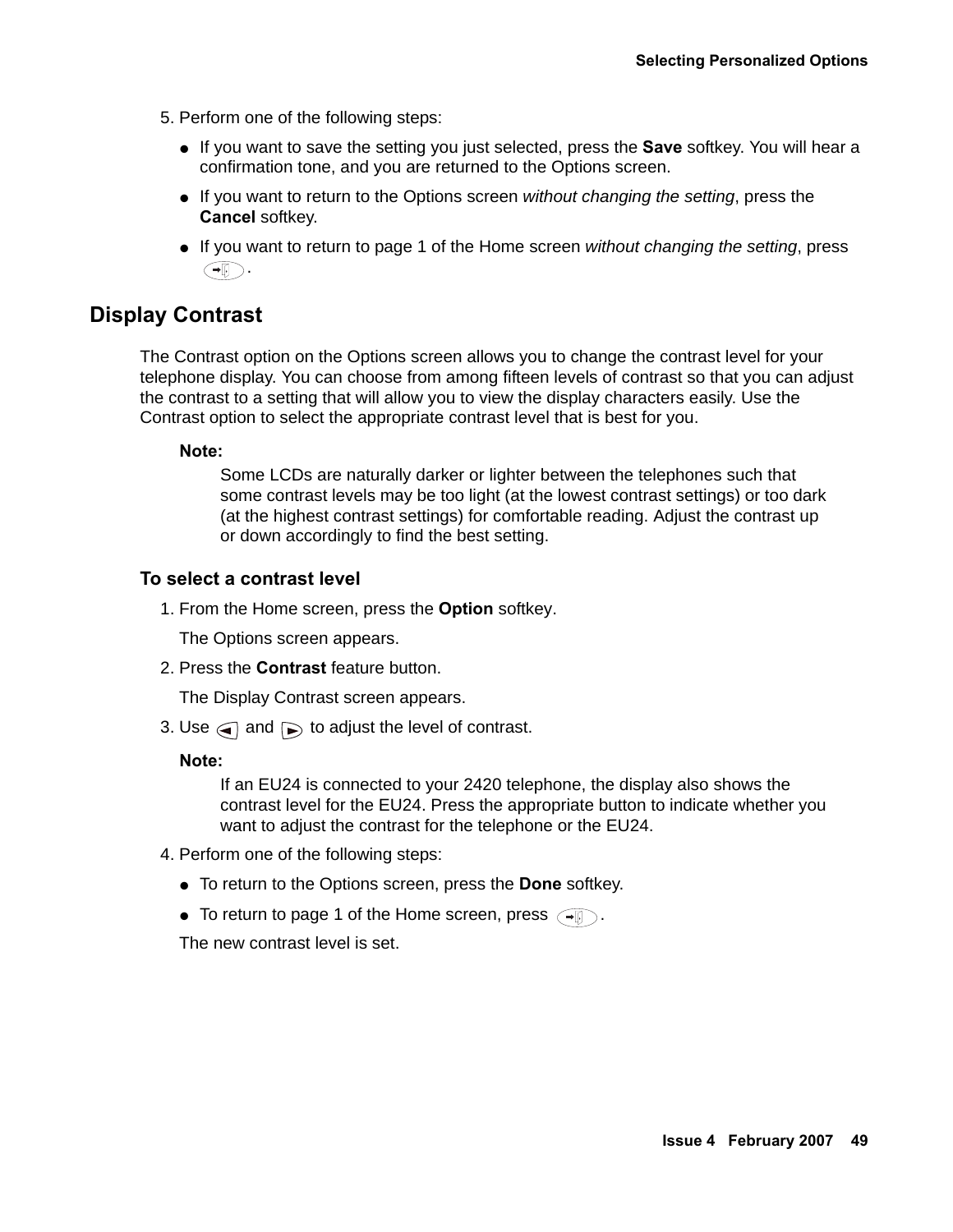## **Call Log Setup**

<span id="page-49-0"></span>The Log Setup option on the Options screen allows you to specify which types of calls you want the 2420 to log. These call types include

- <span id="page-49-2"></span>● Answered (incoming)
- Unanswered (incoming)
- Outgoing
- Bridged

#### **Note:**

You can log bridged calls only if your telephone has a bridged call appearance.

You can choose to have some, none, or all these call types logged.

#### **Note:**

For information about viewing the Call Log Summary, see The Call Log Screens [on page 30.](#page-29-0)

#### **To specify the call types that you want to appear in the Call Log**

1. From the Home screen, press the **Option** softkey.

<span id="page-49-1"></span>The Options screen appears.

2. Press the **Log Setup** feature button.

The Call Log Setup screen appears. The current Yes/No setting is underscored for the selected item.

3. Press the appropriate button on the right side of the display. For example, press feature button 5 to select the Answered call type and change the Yes/No setting with a single button press.

#### **Note:**

The Bridged option appears only if your telephone has a bridged call appearance.

#### 4. Perform one of the following steps:

- If you want to save the selections that you have just made, press the **Save** softkey. You will hear a confirmation tone, and you are returned to the Options screen.
- If you want to return to the Options screen *without saving your entries*, press the **Cancel** softkey.
- If you want to return to page 1 of the Home screen *without saving your entries*, press  $\bigoplus$ .

**Note:**

If you press the Save softkey, all entries that do not match the call types you specified are deleted from the call log.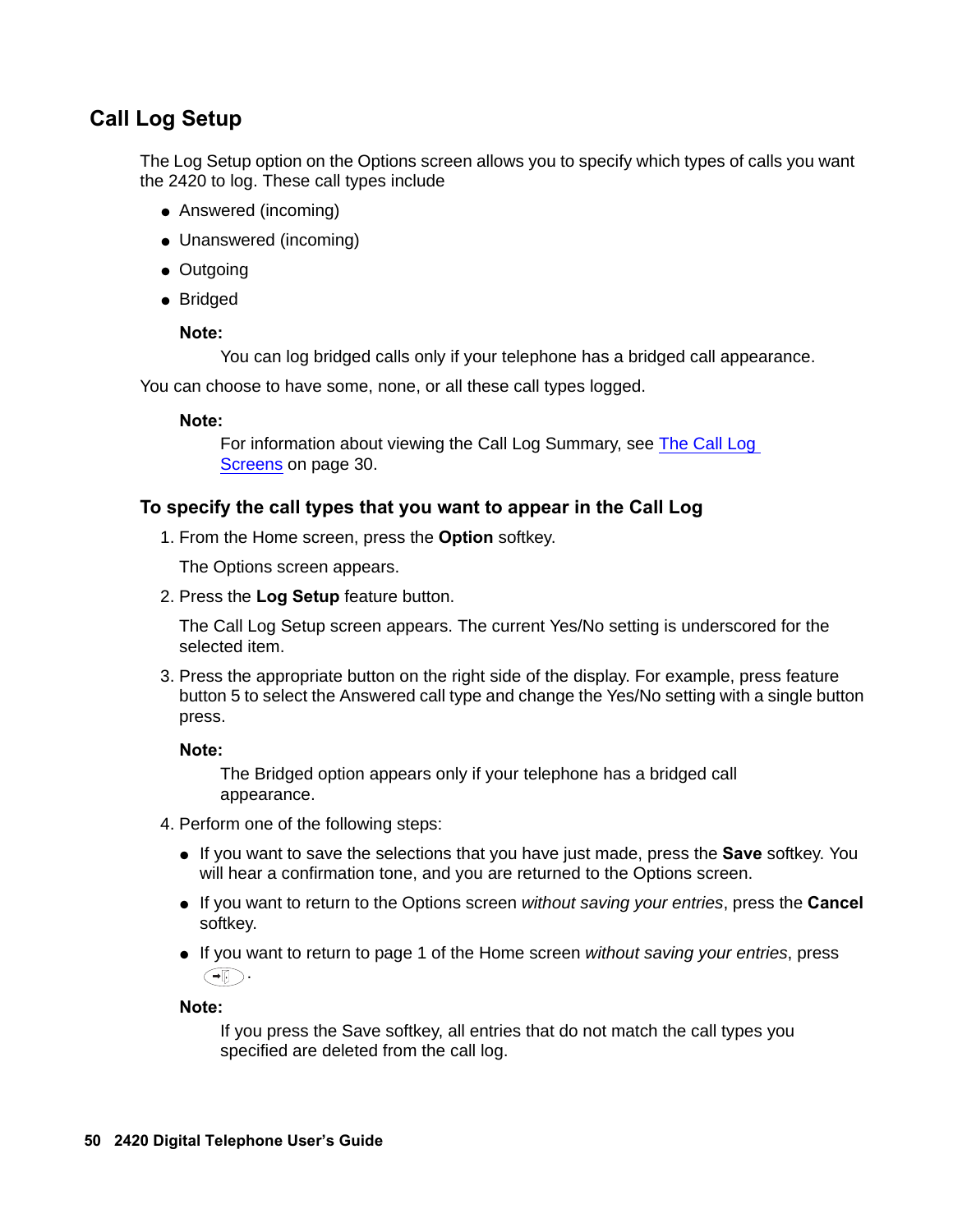## **Display Mode (Call Center Mode)**

<span id="page-50-0"></span>By default, the 2420 telephone displays eight call appearance/feature buttons per screen page. The Display Mode option on the Options screen allows you to choose an alternate display of 12 call appearance/feature buttons on each of the first two screen pages. This display is ideal for Call Centers.

#### **To set the Display Mode option**

1. From the Home screen, press the **Option** softkey.

<span id="page-50-2"></span>The Options screen appears.

2. Press the **Display Mode** feature button.

The Display Mode screen appears.

- 3. Press the **Yes/No** softkey or press the button to the right of the setting to indicate whether you want Call Center mode enabled.
- 4. Perform one of the following steps:
	- If you want to save the setting you just selected, press the **Save** softkey. You will hear a confirmation tone, and you are returned to the Options screen.
	- If you want to return to the Options screen *without changing the setting*, press the **Cancel** softkey.
	- If you want to return to page 1 of the Home screen *without changing the setting*, press  $\bigoplus$ .

#### **Note:**

<span id="page-50-1"></span>When you enable Call Center mode, call appearance/feature buttons 1 through 4 appear on the left side of the display. Call appearance/feature buttons 5 through 8 appear down the right side. On the first screen page, labels for call appearance/ feature buttons17 through 20 appear with shortened labels along the bottom of the screen.

In Call Center mode, the labels for call appearance/feature buttons 21 through 24 appear along the bottom of the second screen page. These button labels are repeated in order on the third screen page. The softkey labels appear at the bottom of the screen.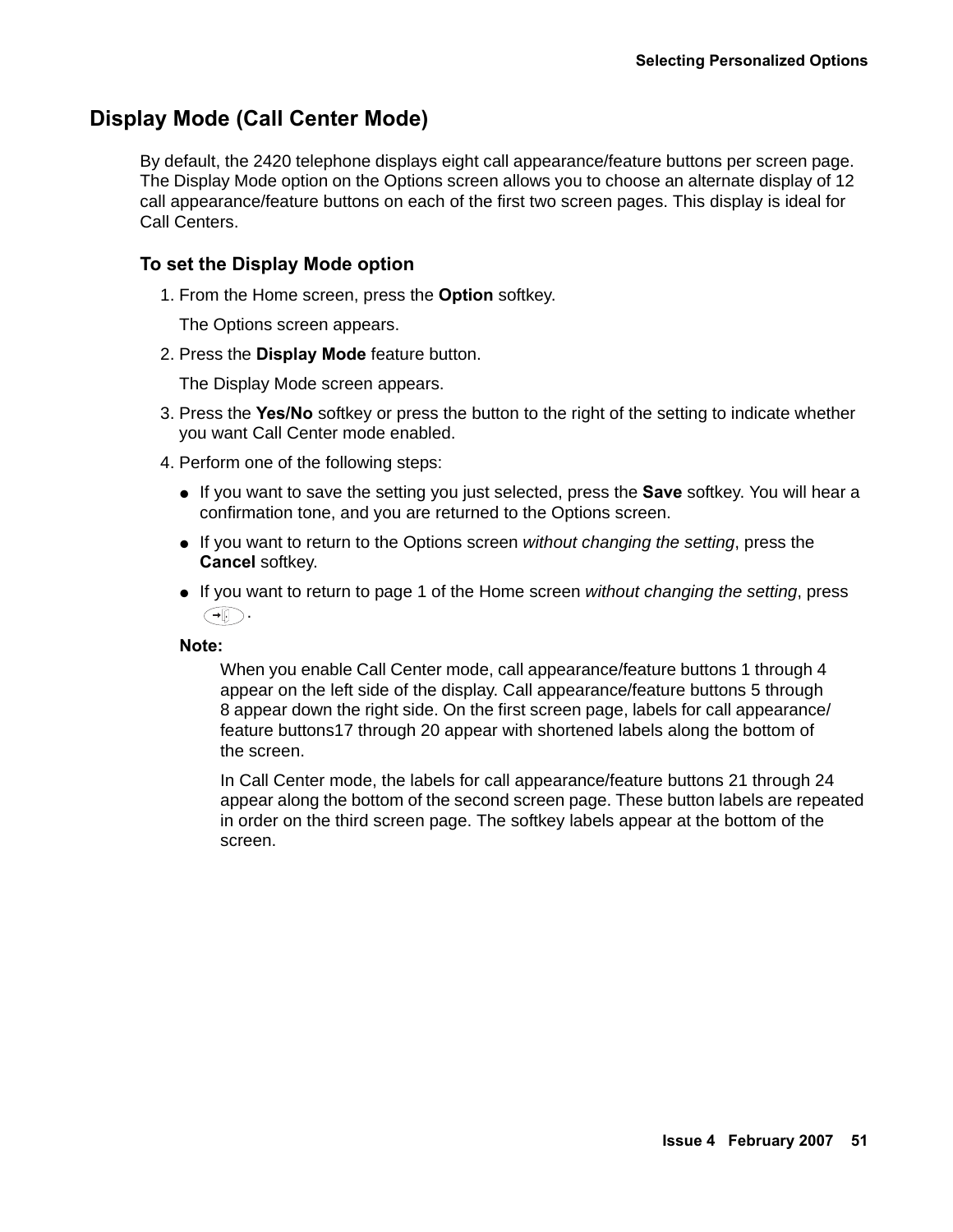### **Erase**

<span id="page-51-2"></span>The Erase option on the Options screen allows you to erase some or all of your personalized settings. From this screen you can erase the following settings:

- all entries saved in your Speed Dial list
- all entries saved in your Call Log
- all customized call appearance/feature button labels
- options such as ring pattern, flash message lamp, show phone screen, and stay in speed dial

#### **Note:**

The contrast level setting is not changed.

● language

Pressing the All feature button selects all five of the items to erase.

#### **Note:**

<span id="page-51-1"></span><span id="page-51-0"></span>The contrast level setting is not changed by the All option.

#### **To erase personalized settings**

1. From the Home screen, press the **Option** softkey.

The Options screen appears.

2. Press the **Erase...** feature button.

The Erase screen appears.

3. Press the feature button next to each item you want to select to be erased. If you want to select all of the items to be erased, press the **All** feature button.

An icon  $( )$  appears next to each setting you selected.

**Note:**

<span id="page-51-3"></span>To unselect an item, press its feature button again.

4. Press the **Erase** softkey.

The Confirm Erase screen appears and displays a message that you cannot undo this action.

- 5. Perform one of the following steps:
	- If you want to erase the selected settings, press the **Erase** softkey. The selected settings are erased, and you are returned to the Options screen.
	- If you want to return to the Options screen *without erasing any settings*, press the **Cancel** softkey.
	- If you want to return to page 1 of the Home screen *without erasing any settings*, press  $\widehat{C}$ .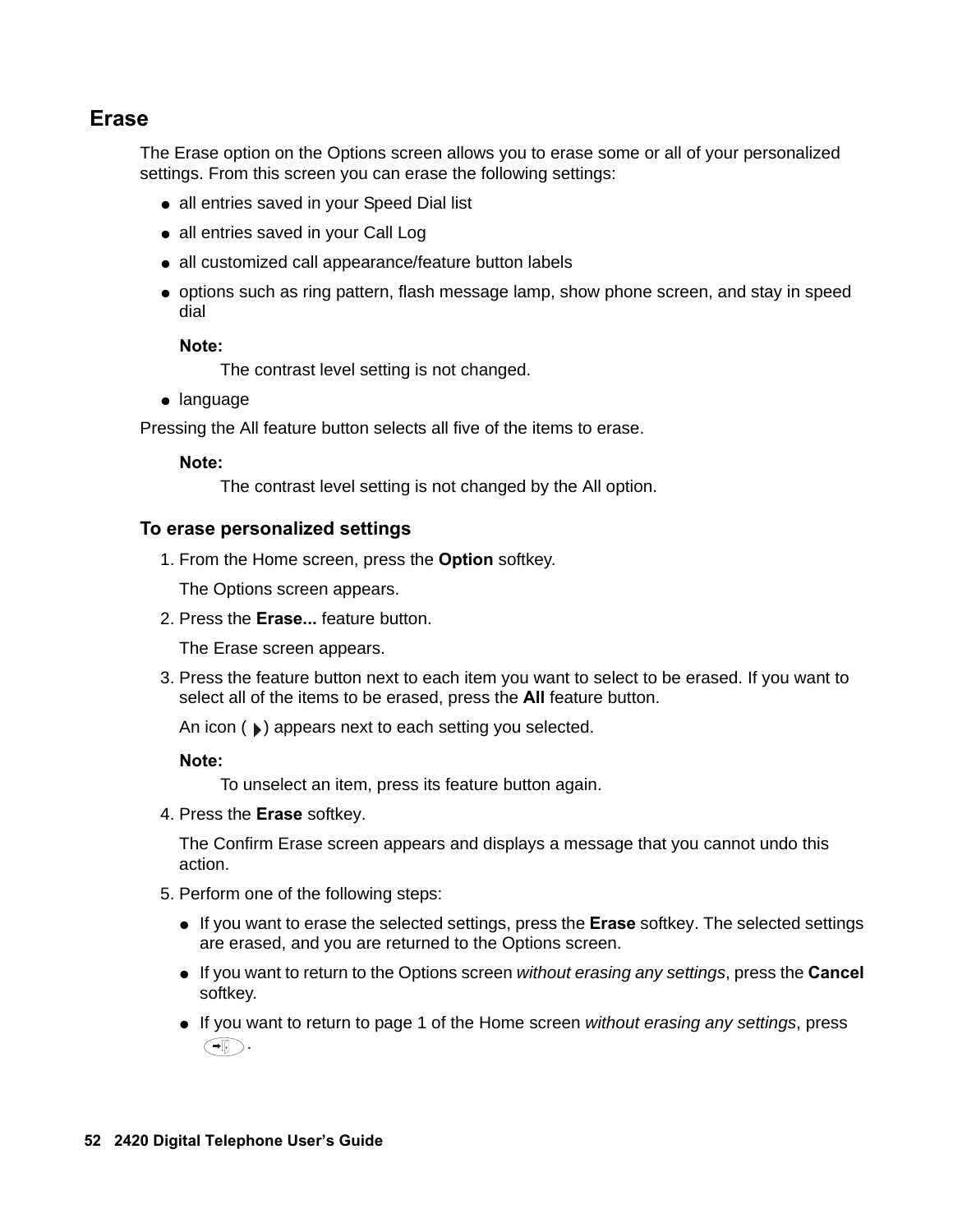## **Stay in Speed Dial Screen**

<span id="page-52-3"></span><span id="page-52-1"></span>The Stay in Speed Dial option on the Miscellaneous Options screen allows you to set the 2420 to continue to display the Speed Dial screen when you make a call from a speed dial. If you make a call from a speed dial when this option is enabled, the 2420 will continue to display the Speed Dial screen instead of automatically exiting to show the Home screen. The Stay in Speed Dial option is useful if you want to dial multiple speed dials for a single call. An example is if you have one speed dial that dials the telephone number of your bank and another speed dial that dials your account code. By default, the Stay in Speed Dial option is disabled.

#### **To set the Stay in Speed Dial option**

1. From the Home screen, press the **Option** softkey.

The Options screen appears.

2. Press the **Miscellaneous** feature button.

The Miscellaneous Options screen appears.

- 3. Press the **Yes/No** softkey or feature button 6 to indicate whether you want Stay in Speed Dial enabled.
- 4. Perform one of the following steps:
	- If you want to save the setting you just selected, press the **Save** softkey. You will hear a confirmation tone, and you are returned to the Options screen.
	- If you want to return to the Options screen *without changing the setting*, press the **Cancel** softkey.
	- If you want to return to page 1 of the Home screen *without changing the setting*, press  $\bigoplus$ .

## **Speaker Auto Off-Hook**

The Speaker Auto Off-Hook option on the Miscellaneous Options screen allows you to set the 2420 to go off-hook on the speakerphone when you make a call from a speed dial or a Call Log entry or using on-hook dialing. By default, the Speaker Auto Off-Hook option is enabled.

#### **Note:**

<span id="page-52-2"></span><span id="page-52-0"></span>Keep in mind the following information:

- If you enable the Speaker Auto Off-Hook option, the Headset Auto Off-Hook option is disabled automatically.
- If your system manager administers the Speakerphone setting to **NONE** for your extension, the Speaker Auto Off-Hook option will not work even if you enable it.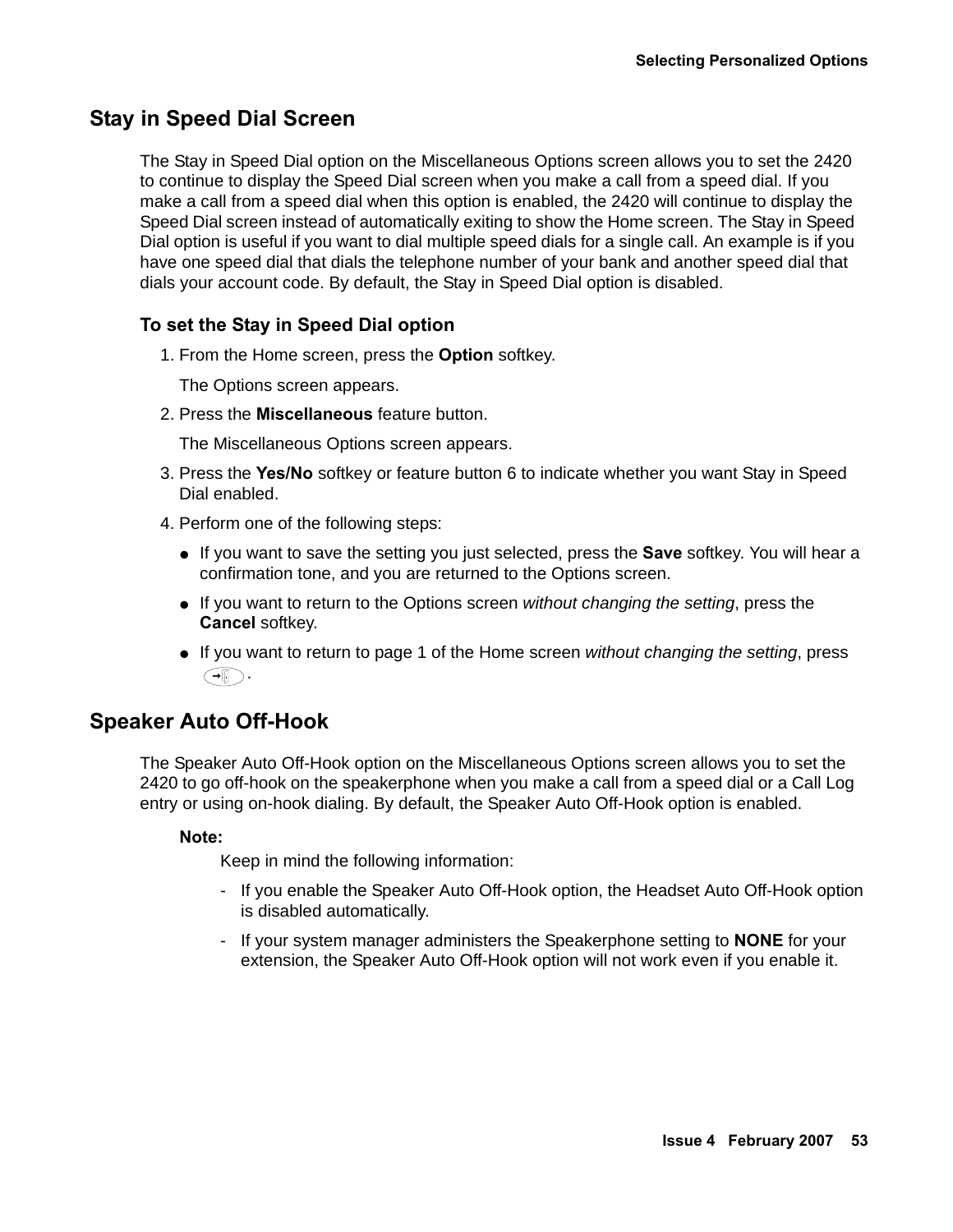#### **To set the Speaker Auto Off-Hook option**

1. From the Home screen, press the **Option** softkey.

The Options screen appears.

2. Press the **Miscellaneous** feature button.

The Miscellaneous Options screen appears.

- 3. Press the **Yes/No** softkey or feature button 7 to indicate whether you want Speaker Auto Off-Hook enabled.
- 4. Perform one of the following steps:
	- If you want to save the setting you just selected, press the **Save** softkey. You will hear a confirmation tone, and you are returned to the Options screen.
	- If you want to return to the Options screen *without changing the setting*, press the **Cancel** softkey.
	- If you want to return to page 1 of the Home screen *without changing the setting*, press  $\widehat{CD}$ .

### **Headset Auto Off-Hook**

The Headset Auto Off-Hook option on the Miscellaneous Options screen allows you to set the 2420 to go off-hook on the headset when you make a call from a speed dial or a Call Log entry or using on-hook dialing. By default, the Headset Auto Off-Hook option is disabled.

#### **Note:**

<span id="page-53-1"></span><span id="page-53-0"></span>Keep in mind the following information:

- If you enable the Headset Auto Off-Hook option, the Speaker Auto Off-Hook option is disabled automatically.
- If your system manager administers the Speakerphone setting to **NONE** for your extension, you will be unable to make calls using on-hook dialing. However, you can make a call from a speed dial or a Call Log entry if the Headset Auto Off-Hook option is enabled.

#### **To set the Headset Auto Off-Hook option**

1. From the Home screen, press the **Option** softkey.

The Options screen appears.

2. Press the **Miscellaneous** feature button.

The Miscellaneous Options screen appears.

3. Press the **Yes/No** softkey or feature button 8 to indicate whether you want Headset Auto Off-Hook enabled.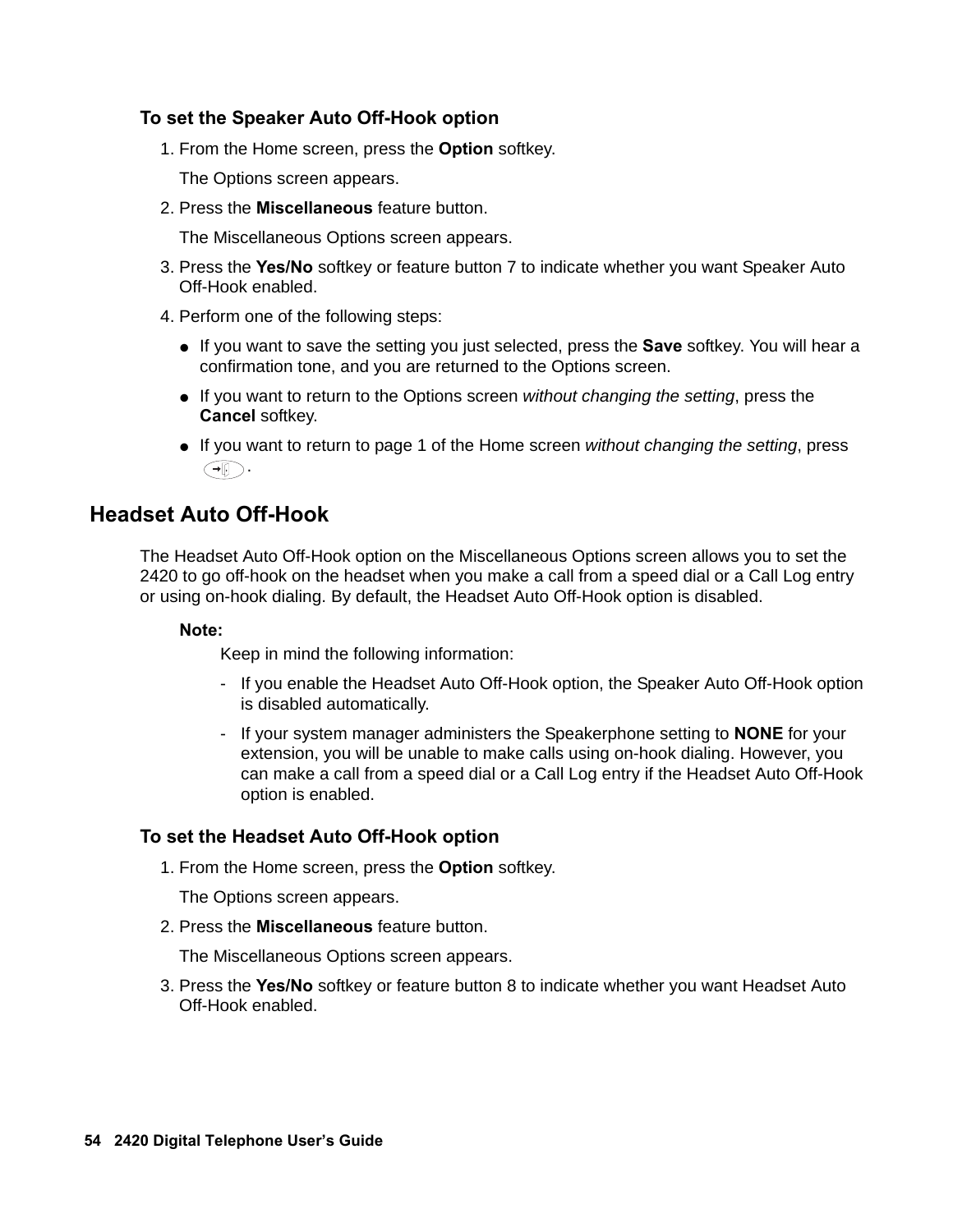4. Perform one of the following steps:

- If you want to save the setting you just selected, press the **Save** softkey. You will hear a confirmation tone, and you are returned to the Options screen.
- If you want to return to the Options screen *without changing the setting*, press the **Cancel** softkey.
- If you want to return to page 1 of the Home screen *without changing the setting*, press  $\widehat{\mathbb{F}}$ .

### **Self Test**

<span id="page-54-2"></span>The Self Test option, which appears on the Options screen, verifies the operation of the 2420 telephone's lamps and display components. This screen also provides information regarding the 2420 telephone firmware version, link status, and module status.

#### **Note:**

<span id="page-54-4"></span>While the Test softkey is held down, you are unable to make calls and use the dialpad and call-handling buttons. You can answer calls with the handset.

#### **To have the 2420 telephone perform a self test**

1. From the Home screen, press the **Option** softkey.

The Options screen appears.

2. Press the **Self Test** feature button.

<span id="page-54-5"></span><span id="page-54-3"></span>The Self Test screen appears.

- 3. Press and hold the **Test** softkey to begin the test process.
- 4. Perform one of the following steps:
	- If you want to exit test mode and return to the Options screen, press the **Done** softkey.
	- If you want to exit test mode and to return to page 1 of the Home screen, press  $\widehat{A}$ .

#### **Language**

<span id="page-54-0"></span>When the 2420 telephone is first installed, it is set to display screen text in English. The Language option on the Options screen allows you to choose another language, including:

- <span id="page-54-1"></span>• German (Deutsch)
- French (Français)
- Spanish (Español)
- Italian (Italiano)
- Dutch (Nederlands)
- Portuguese (Português)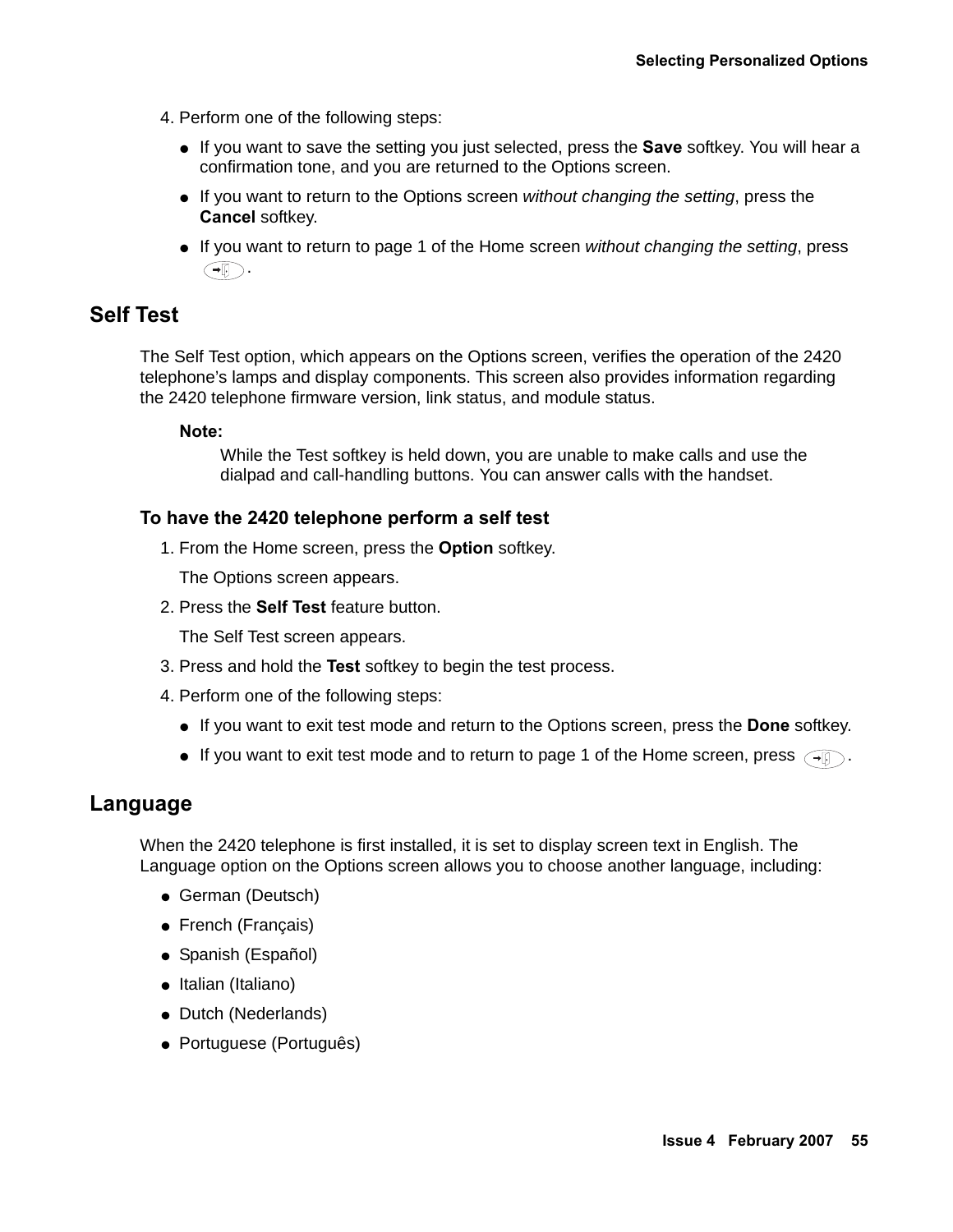- Japanese (Katakana)
- Russian

### **! CAUTION:**

If your Avaya call processing system is set for Japanese (Katakana) and you have selected Russian as the screen display language for your telephone, there will be a font incompatibility in the following situations:

- when you use a speed dial containing Russian Cyrillic. (The call information will not be displayed properly on your telephone.)
- when you save call log entries containing Japanese (Katakana) to the speed dial list.

#### **To select a screen display language**

1. From the Home screen, press the **Option** softkey.

The Options screen appears.

2. Press the **Language** feature button.

<span id="page-55-0"></span>The Select Language screen is displayed.

3. Press the button next to the language in which you want text displayed. If you want to select Russian, press the **More** softkey, and then press the appropriate button.

The screen text reappears in the language you selected.

- 4. Perform one of the following steps:
	- If you want to return to the Options screen, press the **Done** softkey.
	- If you want to return to page 1 of the Home screen, press  $\widehat{f}$ .

Your language selection is saved.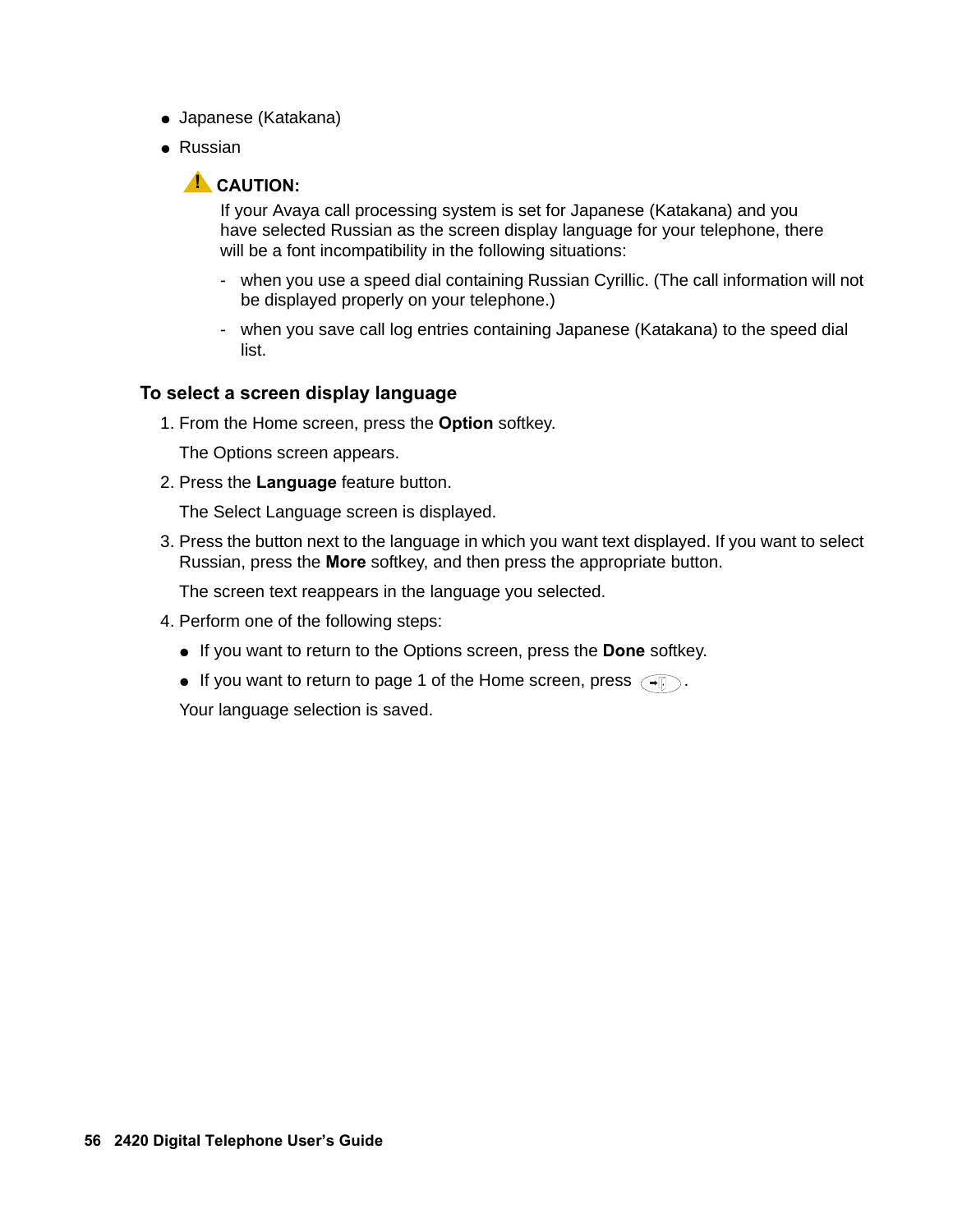# **Using Selected Voice Features**

<span id="page-56-1"></span>The following features are available only if your system manager has administered them as feature buttons on your 2420 telephone or has supplied you with the required feature access codes.

## **Abbreviated Dialing/Automatic Dialing (AD)**

The Abbreviated Dialing (AD) feature allows you to store selected telephone numbers for quick and easy dialing. Each number can be a complete or partial telephone number, an extension number, or a trunk or feature access code and can contain up to 24 digits. Abbreviated Dialing offers four possible types of lists—Personal, Group, System, and Enhanced, and you can have a total of three lists. Of these three lists, you can have only one System List and one Enhanced List. You program numbers on a Personal List. The controller of the Group List programs numbers on Group Lists. The system manager programs System Lists and Enhanced Lists.

#### **Note:**

Calls you make with the Abbreviated Dialing/Automatic Dialing feature are not stored in the Call Log—even if you have programmed the 2420 telephone to log outgoing calls.

#### **To place a call using an Abbreviated Dialing list button or feature access code**

- 1. Press the Abbreviated Dialing list button (if administered) *or* Dial the appropriate Abbreviated Dialing List code for List 1, or List 2, or List 3.
- 2. When you hear dial tone, dial the desired list item (**1, 2, 3...**).

#### **Note:**

<span id="page-56-0"></span>An Enhanced List may also be available; see your system manager.

You can also program a number on an Abbreviated Dialing button that is *not* stored on an Abbreviated Dialing list. This Automatic Dialing number can be up to 16 digits and have a five-character label.

#### **To program a number on an Abbreviated Dialing button**

#### **Note:**

You must have an Abbreviated Program (Abr Program) button administered as well as the Abbreviated Dialing button. For this feature to work, the speaker is activated. Pressing  $\sqrt{-\pi}$  does not exit programming mode. You must hang up to update the display and exit programming mode.

- 1. Press the **Abr Program** button.
- 2. Follow the prompts on your display to program the number and label.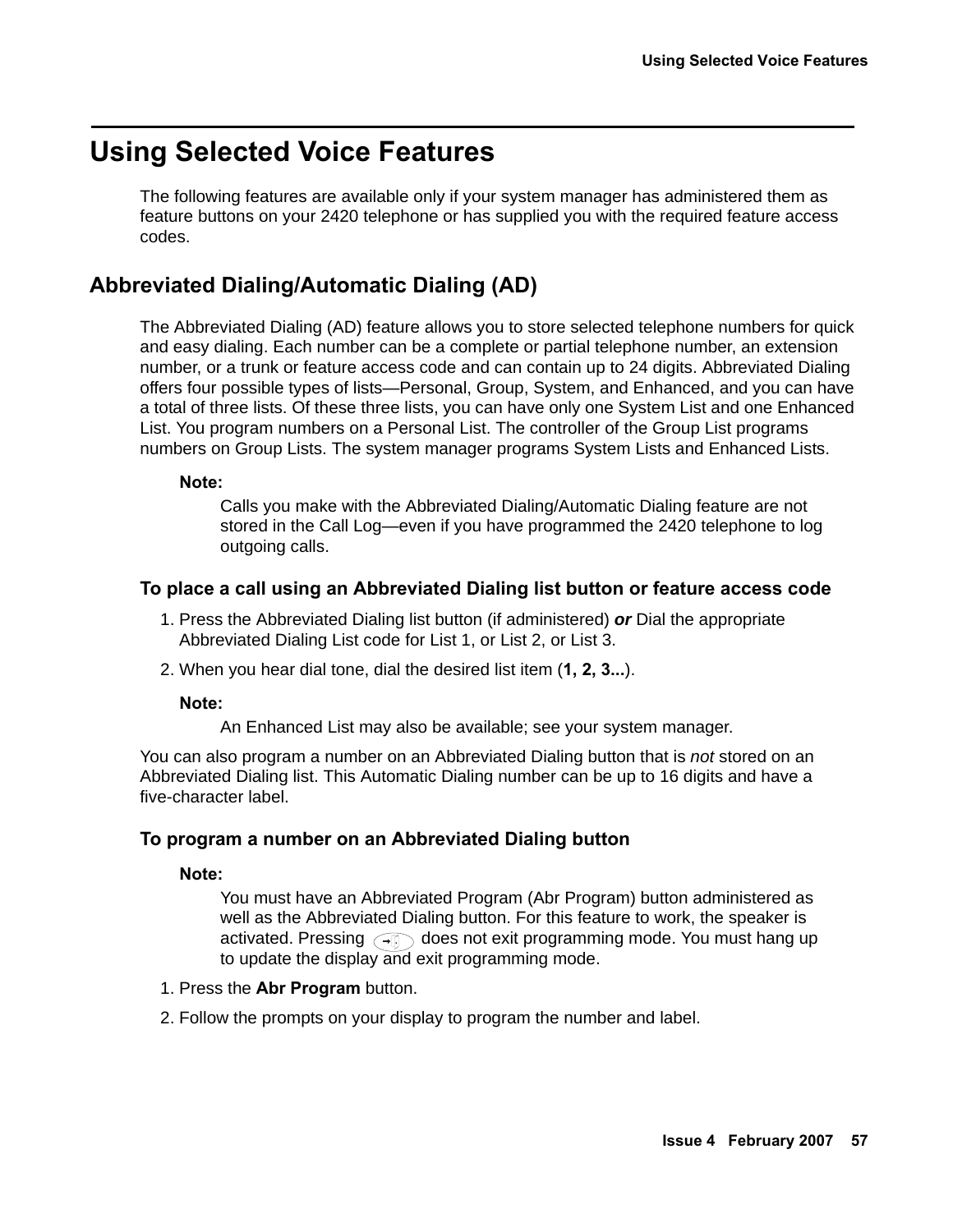- 3. Press the **#** key to save the entry.
- 4. Press another Abbreviated Dialing button to program.

#### **Note:**

If you make a mistake while programming, press the # key to save the entry and then start over.

#### **To call a number using an Abbreviated Dialing button**

Press the **Abbreviated Dialing** button to automatically dial the stored number.

## **Call Forwarding All Calls**

<span id="page-57-0"></span>The Call Forwarding feature temporarily forwards all your calls to another extension or to an outside number, depending on your system.

#### **To temporarily redirect all calls to an extension or outside number of your choice**

1. Press the **Call Fwd** button (if administered) (while on-hook or off-hook) or Dial the Call Forward feature access code (while off-hook).

#### **Note:**

If you have console permission, next, dial the extension number whose calls are to be forwarded; receive dial tone.

- 2. When you hear dial tone, dial the extension or number where calls will be sent.
- 3. When you hear confirmation tone, hang up.

#### **To cancel Call Forwarding**

<span id="page-57-1"></span>Press the **Call Fwd** button again (while on-hook) or Dial the Call Forward cancel code (while off-hook).

### **Call Park**

<span id="page-57-2"></span>The Call Park feature allows you to put a call on hold at your telephone for retrieval at any extension.

#### **To park a call at your extension (for retrieval at any extension) when a Call Park button is administered**

- 1. Press **Call Park**.
- 2. Hang up.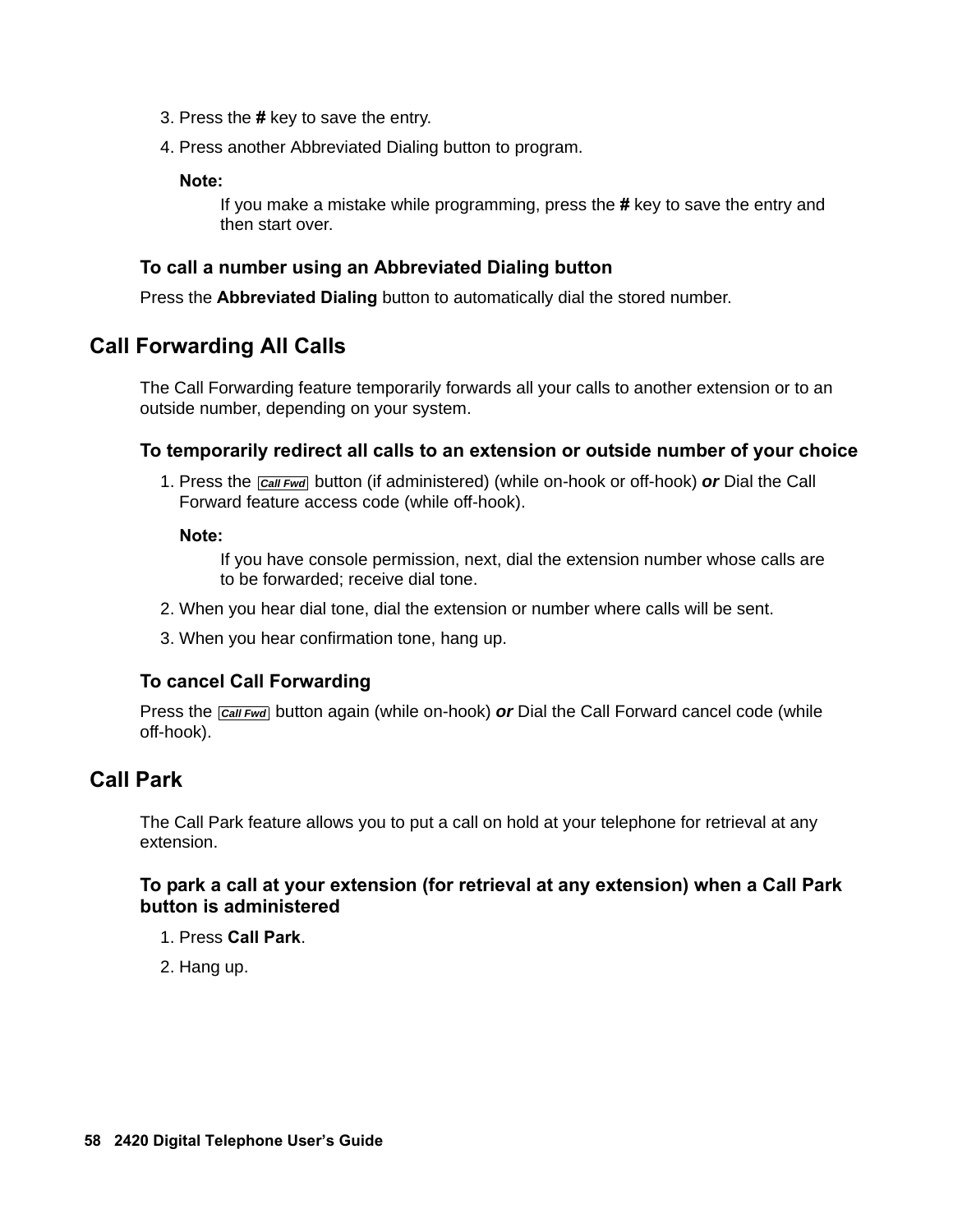#### **To park a call at your extension (for retrieval at any extension) when a Call Park button is not administered**

- 1. Press  $\mathbb{C}$ .
- 2. Enter the Call Park feature access code.
- 3. When you hear confirmation tone, hang up.

#### **To retrieve a parked call from another extension**

- 1. Pick up the handset or press  $\textcircled{f}$ .
- 2. Dial the Answer Back feature access code.
- 3. When you hear a dial tone, dial the extension at which you parked the call.

<span id="page-58-2"></span><span id="page-58-1"></span><span id="page-58-0"></span>If returning to a call parked at your telephone, dial your own extension.

### **Call Pickup and Directed Call Pickup**

The Call Pickup feature lets you answer a call at your telephone for another extension in your pickup group. If you can use the Directed Call Pickup feature, you can pick up a call ringing at a specific extension without the extension being a member of your pickup group.

#### **To answer a call placed to a member of your pickup group when your telephone is idle**

Press the **CallPickup** button (if administered) or Dial the Call Pickup access code.

The called telephone stops ringing, and you are connected to the ringing call.

#### **To pick up a call directly for someone else in your office**

#### **Note:**

Again, the Directed Call Pickup feature is designed for covering calls for associates while they are away from their desk. In this case, you do *not* have to be a member of the same pickup group.

- 1. Press the **Dircall PKUp** button or Dial the Directed Call Pickup access code.
- 2. Dial the extension of the ringing telephone.

The called telephone stops ringing, and you are connected to the ringing call.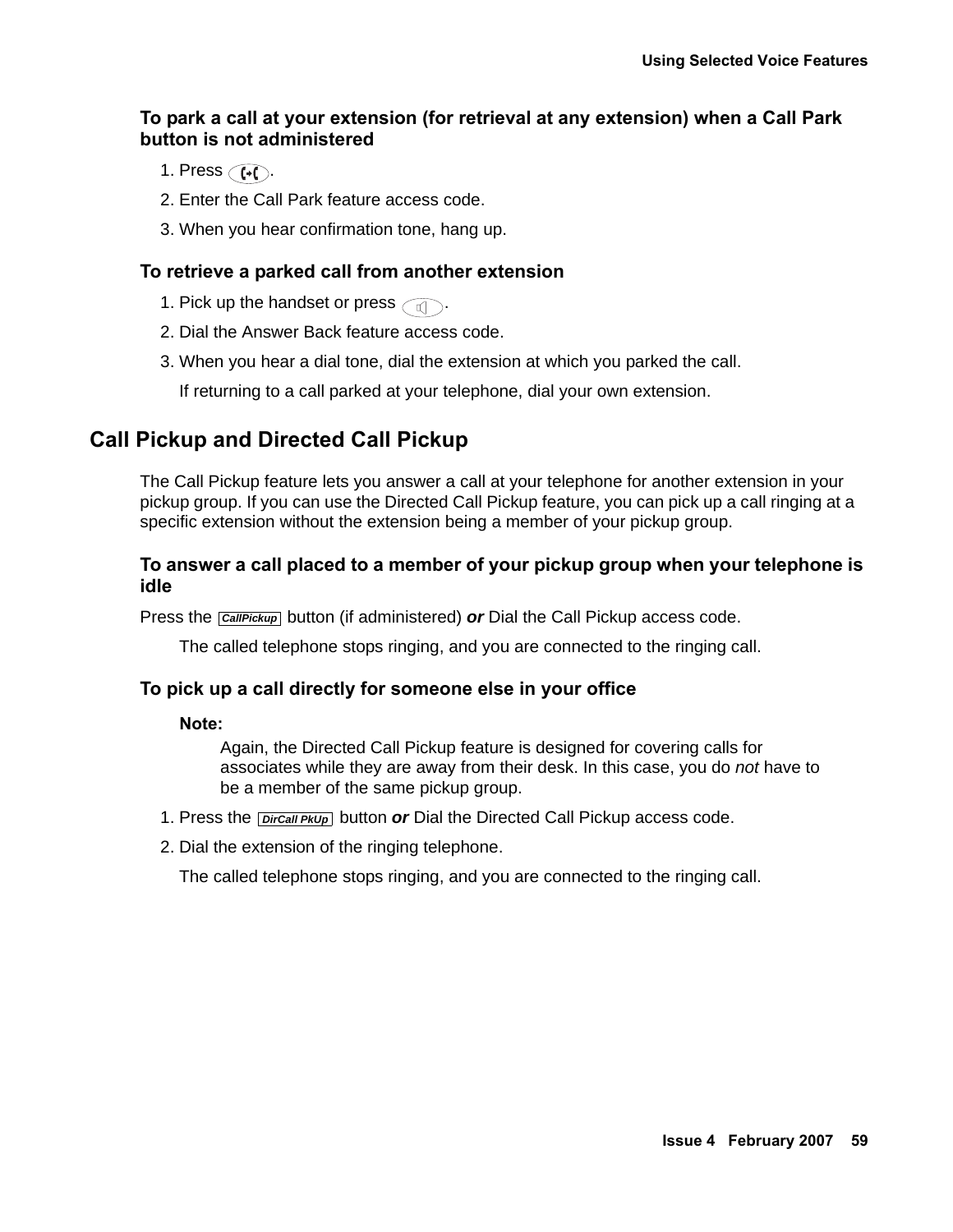## **Leave Word Calling**

The Leave Word Calling (LWC) feature leaves a message for a person at another extension to call you back. The called party can dial the message service such as an attendant, a voice mail system, or a covering user to retrieve a short, standard message that provides the following information:

- <span id="page-59-1"></span><span id="page-59-0"></span>● your name and extension
- the date and time you called
- <span id="page-59-2"></span>• the number of times you called

#### **To leave a message after dialing an extension when your call is not answered, you hear a coverage or busy tone, or you have been put on hold**

Press the **LWC** button (if administered) and listen for confirmation tone before hanging up.

Message lamp goes on at the called telephone (if so equipped).

**Note:**

If you hear reorder tone, the message is not stored. Try again.

#### **To leave a message without ringing an extension**

- 1. Press the **LWC** button or Dial the Leave Word Calling access code (while off-hook).
- 2. When you hear dial tone, dial the extension and listen for the confirmation tone. Message lamp goes on at the called telephone (if so equipped).
- 3. Hang up.

#### **To cancel a Leave Word Calling message**

#### **Note:**

You cannot cancel a message left for an AUDIX subscriber.

- 1. Press the **Cancel LWC** button (while on-hook or off-hook) or Dial the Leave Word Calling cancel code (while off-hook).
- 2. When you hear dial tone, dial the extension and listen for confirmation tone.

**Note:**

If you hear reorder tone, the message is not canceled. Try again.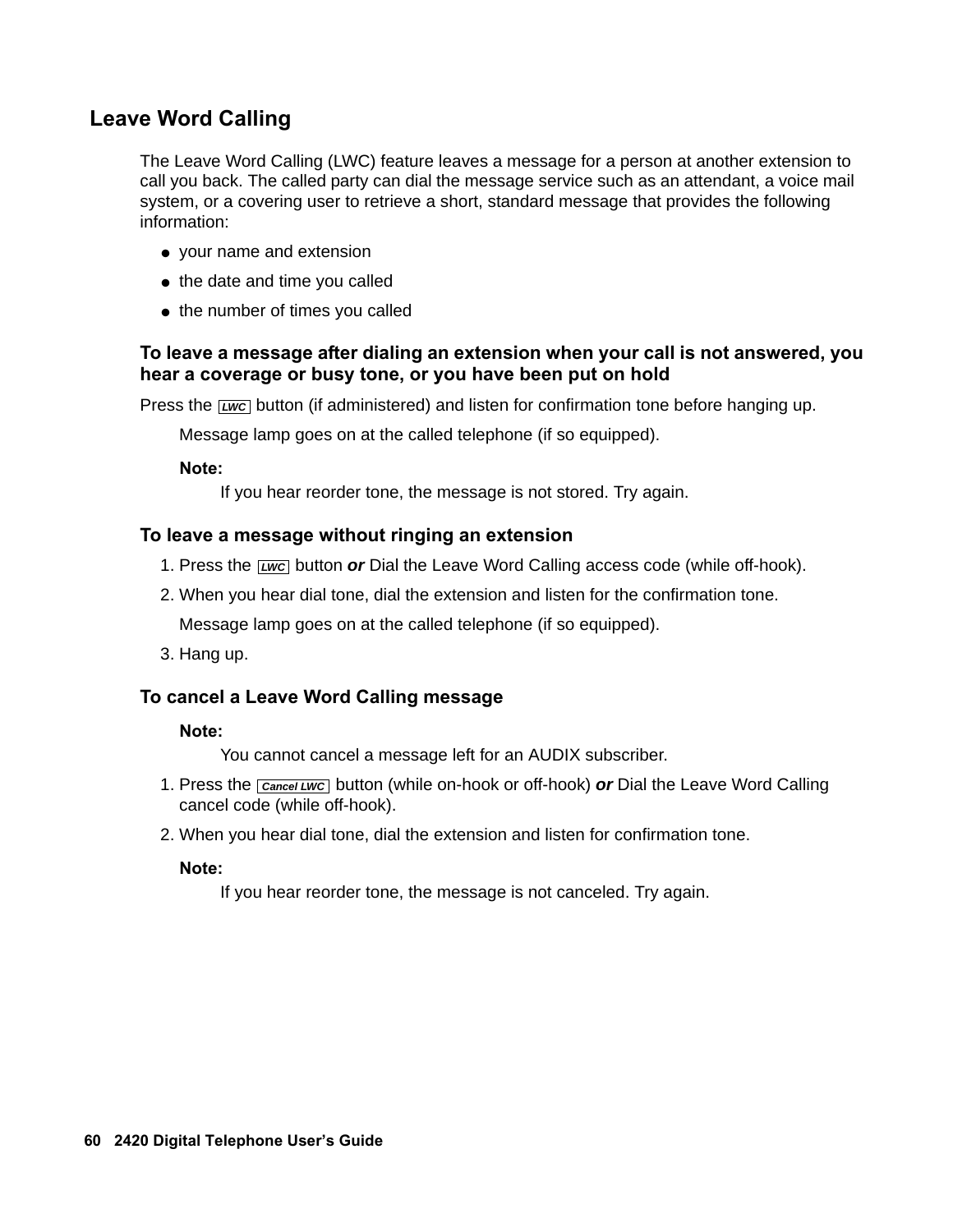## **Send All Calls**

<span id="page-60-0"></span>The Send All Calls feature temporarily sends all your calls to your voice mail system or to another extension in the same system. Priority calls and automatic callbacks are not redirected by the Send All Calls feature.

#### **Note:**

Before you can use this feature, your system manager must provide a coverage path for your extension.

#### **To send all calls except priority calls and automatic callbacks immediately to coverage**

- 1. Press the **Send Calls** button (while on-hook) or Dial the Send All Calls access code (while off-hook).
- 2. Listen for confirmation tone.

#### **Note:**

You hear confirmation tone only when you use a feature access code.

#### **To cancel Send All Calls**

- 1. Press the **Send Calls** button again (while on-hook) or Dial the Send All Calls cancel code (while off-hook).
- 2. Listen for confirmation tone.

## **Whisper Page**

The Whisper Page feature allows you, if you have appropriate permissions, to make an announcement to a person at another extension currently on another call. The Whisper Page feature forms a one-way speaking path to the destination you call. The person at the destination extension can hear you but not speak to you. Both people on the other call will hear a beep that indicates an incoming Whisper Page. However, only the person at the destination extension hears the announcement. The other person on the call cannot hear your announcement. If the person at the other extension wants to speak with you when you make a Whisper Page, that person can press the **WhisperAnbk** button.

#### **Note:**

If the person whom you have called is not using the telephone at the time you activate Whisper Page, the call is converted to a normal call.

#### **Note:**

Any person in the system can block Whisper Page calls. To block a Whisper Page call, press the **Whisperoff** button. When Whisper Page is off, the Whisper Page caller hears busy tone.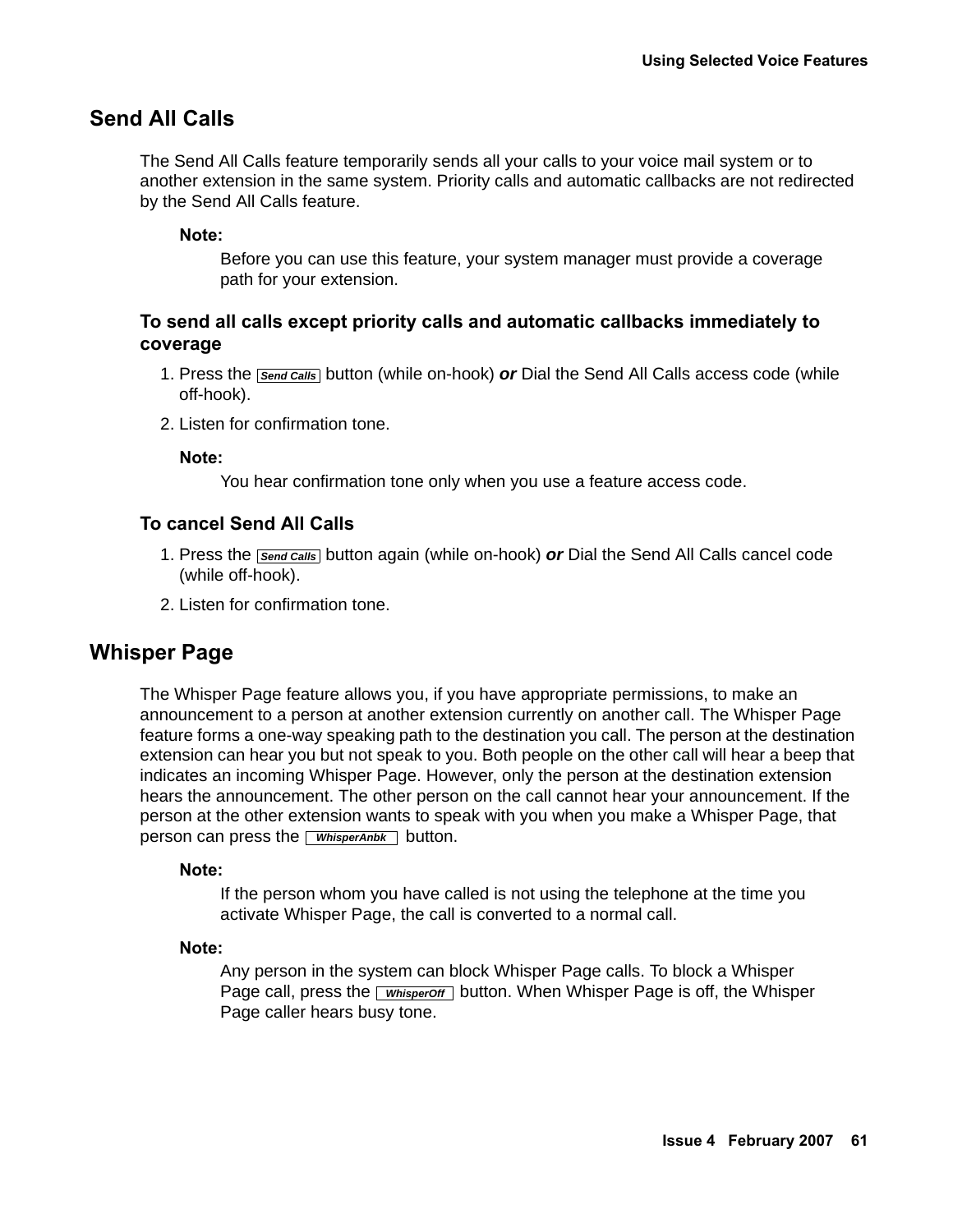#### **To make an important announcement such as an incoming call to someone at another extension busy on another call**

1. While off-hook, press the **WhisperAct** button or dial the Whisper Page access code, and dial the extension.

<span id="page-61-0"></span>Both people on the other call hear a beep.

Only the person whom you called hears your announcement.

2. Speak to the person you called.

If that person wants to speak with you, that person can press the whisperAnbk button, which forms a two-party speaking path with your telephone. The other call at the destination extension is put on hold, and that person cannot hear your conversation. When the call is complete, the person to whom you were speaking can press the call appearance button of the held call.

#### **To respond to a Whisper Page**

- 1. When you receive a Whisper Page, you hear a beep, and then you hear the person calling you. If you want to speak to the Whisper Page caller, press the **WhisperAnbk** button. Your existing call is placed on hold, and you can speak to the Whisper Page caller.
- 2. When you finish with the Whisper Page call, press the call appearance of the held call.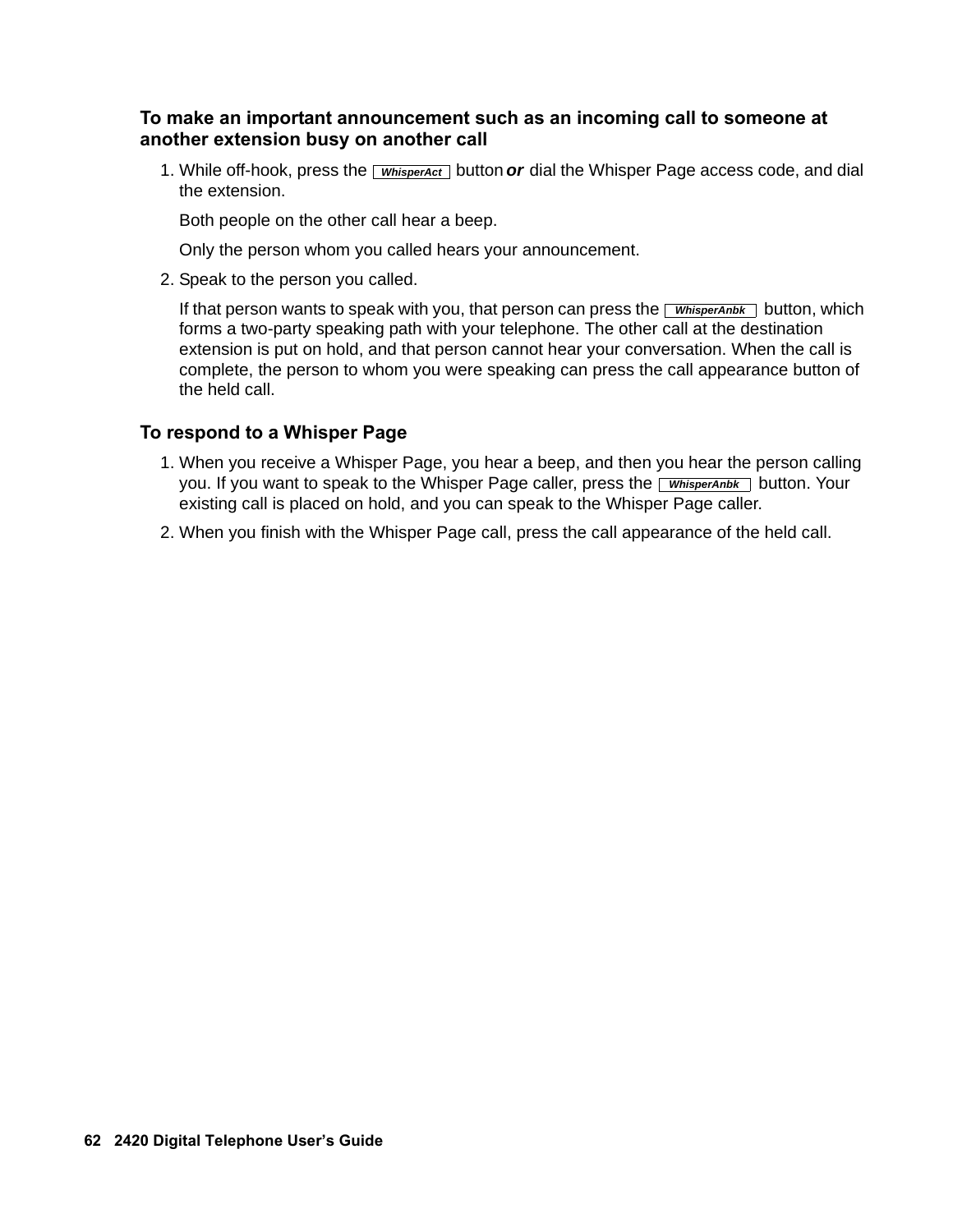# **Using Display Features**

<span id="page-62-3"></span><span id="page-62-1"></span><span id="page-62-0"></span>The following features are available only if your system manager administered them as feature buttons on your 2420 telephone.

## **Call Timer and Timer**

The Call Timer and the Timer features measure elapsed time on a call.

The **Call Timer** feature, once activated, measures elapsed time *automatically* on all calls until you turn off the Call Timer feature.

The **Timer** feature, which you turn on and off manually, allows you to determine which calls you want to time *on an individual basis*.

Check with your system manager to see if you can use either of these features.

#### **To use the Call Timer feature to measure elapsed time on telephone calls**

1. Press the **Call Timer** button (if administered).

The Call Timer measures elapsed time automatically on all calls until you turn off the Call Timer feature.

2. When you want to turn off the Call Timer feature, press the **Call Timer** button again.

#### **To use the Timer feature to measure elapsed time on an individual telephone call**

- 1. Press the **Timer** button (if administered).
- <span id="page-62-2"></span>2. To stop the timer and clear the display, press **Timer** again. The elapsed time appears for three seconds.

## **Directory**

The Directory feature allows you to search for the extension of another user in your call processing system directory by entering the user's name at the dialpad.

#### **To search the directory for a name**

- 1. Press the **Directory** button if administered.
- 2. Enter the selected name with dialpad keys: **last name, comma** (use  $\left[\frac{1}{2}\right)$ , first name or initial.
- 3. Press the **Next** button for each successive directory name you want to see. Your system manager must administer the **Next** button.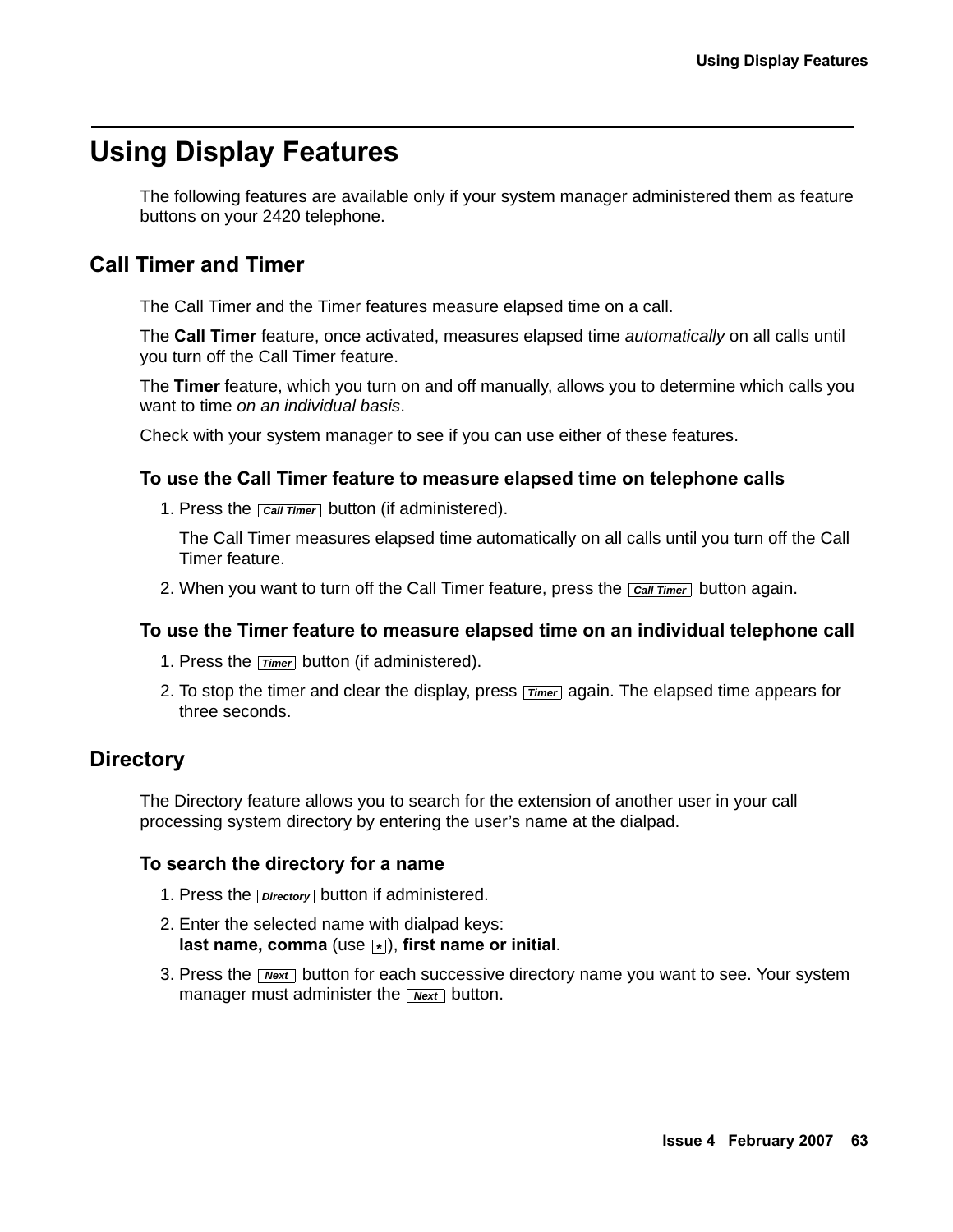- 4. To search for a new name, press the **Directory** button, and repeat Steps 2 and 3.
- 5. When you are ready to exit the directory, press  $\widehat{\mathcal{A}}$ .

#### **To place a call to the name shown on the display**

- 1. Pick up the handset.
- 2. While the name is shown, press the **Make Call** button if administered as feature button "call-disp" or, if you do not have a **Make Call** button on your telephone, press  $\widehat{A}$ , and then dial the number from the dialpad.

#### **Note:**

You can also leave your handset on-hook. The speakerphone turns on automatically when you press **Make Call** if this system feature is enabled.

#### **Inspect**

<span id="page-63-0"></span>The Inspect feature shows you call-related information for an incoming call when you are already active on a call.

#### **To use the Inspect feature**

- 1. Press the **Inspect** button if administered.
- 2. Press the call appearance button in question.

Information appears on the display screen. You remain connected to the present call.

3. To return to the held call, press  $\widehat{f}(\widehat{f})$  and then the call appearance button of the held call.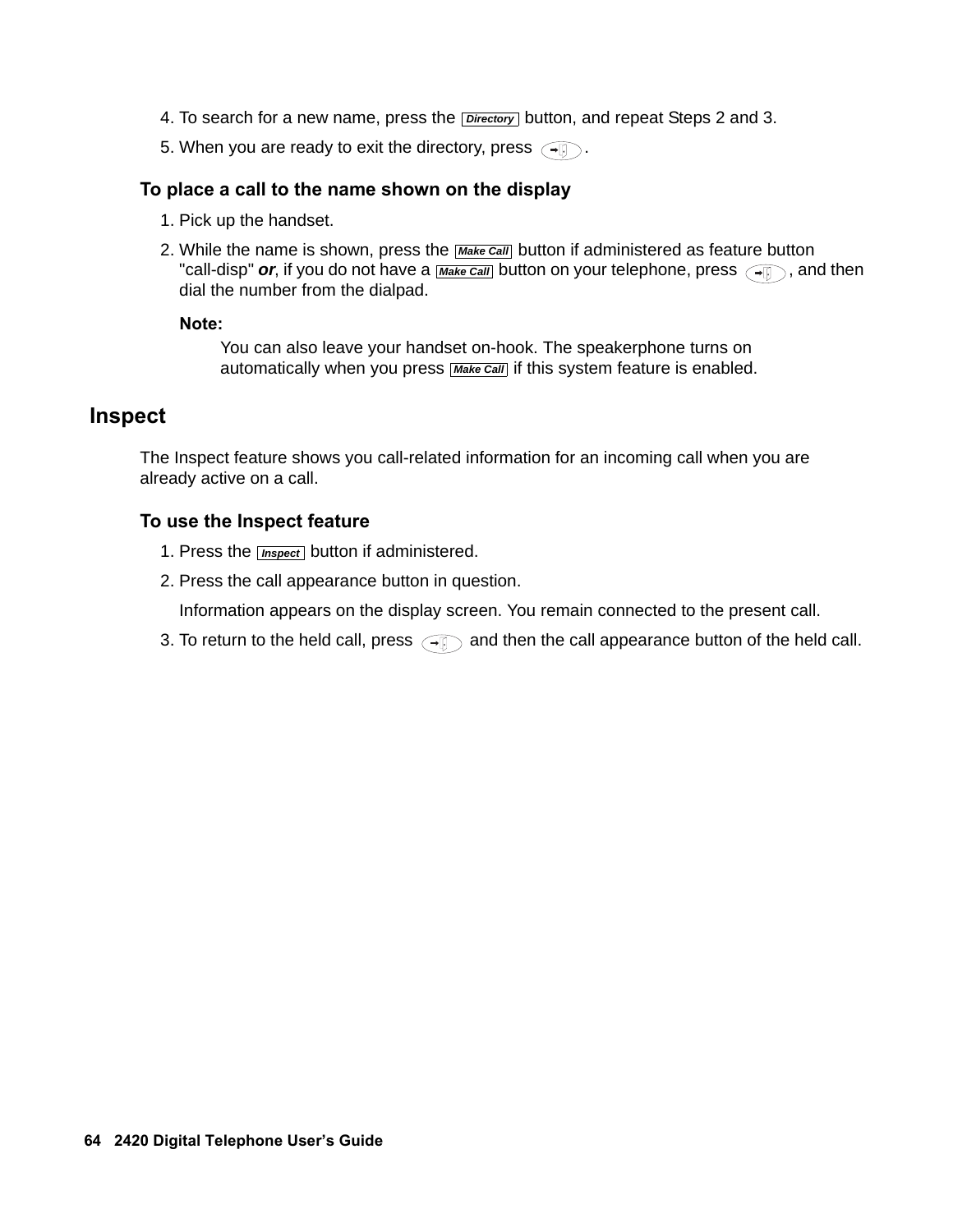# **Tones and Their Meaning**

#### **Note:**

<span id="page-64-2"></span><span id="page-64-1"></span>The following tables describe the defaults for each ringing and feedback tone. Check with your system manager to verify if the descriptions in the **Meaning** column are accurate for your system.

**Ringing Tones** are produced by an incoming call.

| <b>Ringing Tones</b> |                          |                                                                                                                                 |  |  |  |  |  |  |  |
|----------------------|--------------------------|---------------------------------------------------------------------------------------------------------------------------------|--|--|--|--|--|--|--|
| <b>Rings</b>         |                          | <b>Meaning</b>                                                                                                                  |  |  |  |  |  |  |  |
|                      | 1 ring                   | A call from another extension.                                                                                                  |  |  |  |  |  |  |  |
|                      | 2 rings                  | A call from outside or from the attendant.                                                                                      |  |  |  |  |  |  |  |
|                      | 3 rings                  | A priority call from another extension, or from<br>an Automatic Callback call you placed.                                       |  |  |  |  |  |  |  |
|                      | ring-ping<br>(half-ring) | A call redirected from your telephone to<br>another telephone because Send All Calls or<br>Call Forwarding All Calls is active. |  |  |  |  |  |  |  |

**Feedback tones** are those which you hear through the handset, headset, or the speaker.

<span id="page-64-0"></span>

| <b>Feedback Tones</b> |                          |                                                                                                                                                                                                                                                                      |  |  |  |  |  |  |
|-----------------------|--------------------------|----------------------------------------------------------------------------------------------------------------------------------------------------------------------------------------------------------------------------------------------------------------------|--|--|--|--|--|--|
| Tones                 |                          | <b>Meaning</b>                                                                                                                                                                                                                                                       |  |  |  |  |  |  |
|                       | busy                     | A low-pitched tone repeated 60 times a minute.<br>This tone indicates that the number you dialed<br>is in use.                                                                                                                                                       |  |  |  |  |  |  |
|                       | call waiting<br>ringback | A ringback tone with lower-pitched signal at the<br>end. This tone indicates that the extension you<br>called is busy. The called party hears a call<br>waiting tone. If you hear the call waiting<br>ringback tone, you may want to activate<br>Automatic Callback. |  |  |  |  |  |  |
|                       | confirmation             | Three short bursts of tone. This tone indicates<br>that the system accepted a feature activation<br>or cancellation.                                                                                                                                                 |  |  |  |  |  |  |

*1 of 2*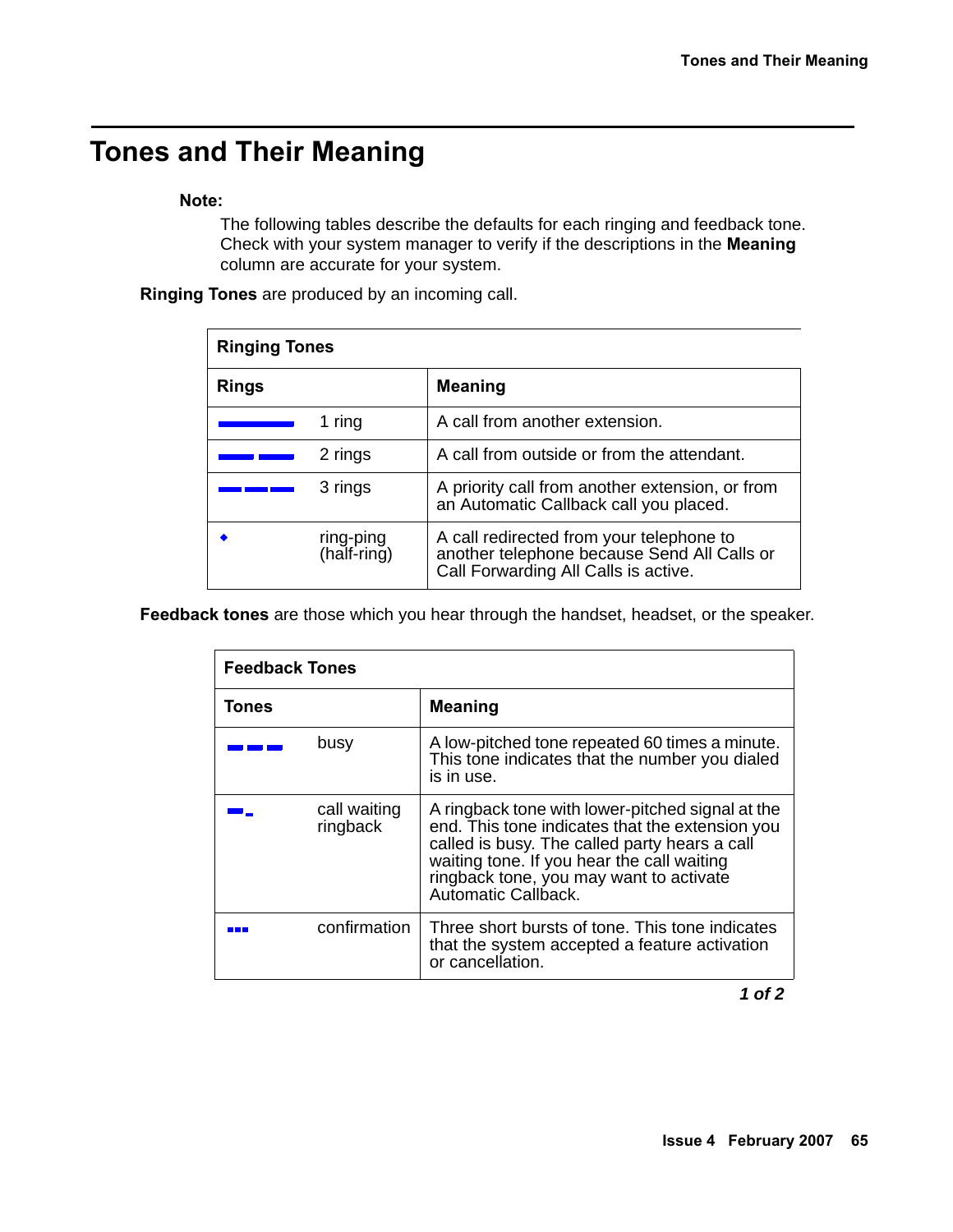| <b>Feedback Tones</b> |                        |                                                                                                                                                                                                                                                     |  |  |  |  |  |  |  |
|-----------------------|------------------------|-----------------------------------------------------------------------------------------------------------------------------------------------------------------------------------------------------------------------------------------------------|--|--|--|--|--|--|--|
| <b>Tones</b>          |                        | <b>Meaning</b>                                                                                                                                                                                                                                      |  |  |  |  |  |  |  |
|                       | coverage               | One short burst of tone. This tone indicates<br>that the system sent your call to another<br>extension to be answered by a covering user.                                                                                                           |  |  |  |  |  |  |  |
|                       | dial                   | A continuous tone. This tone indicates that<br>you can start to dial.                                                                                                                                                                               |  |  |  |  |  |  |  |
|                       | intercept/<br>time-out | An alternating high and low tone. This tone<br>indicates a dialing error, a denial of the<br>service requested, or a failure to dial within a<br>preset interval (usually 10 seconds) after you<br>lifted the handset or dialed the previous digit. |  |  |  |  |  |  |  |
|                       | recall dial            | Three short bursts of tone followed by a<br>steady dial tone. This tone indicates that the<br>system accepted the feature request. You can<br>start to dial.                                                                                        |  |  |  |  |  |  |  |
|                       | reorder                | A fast busy tone repeated 120 times a minute.<br>This tone indicates that all trunks are busy.                                                                                                                                                      |  |  |  |  |  |  |  |
|                       | ringback               | A low-pitched tone repeated 15 times a<br>minute. This tone indicates that the number<br>you dialed is ringing.                                                                                                                                     |  |  |  |  |  |  |  |

*2 of 2*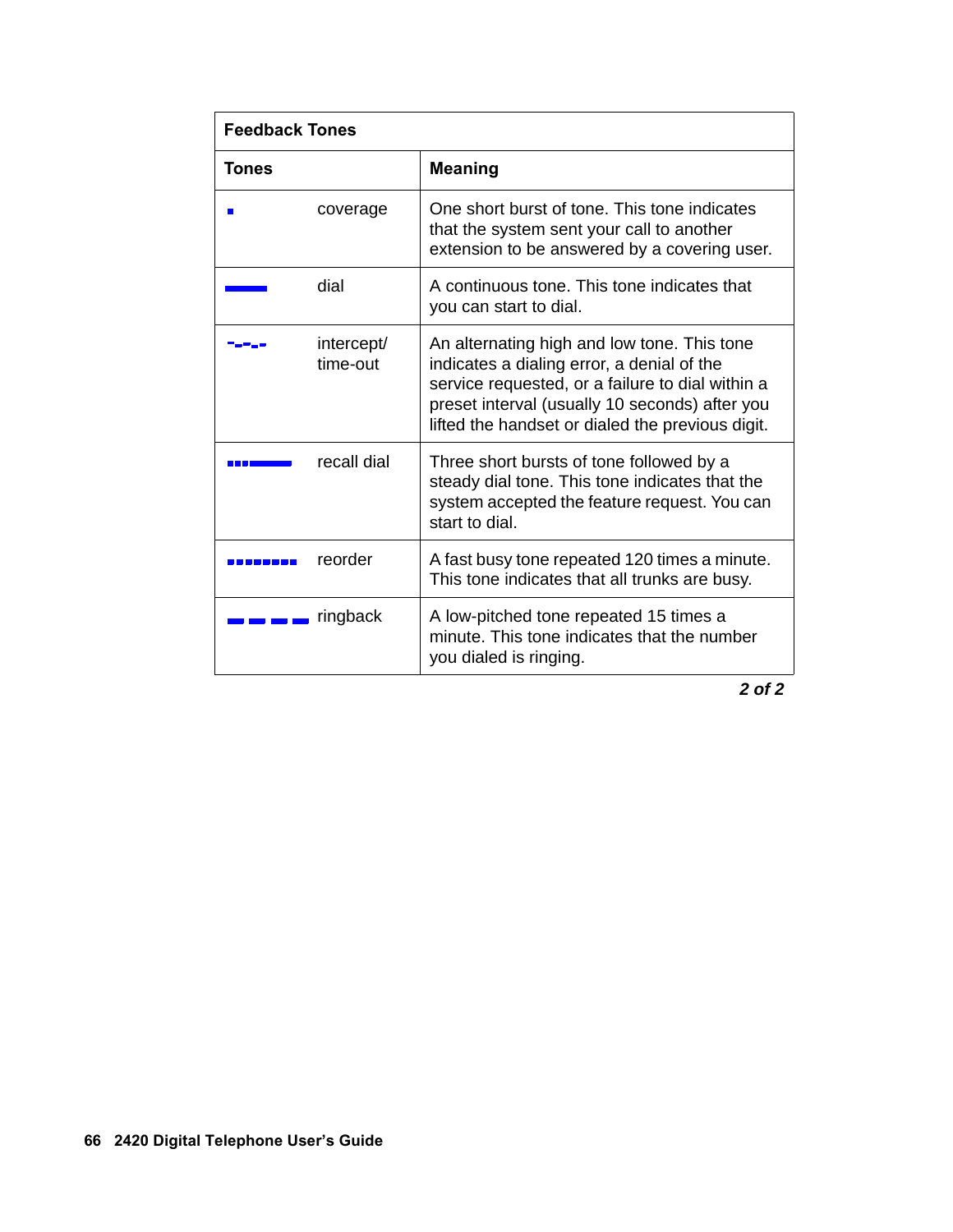# **Entering Cyrillic Characters**

<span id="page-66-0"></span>The following table shows how to enter Cyrillic characters from your dialpad when Russian is the selected screen display language.

#### **Note:**

All Cyrillic characters are displayed in uppercase.

|                              | Number of times you must press a key to obtain the desired character |                |                |                         |                |                           |                |                |                |  |  |   |  |
|------------------------------|----------------------------------------------------------------------|----------------|----------------|-------------------------|----------------|---------------------------|----------------|----------------|----------------|--|--|---|--|
| <b>Dialpad</b><br><b>Key</b> | $\mathbf{1}$                                                         | $\overline{2}$ | $\overline{3}$ | $\overline{\mathbf{4}}$ | $5\phantom{a}$ | $6\phantom{a}$            | $\overline{7}$ | 8              | 9              |  |  |   |  |
| $\mathbf{1}$                 | 1                                                                    |                |                |                         |                |                           |                |                |                |  |  |   |  |
| $\mathbf{2}$                 | A                                                                    | Б              | В              | г<br>В                  |                | $\mathbf c$               | $\mathbf{2}$   |                |                |  |  |   |  |
| $\mathbf 3$                  | Д                                                                    | E              | Ж              | 3                       | D              | E                         | F              | $\mathbf{3}$   |                |  |  |   |  |
| $\boldsymbol{4}$             | N                                                                    | Й              | К              | Л                       | G              | н                         |                |                |                |  |  | 4 |  |
| $5\phantom{a}$               | M                                                                    | H              | $\mathbf O$    | $\mathsf{\Pi}$          | J              | K                         | L              | $5\phantom{a}$ |                |  |  |   |  |
| $\bf 6$                      | P                                                                    | $\mathbf c$    | T              | У                       | M              | $\boldsymbol{\mathsf{N}}$ | $\mathbf{o}$   | $6\phantom{a}$ |                |  |  |   |  |
| $\overline{7}$               | Φ                                                                    | $\mathbf x$    | Ц              | Ч                       | P              | Q                         | R              | ${\bf S}$      | $\overline{7}$ |  |  |   |  |
| 8                            | Ш                                                                    | Щ              | Ъ              | Ы                       | T              | $\mathsf U$               | $\mathbf{V}$   | 8              |                |  |  |   |  |
| $\boldsymbol{9}$             | Ь                                                                    | Э              | Ю              | Я                       | W              | $\boldsymbol{\mathsf{X}}$ | Y              | Z              | 9              |  |  |   |  |
| $\pmb{0}$                    | $\mathbf 0$                                                          |                |                |                         |                |                           |                |                |                |  |  |   |  |
| $\star$                      | ٠                                                                    | $\star$        |                |                         |                |                           |                |                |                |  |  |   |  |
| #                            |                                                                      | #              |                |                         |                |                           |                |                |                |  |  |   |  |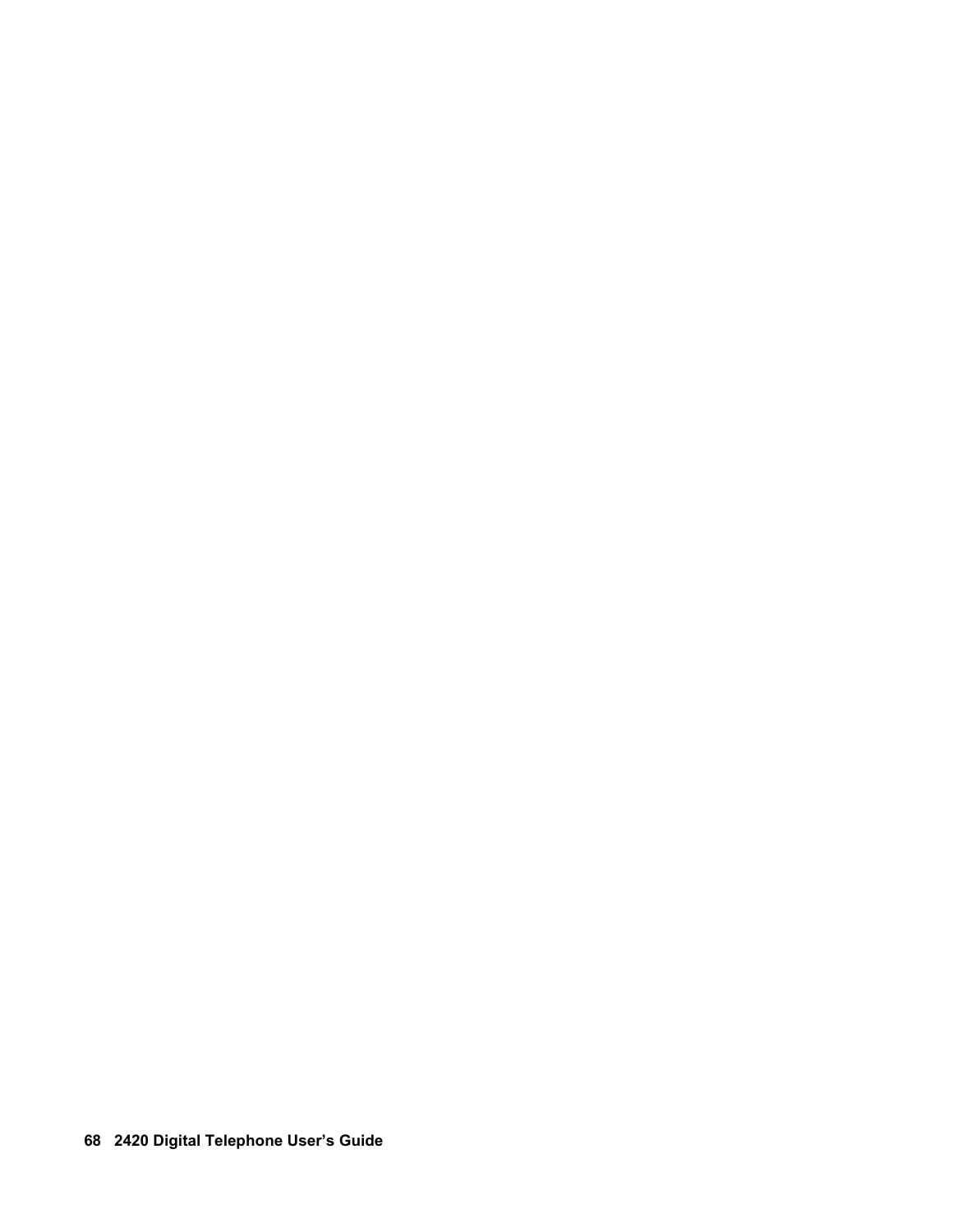# **Index**

## **Numerical**

| 200A Module Analog (U.S.) Adjunct Interface 9 |  |
|-----------------------------------------------|--|
| 201A Module Recorder Interface 9              |  |
|                                               |  |
| 2420 telephone                                |  |
| display features. 63                          |  |
| feedback tones 65                             |  |
|                                               |  |
|                                               |  |
| supported languages 55                        |  |
| 2420 telephone components 10                  |  |
| 2420 telephone display. 11                    |  |

## **A**

| Abbreviated Dialing 57             |  |  |  |  |  |  |
|------------------------------------|--|--|--|--|--|--|
|                                    |  |  |  |  |  |  |
| adding Speed Dial entries 27       |  |  |  |  |  |  |
|                                    |  |  |  |  |  |  |
|                                    |  |  |  |  |  |  |
| Audible Alerting feature button 48 |  |  |  |  |  |  |
| Audible Alerting option 47         |  |  |  |  |  |  |
| Automatic Dialing 57               |  |  |  |  |  |  |
| Automatic Gain Control feature 45  |  |  |  |  |  |  |
|                                    |  |  |  |  |  |  |

## **B**

|--|--|--|

# **C**

| call appearance displays 15                                               |  |
|---------------------------------------------------------------------------|--|
| call appearance/feature buttons. 11, 15                                   |  |
| call center features. 8                                                   |  |
| Call Center Mode 8, 13, 51                                                |  |
| button displays $\ldots$ , $\ldots$ , $\ldots$ , $\ldots$ , $\ldots$ , 51 |  |
| Call Forwarding $\ldots \ldots \ldots \ldots \ldots \ldots 57, 58$        |  |
| call handling buttons 11                                                  |  |
| call handling features. 17                                                |  |
| call identification 30                                                    |  |
| call identification displays. 15                                          |  |
| Call Log                                                                  |  |
| saving entries 36                                                         |  |
|                                                                           |  |
|                                                                           |  |
| Call Log Detail screen 33, 34                                             |  |
| Call Log feature 35                                                       |  |

| Call Log screens $\ldots \ldots \ldots \ldots \ldots \ldots \ldots 30$ |
|------------------------------------------------------------------------|
| Call Log Summary screen. 30, 32                                        |
|                                                                        |
|                                                                        |
|                                                                        |
|                                                                        |
|                                                                        |
| calls                                                                  |
|                                                                        |
| conferencing 21                                                        |
|                                                                        |
|                                                                        |
|                                                                        |
|                                                                        |
| speakerphone. 19                                                       |
|                                                                        |
|                                                                        |
|                                                                        |
|                                                                        |
| Conference feature 21                                                  |
| Contrast feature button $\ldots \ldots \ldots \ldots \ldots \ldots 49$ |
| Cyrillic characters. 67                                                |

## **D**

| deleting Speed Dial List entries 29                                   |  |  |  |  |  |  |  |  |  |
|-----------------------------------------------------------------------|--|--|--|--|--|--|--|--|--|
| dialing conventions 26                                                |  |  |  |  |  |  |  |  |  |
|                                                                       |  |  |  |  |  |  |  |  |  |
| Directed Call Pickup 59                                               |  |  |  |  |  |  |  |  |  |
|                                                                       |  |  |  |  |  |  |  |  |  |
| Directory feature 22                                                  |  |  |  |  |  |  |  |  |  |
| display contrast. $\ldots$ 49                                         |  |  |  |  |  |  |  |  |  |
| display contrast level $\ldots \ldots \ldots \ldots \ldots \ldots 52$ |  |  |  |  |  |  |  |  |  |
| display features 63                                                   |  |  |  |  |  |  |  |  |  |
|                                                                       |  |  |  |  |  |  |  |  |  |
|                                                                       |  |  |  |  |  |  |  |  |  |
| $Inspect \ldots \ldots \ldots \ldots \ldots \ldots \ldots 64$         |  |  |  |  |  |  |  |  |  |
| Display Mode feature button. 51                                       |  |  |  |  |  |  |  |  |  |
| Display Mode option 51                                                |  |  |  |  |  |  |  |  |  |

## **E**

| editing Speed Dial entries 28                                |  |  |  |  |  |  |  |  |
|--------------------------------------------------------------|--|--|--|--|--|--|--|--|
| Erase All feature button 52                                  |  |  |  |  |  |  |  |  |
| Erase All option $\ldots \ldots \ldots \ldots \ldots \ldots$ |  |  |  |  |  |  |  |  |
| Erase option $\ldots$ 52                                     |  |  |  |  |  |  |  |  |
|                                                              |  |  |  |  |  |  |  |  |
| EU24 Expansion Module 9                                      |  |  |  |  |  |  |  |  |
|                                                              |  |  |  |  |  |  |  |  |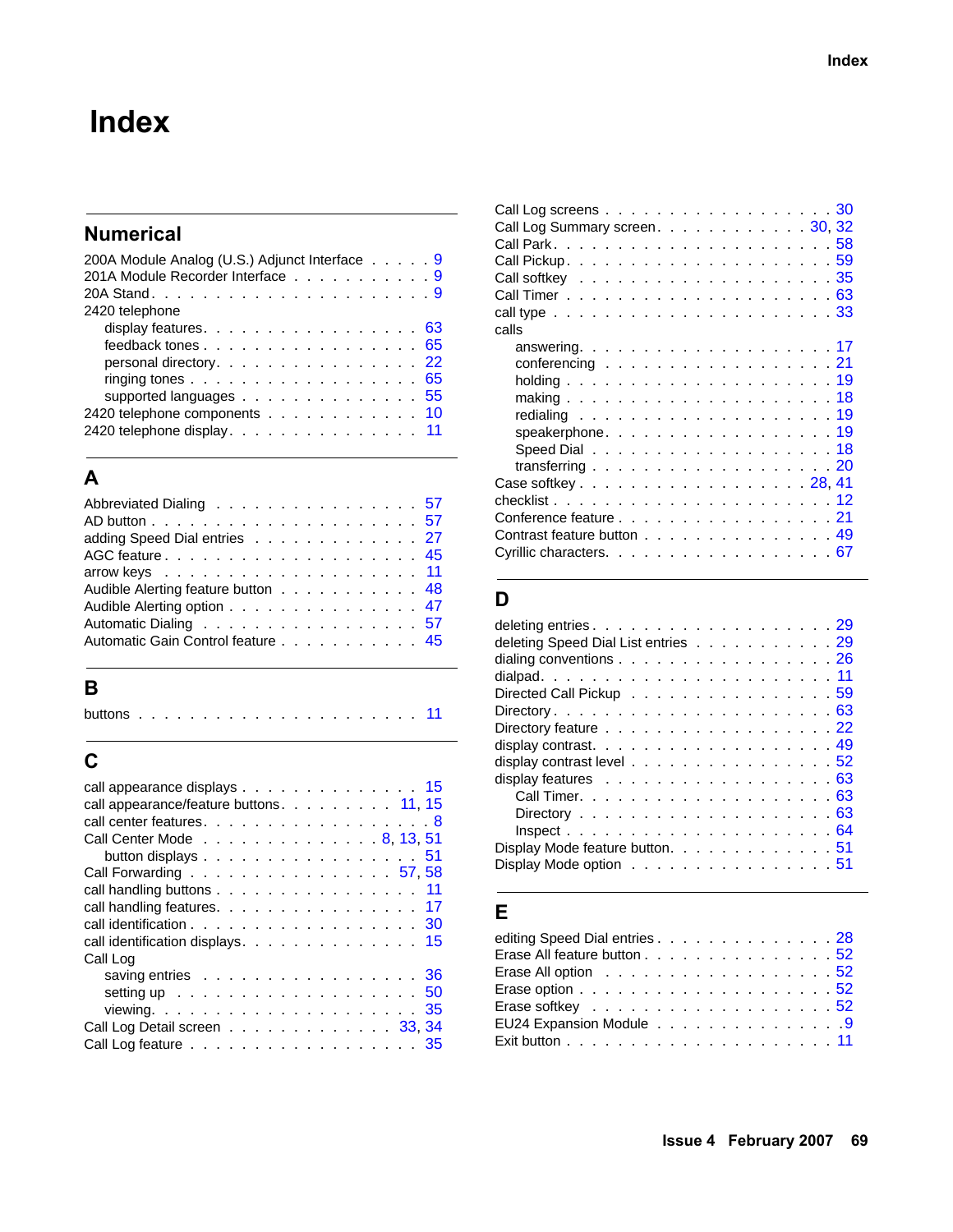#### **F**

| feedback tones 65            |  |  |  |  |  |  |  |
|------------------------------|--|--|--|--|--|--|--|
| Flash Message Lamp option 47 |  |  |  |  |  |  |  |

## **G**

| Group Listen feature 9 |  |  |  |  |  |  |  |  |  |  |  |  |  |  |  |  |  |
|------------------------|--|--|--|--|--|--|--|--|--|--|--|--|--|--|--|--|--|
|------------------------|--|--|--|--|--|--|--|--|--|--|--|--|--|--|--|--|--|

## **H**

| headset button. $\ldots$ . $\ldots$ . $\ldots$ . $\ldots$ . $\ldots$ . 11 |  |  |  |  |  |  |  |  |  |
|---------------------------------------------------------------------------|--|--|--|--|--|--|--|--|--|
| headsets supported 8                                                      |  |  |  |  |  |  |  |  |  |
|                                                                           |  |  |  |  |  |  |  |  |  |
| Home screen $\ldots$ 13                                                   |  |  |  |  |  |  |  |  |  |
| navigating pages 14                                                       |  |  |  |  |  |  |  |  |  |

## **I**

| index feature entertainment of the state of the state of the state of the state of the state of the state of the state of the state of the state of the state of the state of the state of the state of the state of the state |  |  |  |  |  |  |  |  |  |  |
|--------------------------------------------------------------------------------------------------------------------------------------------------------------------------------------------------------------------------------|--|--|--|--|--|--|--|--|--|--|
|                                                                                                                                                                                                                                |  |  |  |  |  |  |  |  |  |  |

## **L**

| Label Action screen 38                                                   |  |  |  |
|--------------------------------------------------------------------------|--|--|--|
|                                                                          |  |  |  |
|                                                                          |  |  |  |
|                                                                          |  |  |  |
| Language feature button 56                                               |  |  |  |
|                                                                          |  |  |  |
| Last Number Dialed feature. 19                                           |  |  |  |
| Leave Word Calling 60                                                    |  |  |  |
| Log Setup feature button 50                                              |  |  |  |
| Log Setup option. $\ldots$ 50                                            |  |  |  |
| Log softkey $\ldots \ldots \ldots \ldots \ldots \ldots \ldots \ldots 36$ |  |  |  |

## **M**

| Message lamp 11, 22  |  |  |  |  |  |  |  |  |  |
|----------------------|--|--|--|--|--|--|--|--|--|
| message retrieval 22 |  |  |  |  |  |  |  |  |  |
|                      |  |  |  |  |  |  |  |  |  |
|                      |  |  |  |  |  |  |  |  |  |
|                      |  |  |  |  |  |  |  |  |  |

## **N**

## **O**

| Option softkey $\ldots$ , $\ldots$ , $\ldots$ , $\ldots$ , 43, 49     |
|-----------------------------------------------------------------------|
| optional devices supported 9                                          |
|                                                                       |
| Audible Alerting 47                                                   |
| Call Center Mode 51                                                   |
| Call Log setup. $\ldots \ldots \ldots \ldots \ldots \ldots \ldots 50$ |
| display contrast 49                                                   |
| Display Mode 51                                                       |
|                                                                       |
|                                                                       |
| Flash Message Lamp47                                                  |
|                                                                       |
| ring pattern $\ldots \ldots \ldots \ldots \ldots \ldots \ldots 46$    |
|                                                                       |
| Show Phone Screen. 48                                                 |
| Speaker Auto Off-Hook 53, 54                                          |
| Stay in Speed Dial. $\ldots$ 53                                       |
| Visual Ring $\ldots \ldots \ldots \ldots \ldots \ldots \ldots 47$     |
|                                                                       |
| navigating. $\ldots$ 45                                               |
|                                                                       |

## **P**

| personal directory 22, 27   |  |  |  |  |  |  |  |  |
|-----------------------------|--|--|--|--|--|--|--|--|
| personal directory calls 18 |  |  |  |  |  |  |  |  |
| personalized options 46     |  |  |  |  |  |  |  |  |
|                             |  |  |  |  |  |  |  |  |

## **R**

| ring pattern46                 |  |
|--------------------------------|--|
| Ring Pattern feature button 46 |  |
|                                |  |
|                                |  |

## **S**

| saving Call Log entries 36<br>Self Test feature button 55<br>self-test mode entertainment in the self-test mode entertainment in the self-test of 55 |  |
|------------------------------------------------------------------------------------------------------------------------------------------------------|--|
|                                                                                                                                                      |  |
|                                                                                                                                                      |  |
|                                                                                                                                                      |  |
|                                                                                                                                                      |  |
|                                                                                                                                                      |  |
|                                                                                                                                                      |  |
| Show Phone Screen option 48                                                                                                                          |  |
|                                                                                                                                                      |  |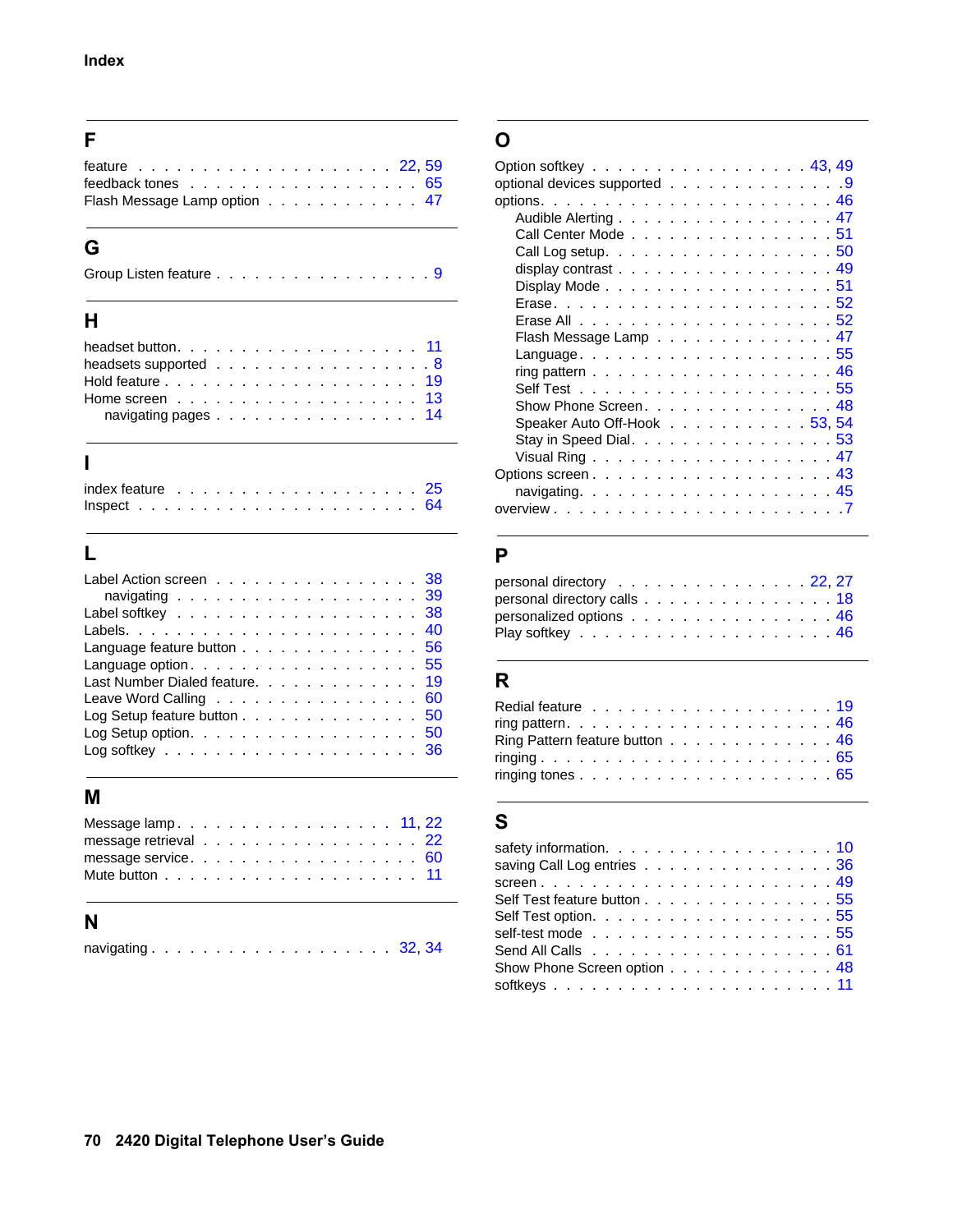| Speaker Auto Off-Hook option 53, 54                                 |  |
|---------------------------------------------------------------------|--|
|                                                                     |  |
| speakerphone calls 19                                               |  |
| speakerphone feature 19                                             |  |
| Speed Dial List $\ldots \ldots \ldots \ldots \ldots \ldots 25, 29$  |  |
| adding entries 27                                                   |  |
| editing entries $\ldots \ldots \ldots \ldots \ldots \ldots 28$      |  |
| index feature $\ldots \ldots \ldots \ldots \ldots \ldots \ldots 25$ |  |
| saving entries from Call Log. $\ldots$ 36                           |  |
| Speed Dial screen 22                                                |  |
|                                                                     |  |
|                                                                     |  |
| Stay in Speed Dial option. 53                                       |  |
| Stay in Speed Dial Screen 53                                        |  |
|                                                                     |  |

## **T**

| tones               |  |  |  |  |  |  |  |  |  |  |
|---------------------|--|--|--|--|--|--|--|--|--|--|
| feedback $65$       |  |  |  |  |  |  |  |  |  |  |
| Transfer feature 20 |  |  |  |  |  |  |  |  |  |  |
|                     |  |  |  |  |  |  |  |  |  |  |

## **U**

| user checklist $\ldots$ 12 |  |  |
|----------------------------|--|--|
|----------------------------|--|--|

## **V**

| Visual Ring feature button. 47, 48 |
|------------------------------------|
| Visual Ring option 47              |
| voice features                     |
| Abbreviated Dialing 57             |
|                                    |
|                                    |
| Leave Word Calling 60              |
|                                    |
|                                    |
| volume control buttons 11          |

## **W**

|--|--|--|--|--|--|--|--|--|--|--|--|--|--|--|--|--|--|--|--|--|--|